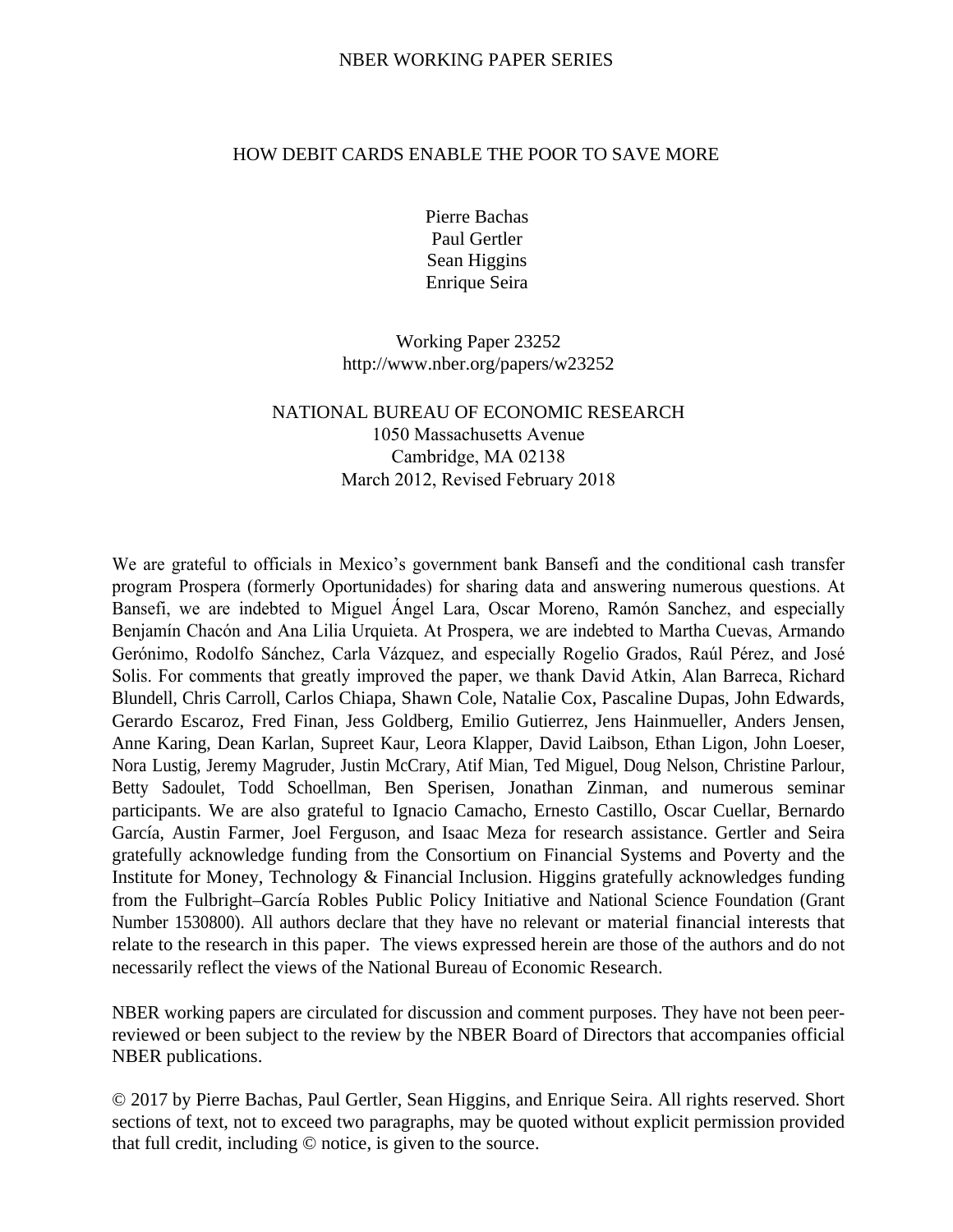How Debit Cards Enable the Poor to Save More Pierre Bachas, Paul Gertler, Sean Higgins, and Enrique Seira NBER Working Paper No. 23252 March 2017 JEL No. D14,D83,G21,O16

### **ABSTRACT**

We study a natural experiment in which debit cards are rolled out to beneficiaries of a cash transfer program, who already received transfers directly deposited into a savings account. Using administrative account data and household surveys, we find that before receiving debit cards, few beneficiaries used the accounts to make more than one withdrawal per period, or to save. With cards, beneficiaries increase their number of withdrawals and check their balances frequently; the number of checks decreases over time as their reported trust in the bank and savings increase. Their overall savings rate increases by 3–4 percent of household income.

Pierre Bachas Princeton Economics Department Office 214 Princeton, NJ 08542 pbachas@princeton.edu

Paul Gertler Haas School of Business University of California, Berkeley Berkeley, CA 94720 and NBER gertler@haas.berkeley.edu

Sean Higgins Center for Effective Global Action University of California, Berkeley Berkeley, CA 94720 seanhiggins@berkeley.edu

Enrique Seira Centro de Investigación Económica ITAM Ave. Santa Teresa # 930 Mexico, D. F. 10700, Mexico enrique.seira@gmail.com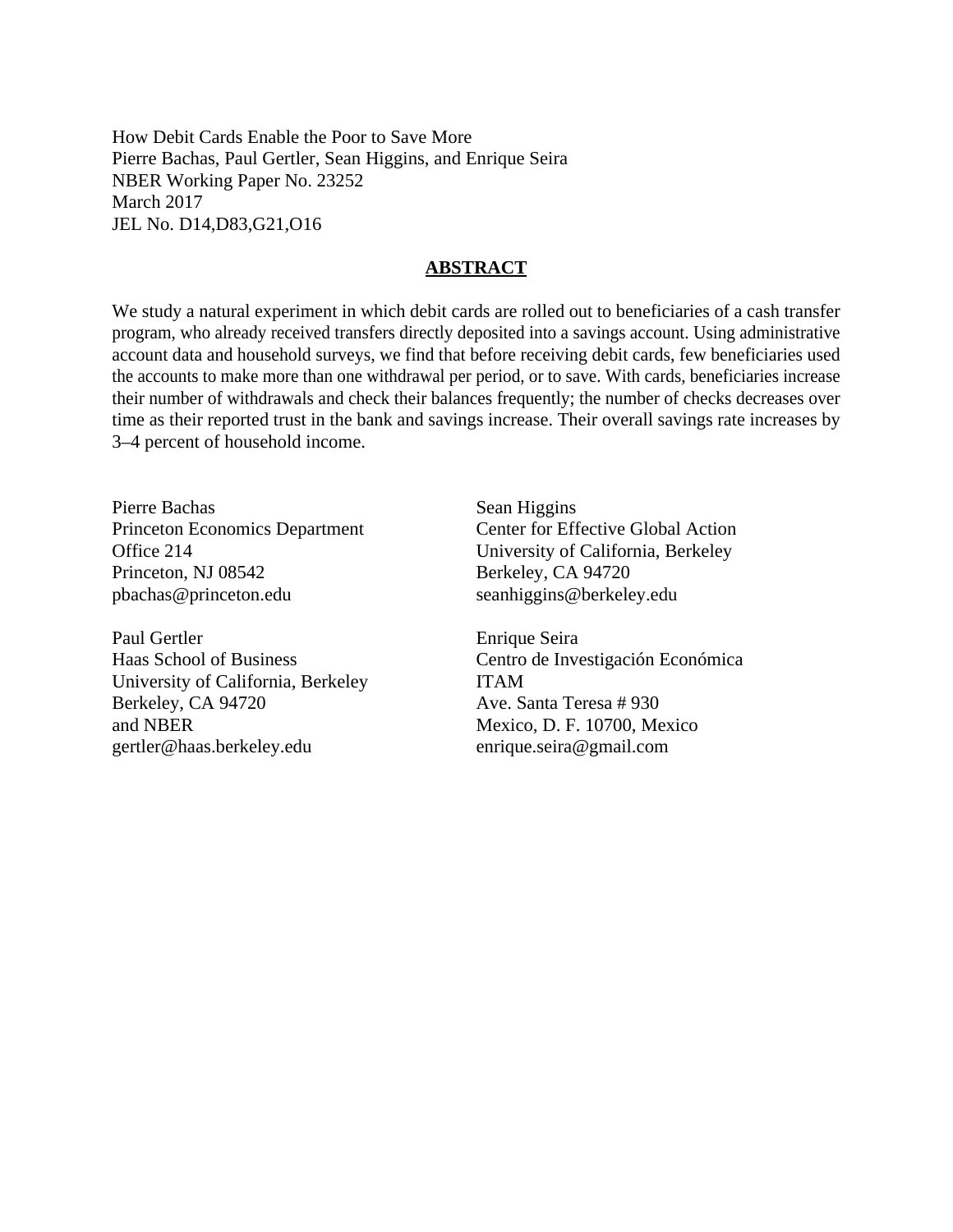### 1 Introduction

A remarkably large number of households worldwide do not have sufficient savings to cope with relatively small shocks [\(Alderman, 1996;](#page-30-0) [Dercon, 2002\)](#page-31-0). For example, more than 40% of Americans report that they "either could not pay or would have to borrow or sell something" to finance a \$400 emergency [\(Federal Reserve, 2017\)](#page-32-0). Some hypothesize that this is due to a lack of access to low-cost, convenient formal savings devices [\(Karlan,](#page-32-1) [Ratan and Zinman, 2014\)](#page-32-1). When the poor do save in formal financial institutions, there are a number of well-documented causal impacts including increased investment in agriculture, microenterprises, and children's education, increased ability to cope with shocks, and reduced debt.<sup>[1](#page-2-0)</sup> These positive impacts motivated [Mullainathan and Shafir](#page-32-2) [\(2009,](#page-32-2) p. 126) to posit that access to formal financial services "may provide an important pathway out of poverty."

Nevertheless, "uptake and active usage remain puzzlingly low" [\(Karlan et al., 2016,](#page-32-3) p. 2), even when accounts are offered without fees [\(Dupas et al., forthcoming\)](#page-31-1). In fact, over 40% of adults worldwide do not have a formal bank or mobile money account [\(Demirgüç-](#page-31-2)[Kunt et al., 2015\)](#page-31-2). Similarly, cash transfer recipients paid through direct deposit into bank accounts generally withdraw the entire transfer amount in one lump sum each pay period (e.g., [Aker et al., 2016;](#page-30-1) [Muralidharan, Niehaus and Sukhtankar, 2016\)](#page-32-4).

We study a natural experiment in which debit cards tied to existing savings accounts were rolled out geographically over time to beneficiaries of the Mexican conditional cash transfer program Oportunidades. Debit cards alleviate two important barriers to using formal financial institutions. First, debit cards lower the indirect transactions costs of access-ing money in an account by facilitating more convenient access via a network of ATMs.<sup>[2](#page-2-1)</sup> Second, debit cards also reduce the indirect cost of checking balances, which is a mechanism that individuals can use to monitor that banks are not unexpectedly reducing balances. Through monitoring, individuals build trust that money deposited in a bank account will be there when wanted. In fact, a lack of trust in banks to not "steal" their savings—often through hidden and unexpected fees—is frequently listed as a primary reason why the poor are hesitant to use banks [\(Dupas et al., 2016;](#page-31-3) [FDIC, 2016\)](#page-31-4). Among Oportunidades beneficiaries, "repeated balance checking is common, usually out of anxiety to confirm that their

<span id="page-2-1"></span><span id="page-2-0"></span><sup>&</sup>lt;sup>1</sup>See [Dupas and Robinson](#page-31-5) [\(2013](#page-31-5)*a*); [Kast and Pomeranz](#page-32-5) [\(2014\)](#page-32-5); [Prina](#page-33-0) [\(2015\)](#page-33-0); [Brune et al.](#page-31-6) [\(2016\)](#page-31-6).

<sup>2</sup> In our context, debit cards reduce the *indirect* time and transport transaction costs of accessing money in the bank account, as savings can be withdrawn at any bank's ATM, rather than only at bank branches of a particular bank. In contrast, [Schaner](#page-33-1) [\(2017\)](#page-33-1) provides ATM cards that reduce *direct* transaction costs: higher withdrawal fees are charged by bank tellers in her study, and the only ATMs at which the cards can be used are located at bank branches of the corresponding bank.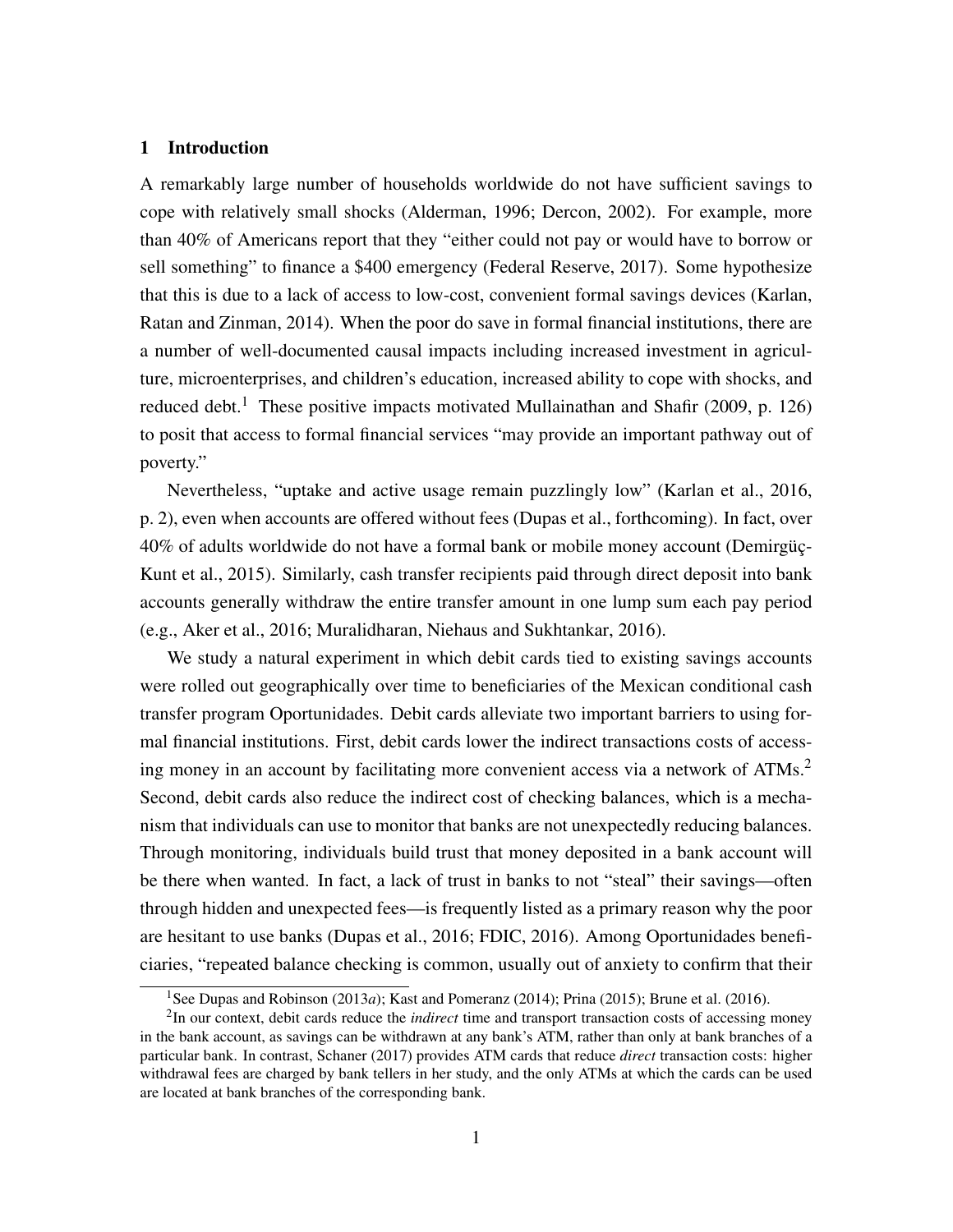money is still there" [\(CGAP, 2012,](#page-31-7) p. 20).

The phased geographic rollout of debit cards to Oportunidades recipients provides plausibly exogenous variation in the timing of assignment of debit cards, allowing us to estimate the causal impact of having a debit card on saving in a difference-in-differences event study framework. Before the rollout, beneficiaries had been receiving their transfers through savings accounts without debit cards, but rarely used their accounts to save: they typically withdrew the full transfer amount shortly after receiving it.<sup>[3](#page-3-0)</sup>

Using high-frequency administrative data from nearly 350,000 beneficiary bank accounts in 359 bank branches nationwide over five years, we find that debit cards caused a large and significant increase in the active use of the accounts. The number of transactions (withdrawals) jumped immediately, while the proportion of beneficiairies holding significant positive savings in their bank account increased more slowly from 13% to 87% over a two-year period. After two years, beneficiaries with debit cards save an additional 3–4% of income more each month than those without debit cards.

We also estimate a model of precautionary savings; these models predict that an individual's savings rate is decreasing in her stock of savings as it approaches the equilibrium buffer stock or savings target [\(Carroll, 1997\)](#page-31-8). We confirm this prediction in our data, and use the model to estimate the equilibrium buffer stock to be 5% of annual income. After saving in the account for one year, beneficiaries accumulate half of the equilibrium buffer stock on average; after two years, they reach two-thirds of the target.

Using a rich, high-quality household panel survey of a subsample of the beneficiaries, we then test whether the increase we observe in formal savings is an increase in *total* savings or a substitution from other forms of saving, both formal and informal. We find that after one year with the card, while there is no effect on income, there is a significant reduction in consumption equal to about 4% of income—suggesting that the total savings rate rose by a similar amount to what we observe in the administrative bank account data. We also find no differential change in the stock or flow of assets in the treatment group compared to the control. Hence, the increase in formal bank account savings appears to be fully financed by a reduction in consumption and does not appear to crowd out other forms of saving (consistent with results in [Dupas and Robinson, 2013](#page-31-5)*a*; [Ashraf, Karlan and Yin,](#page-30-2) [2015;](#page-30-2) [Kast, Meier and Pomeranz, 2016\)](#page-32-6).

<span id="page-3-0"></span> $3P$  Prior to receiving cards, 13% of beneficiaries saved in the bank accounts. This is consistent with findings from other countries such as Brazil, Colombia, India, Niger, and South Africa, in which cash transfers are also paid through bank or mobile money accounts and recipients generally withdraw the entire transfer amount in one lump sum withdrawal each pay period [\(CGAP, 2012;](#page-31-7) [Aker et al., 2016;](#page-30-1) [Muralidharan, Niehaus and](#page-32-4) [Sukhtankar, 2016\)](#page-32-4).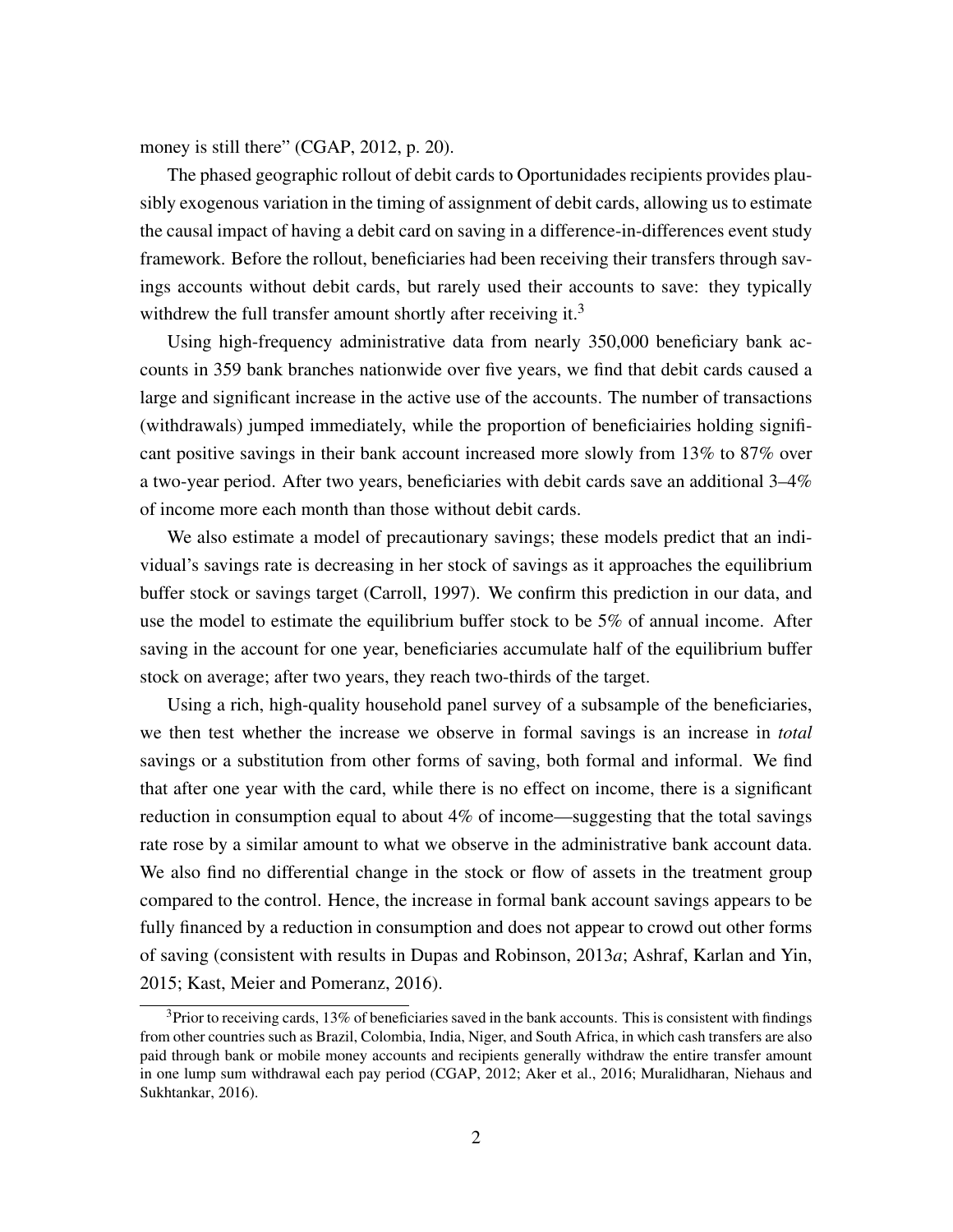Exploring mechanisms, we find that the reduction in transaction costs by itself does not fully explain the increase in savings. The number of withdrawals made per month jumps immediately after receiving the card, and 16% of beneficiaries begin saving immediately, likely due to the immediate reduction in transaction costs. For the majority of beneficiaries, however—who begin saving only after a delay—the increase in savings is likely driven by a combination of reductions in both transaction and monitoring costs. Upon receiving a debit card, most beneficiaries do not begin saving immediately, but instead appear to first use the card to monitor account balances and thereby build trust that their money is safe. $4$ Once trust is established, they take advantage of the reduced transaction costs associated with debit cards and increase the amount of savings held in their bank accounts.

Three main pieces of evidence support the mechanism of using the card to monitor balances and thereby build trust. First, using the high-frequency administrative data on bank account transactions, we observe that upon receipt of the debit card, clients initially use the card to check their account balances frequently, but reduce balance check frequency over time. Simultaneously, the proportion of beneficiaries who save in the account and the amount that they save rises over time with the card. We confirm this relationship statistically by testing for a negative *within*-account correlation between balance checks and savings. Second, in survey data from a subsample of the beneficiaries, those who have had their debit cards for a short period of time report significantly lower rates of trusting the bank than beneficiaries who have had their debit cards longer. Finally, linking the survey data on self-reported trust with the corresponding cross-section of administrative data on account balances, we establish a direct link between trust and increased saving: we instrument trust with length of time since card receipt and find that beneficiaries who trust the bank save an additional 3% of their income. We also rule out a number of alternative mechanisms including falling transaction costs over time and learning the banking technology, among others.

We thus make four main contributions to the literature. First, we show that debit cards caused a large and significant increase in the number of active account users in terms of both transactions and savings. We show that the savings effect comes from an increase in total savings achieved by reducing consumption, rather than a substitution from other forms of saving. The magnitude of the savings effect is larger than that of most other

<span id="page-4-0"></span><sup>&</sup>lt;sup>4</sup>Although a beneficiary could check her balance at Bansefi branches prior to receiving the card, the debit card makes it much more convenient since it allows balance checks at any bank's ATM. In addition, the reduced indirect transaction costs of accessing money in the account increase the potential benefit of saving formally, which would increase the beneficiary's desire to learn whether the bank is trustworthy.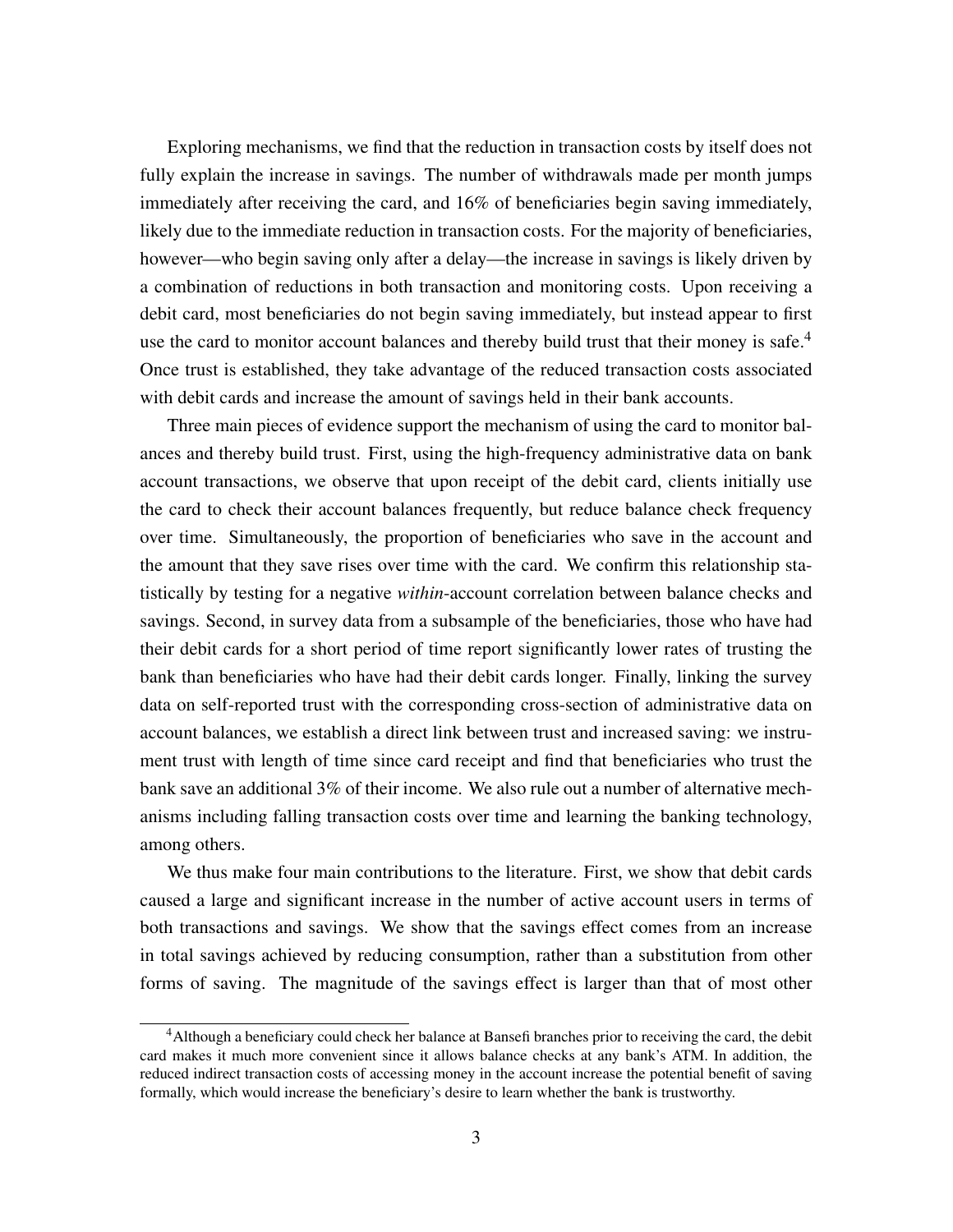interventions studied in the literature. Comparing the stock of savings accumulated after 1– 2 years in our study (relative to total household income) with estimates from other savings interventions—including offering commitment devices, no-fee accounts, higher interest rates, lower transaction costs, and financial education—we find that debit cards have a substantially larger effect (Figure [1\)](#page-36-0). Two other studies that also find a large effect on savings are [Suri and Jack](#page-33-2) [\(2016\)](#page-33-2), who study the impact of mobile money, and [Callen et al.](#page-31-9) [\(2014\)](#page-31-9), who study the impact of weekly home visits by a deposit collector equipped with a point-of-sale terminal. Like debit cards, these technologies both lower transaction costs and enable clients to more easily monitor account balances.<sup>[5](#page-5-0)</sup>

Second, we directly investigate two barriers to saving: indirect transaction costs and trust. We find ample evidence that the immediate increase in the number of transactions is due to the decreased transaction costs of accessing the account, while the delayed increase in the proportion of beneficiaries who save is due to allowing clients to more easily monitor the bank by checking account balances, thereby increasing their trust in the bank over time. While studies have explored the role of trust in stock market participation, use of checks instead of cash, and take-up of insurance products [\(Guiso, Sapienza and Zingales, 2004,](#page-32-7) [2008;](#page-32-8) [Cole et al., 2013\)](#page-31-10), there are few studies that rigorously explore the role of trust in banks [\(Karlan, Ratan and Zinman, 2014\)](#page-32-1).<sup>[6](#page-5-1)</sup>

Third, we provide estimates of equilibrium buffer stock savings and how the marginal savings rate evolves over time for a poor population as they progress toward their savings target. Finally, we study an at-scale policy change affecting hundreds of thousands of households across the country; our study thus uses a much larger sample with broader geographic coverage than most of the literature.

In summary, debit cards combined with ATMs or point-of-sale terminals (and, in other contexts, mobile phones combined with mobile money platforms) are low-cost technologies that reduce the indirect transaction costs of both accessing funds in an account and checking balances to build trust in financial institutions. These technologies are simple,

<span id="page-5-0"></span><sup>5</sup>Mobile money clients can easily check account balances from their phones, and [Callen et al.'](#page-31-9)s [\(2014\)](#page-31-9) deposit collection includes a receipt printed in real-time with the deposit amount and new account balance after each weekly deposit—a feature that the bank viewed as crucial to establish trust in the deposit collectors. We were unable to include these studies in the comparison for reasons explained in Appendix [A.](#page-42-0)

<span id="page-5-1"></span><sup>6</sup>Previous studies on debit cards and mobile money have focused on the effect of the lower transaction costs facilitated by these technologies to make purchases, access savings and remittances, and transfer money [\(Zinman, 2009;](#page-33-3) [Jack and Suri, 2014;](#page-32-9) [Schaner, 2017\)](#page-33-1), but not their capacity to monitor and build trust in financial institutions. Two studies on trust and savings are [Osili and Paulson](#page-32-10) [\(2014\)](#page-32-10), who study the impact of past banking crises on immigrants' use of banks in the US, and [Mehrotra, Vandewalle and Somville](#page-32-11) [\(2016\)](#page-32-11), who promote interactions with bankers and find that account savings is strongly associated with trust in one's own banker.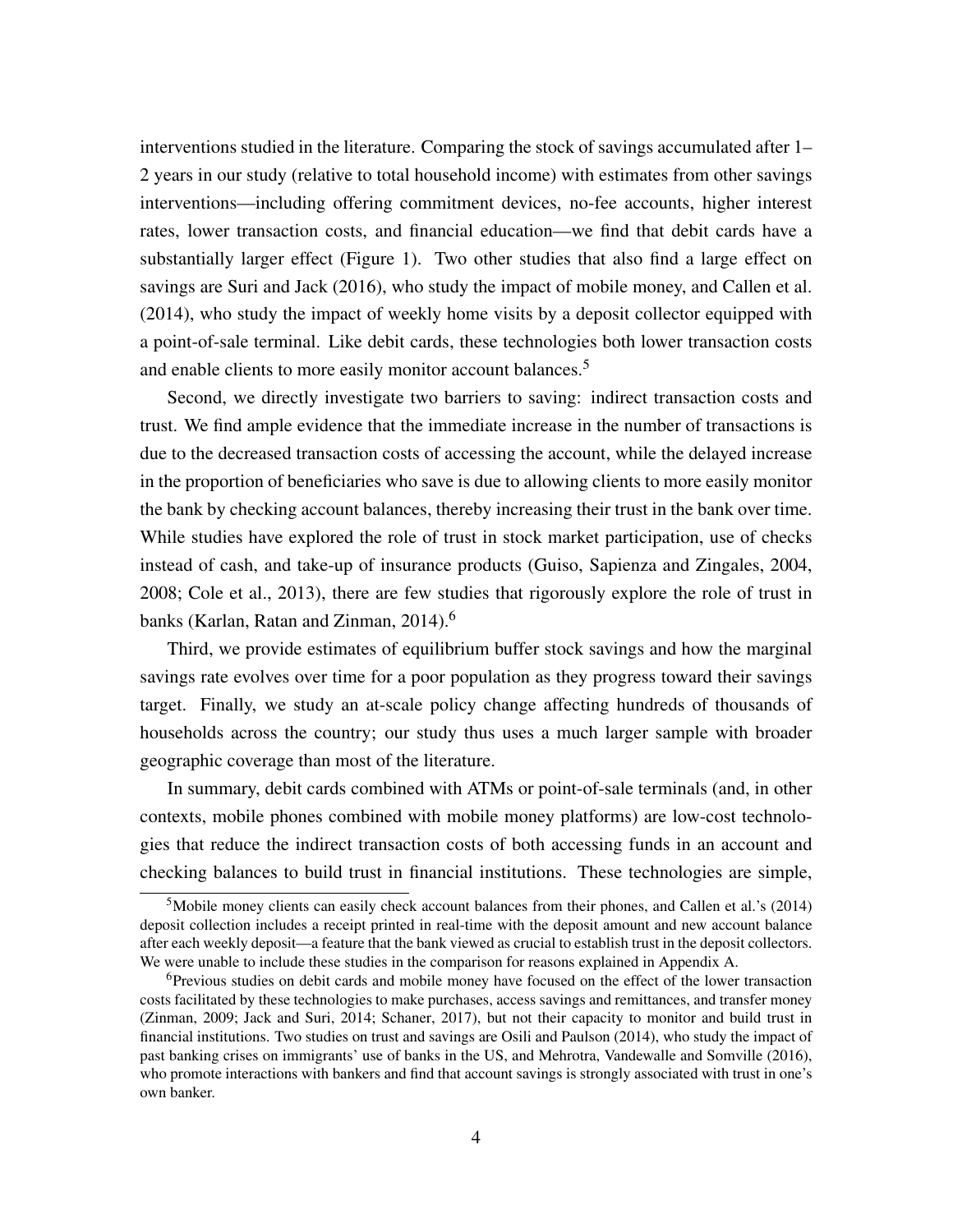prevalent, and potentially scalable to millions of cash transfer recipients worldwide. Combining these technologies with government cash transfer programs could be a promising channel to increase financial inclusion and enable the poor to save, not only because of the sheer number of the poor that are served by cash transfers, but also because many governments and nongovernmental organizations are already embarking on digitizing their cash transfer payments through bank or mobile money accounts (e.g., [Aker et al., 2016;](#page-30-1) [Muralidharan, Niehaus and Sukhtankar, 2016\)](#page-32-4).

### 2 Institutional Context

We examine the rollout of debit cards to urban beneficiaries of Mexico's conditional cash transfer program Oportunidades, whose cash benefits were already being deposited directly into formal savings accounts without debit cards. Oportunidades is one of the largest and most well-known conditional cash transfer programs worldwide, with a history of rigorous impact evaluation [\(Parker and Todd, 2017\)](#page-33-4). The program provides cash transfers to poor families conditional on sending their children to school and having preventive health checkups. It began in rural Mexico in 1997 under the name Progresa, and later expanded to urban areas starting in 2002. Today, nearly one-fourth of Mexican households receive benefits from Oportunidades, recently rebranded as Prospera.

As it expanded to urban areas in 2002–2005, Oportunidades opened savings accounts in banks for beneficiaries in a portion of urban localities, and began depositing the transfers directly into those accounts. By 2005, beneficiary families in over half of Mexico's urban localities were receiving their transfer benefits directly deposited into savings accounts in Bansefi, a government bank created to increase savings and financial inclusion among underserved populations. The Bansefi savings accounts have no minimum balance requirement or monthly fees and pay essentially no interest.<sup>[7](#page-6-0)</sup> No debit or ATM cards were associated with the accounts, so beneficiaries could only access their money at Bansefi bank branches. Because there are only about 500 Bansefi branches nationwide and many beneficiaries live far from their nearest branch, accessing their accounts involved large transaction costs. Overall, the savings accounts were barely used prior to the introduction of debit cards: over 90% of clients made one withdrawal each bimester, withdrawing 100% of the transfer on average (Table [B.1\)](#page-53-0).[8](#page-6-1)

<span id="page-6-0"></span><sup>7</sup>Nominal interest rates were between 0.09 and 0.16% per year compared to an inflation rate of around 5% per rear during our sample period.

<span id="page-6-1"></span><sup>&</sup>lt;sup>8</sup>A bimester is a two-month period; Oportunidades payments are paid every two months. Our measure of percent withdrawn can exceed 100% of the transfer since the account could have a positive balance prior to the Oportunidades payment.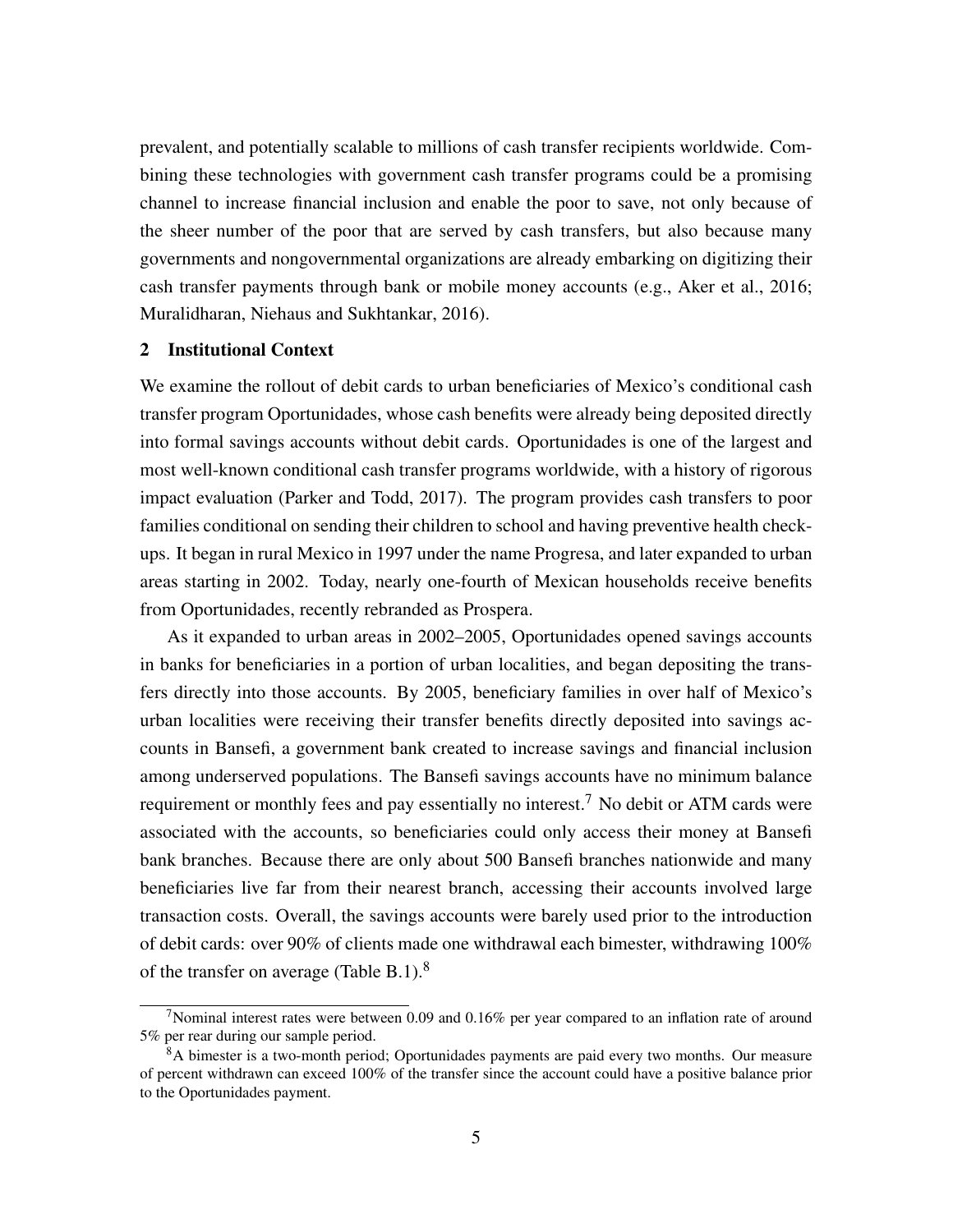In 2009, the government began issuing Visa debit cards to beneficiaries who were receiving their benefits directly deposited into Bansefi savings accounts. The cards enable account holders to withdraw cash and to check account balances at any bank's ATM, as well as make electronic payments at any store accepting Visa. Beneficiaries can make two free ATM withdrawals per bimester at any bank's ATM; additional ATM withdrawals are charged a fee that varies by bank. When Bansefi distributed the debit cards, they also provided beneficiaries with a training session on how and where to use the cards (Appendix [C\)](#page-56-0). The training sessions did not vary over time and did not discuss savings, nor encourage recipients to save.

Our sample consists of urban beneficiaries who received their transfer benefits in bank accounts prior to the rollout of debit cards. As shown in Figure [2,](#page-36-0) beginning in January 2009 debit cards tied to these existing bank accounts were rolled out to beneficiaries by locality. By the end of 2009, about 75,000 beneficiaries had received debit cards tied to their pre-existing savings accounts. Another 172,000 beneficiaries received cards by late 2010. By October 2011, the last month for which we have administrative data from Bansefi, a total of 256,000 beneficiaries had received debit cards tied to their pre-existing savings accounts. Another 93,000 beneficiaries received cards between November 2011 and April 2012, shortly after the end date of our study period. We use this last group as a "pure" control group throughout the duration of our study, although as we describe in Section [4,](#page-10-0) we take advantage of all the variation in exposure time generated by the staggered rollout of cards over time. The map in Figure [B.1](#page-46-0) shows that the card expansion had substantial national geographic breadth throughout the rollout.

The introduction of debit cards to existing recipients was coupled with an effort to incorporate new beneficiaries into the program. $9$  Because of this, the sequence by which localities switched to debit cards was not random: Oportunidades went first to localities that had a large eligible but not-yet incorporated populations. Table [B.1](#page-53-0) columns 1–3 show that treatment and control localities are quite similar overall, but treatment localities have slightly larger population and beneficiaries receive larger transfer amounts in treatment localities.<sup>[10](#page-7-1)</sup> For all other variables—concentration of Bansefi branches, literacy rates, school attendance, dwelling characteristics (dirt floors, piped water, electricity, occupants per room), number of client deposits, withdrawals, percent of transfer withdrawn, net savings balance, and years with the card—we cannot reject equality of means. We

<span id="page-7-1"></span><span id="page-7-0"></span><sup>9</sup>New beneficiaries are excluded from our sample.

 $10$ For this comparison, treatment localities are localities that received cards between January 2009 and October 2011, and control localities between November 2011 and April 2012.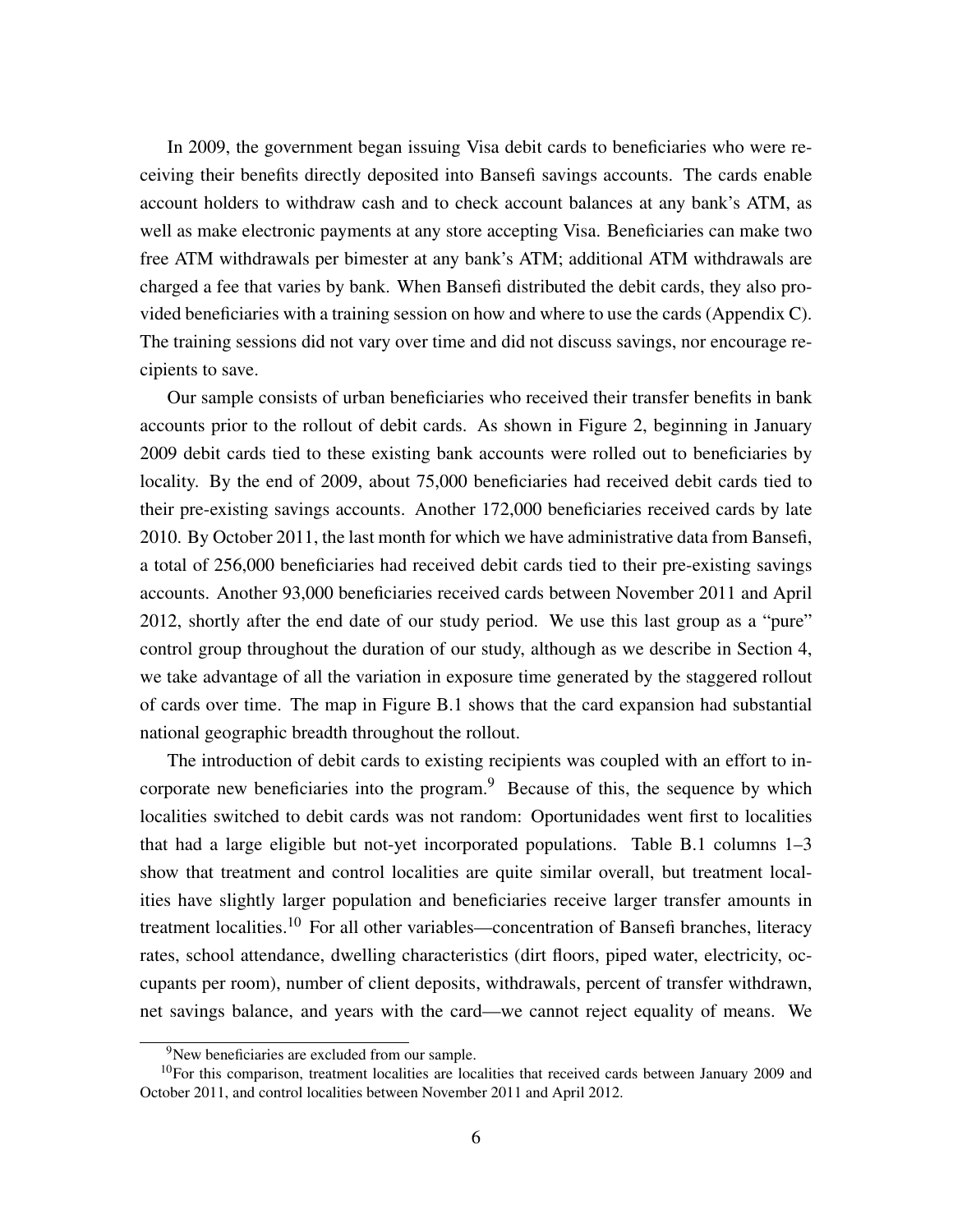also show using a discrete time hazard that the timing of the rollout is unrelated to locality and account characteristics except for locality population, the proportion of the population that is illiterate, and years with the account (Table [B.1,](#page-53-0) column 4).<sup>[11](#page-8-0)</sup> We view Table [B.1](#page-53-0) as descriptive of the implementation, not as an identification test; as detailed below, our identification does not rely on perfect balance in levels, but rather on parallel trends.

### <span id="page-8-1"></span>3 Data Sources

We use four main sources of data. The first is administrative data on account balances and transactions from Bansefi on the universe of beneficiaries who already received benefits in a savings account and were then awarded a debit card. We also use three surveys of Oportunidades beneficiaries. Table [1](#page-33-5) displays the number of beneficiaries, time periods, main variables, and variation we exploit for each of these data sources.

### 3.1 Administrative Data

To examine the effect of debit cards on savings and account use, we exploit account-level balance and transactions data from Bansefi for the universe of accounts that received transfers in a savings account prior to receiving a debit card. These data consist of 348,802 accounts at 359 Bansefi branches over almost five years, from January 2007 to October 2011. They include monthly average savings balance; the date, amount, and type of each transaction made in the account (including Oportunidades transfers); the date the account was opened, and the month the card was given to the account holder. Figure [2a](#page-36-0) shows the timing of the administrative data and the rollout of debit cards.

Table [B.1,](#page-53-0) panel B shows summary statistics from this dataset. Using pre-treatment data averaged across all bimesters from 2007–2008, the accounts in our sample make 0.01 client deposits and 0.97 withdrawals per bimester on average, and the average amount withdrawn is 100% of the Oportunidades transfer, indicating very low use of the account for saving prior to receiving the card. Net balances are 151 pesos or about US\$11 on average; the distribution of net balances is skewed: the 25th percentile is less than 13 pesos (US\$1) and the median is 77 pesos (US\$6). The average amount transfered by Oportunidades in 2007–2008 is 1,194 pesos, or about US\$92, per bimester; using survey data we find that Oportunidades income represents about one-fourth of beneficiaries' total income on average. The average account had already been open for 4.3 years by January 2009, so

<span id="page-8-0"></span><sup>&</sup>lt;sup>11</sup>We model the probability of receiving cards in period *t* among accounts that have not yet received cards by period *t* − 1 as a function of baseline locality and account characteristics using a discrete-time hazard model. As in [Galiani, Gertler and Schargrodsky](#page-32-12) [\(2005\)](#page-32-12), we include a fifth-order polynomial in time, but all coefficients on the polynomial are insignificant from zero.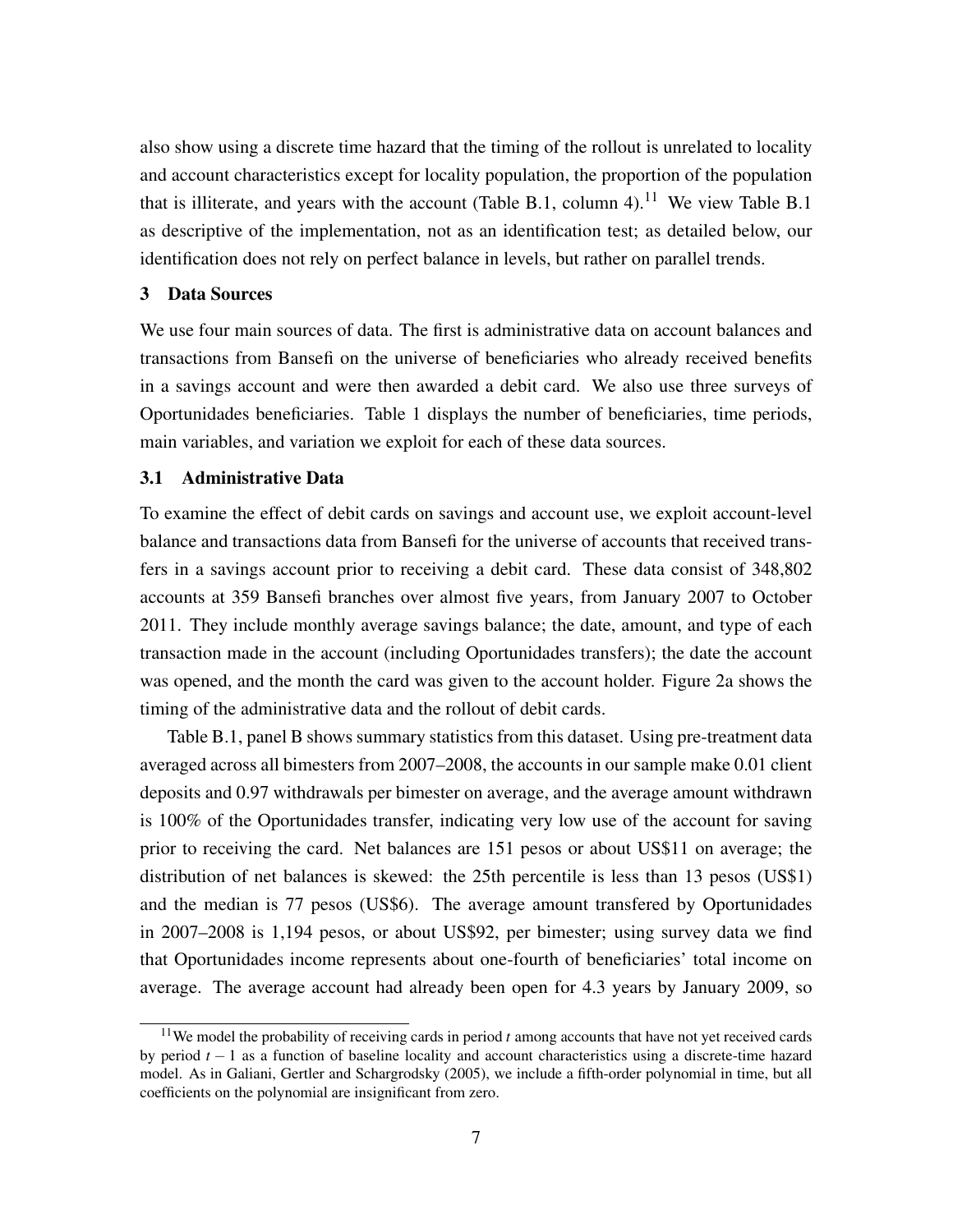beneficiariaries in our study had substantial experience with a savings account prior to receiving the debit card.

## <span id="page-9-0"></span>3.2 Survey data

Since its inception in 1997, Oportunidades has a long history of collecting high-quality surveys from their beneficiaries, and these surveys have been used extensively by researchers [\(Parker and Todd, 2017\)](#page-33-4). We use three distinct Oportunidades household-level surveys, described below. Figure [2b](#page-36-0) shows the timing of each survey relative to the rollout of debit cards, and Figures [B.2](#page-47-0)[–B.4](#page-48-0) show when survey respondents received cards.

## 3.2.1 Household Panel Survey (ENCELURB)

The most comprehensive survey data we use is the Encuesta de las Características de los Hogares Urbanos (ENCELURB), a household panel survey with comprehensive modules on consumption, income, and assets. The survey includes three pre-treatment waves in 2002, 2003, and 2004, and one post-treatment wave conducted between November 2009 and February 2010. The surveys were originally collected for the evaluation of the program on the urban population. Localities that switched to debit cards in early 2009 were oversampled in the fourth wave (which did not return to all localities from the original sample for budgetary reasons). As a result, the treatment group in this survey—beneficiaries who received cards prior to the fourth wave of the survey—had the card for close to one year when surveyed. We merge the survey with administrative data from Oportunidades on the debit card expansion to study the effect of the card on consumption and saving in a difference-in-differences model.

## 3.2.2 Trust Survey (ENCASDU)

The Encuesta de Características Sociodemográficas de los Hogares Urbanos (ENCASDU), conducted in 2010, is a stratified random sample of 9,931 Oportunidades beneficiaries. We refer to this survey as the Trust Survey since it gives us our main measure of trust in the bank. We restrict our analysis to beneficiaries who had already received debit cards by the time of the survey, since the module with questions we use about reasons for not saving was only asked to those who had already received debit cards. This leaves us with a sample of 1,694 households, with a median exposure to the card of 14 months.

Our main trust measure comes from this survey. The survey asks, "Do you leave part of the monetary support from Oportunidades in your bank account?" If the response is no, the respondent is then asked the open-ended question, "Why don't you keep part of the monetary support from Oportunidades in your Bansefi savings account?" *Lack of trust* is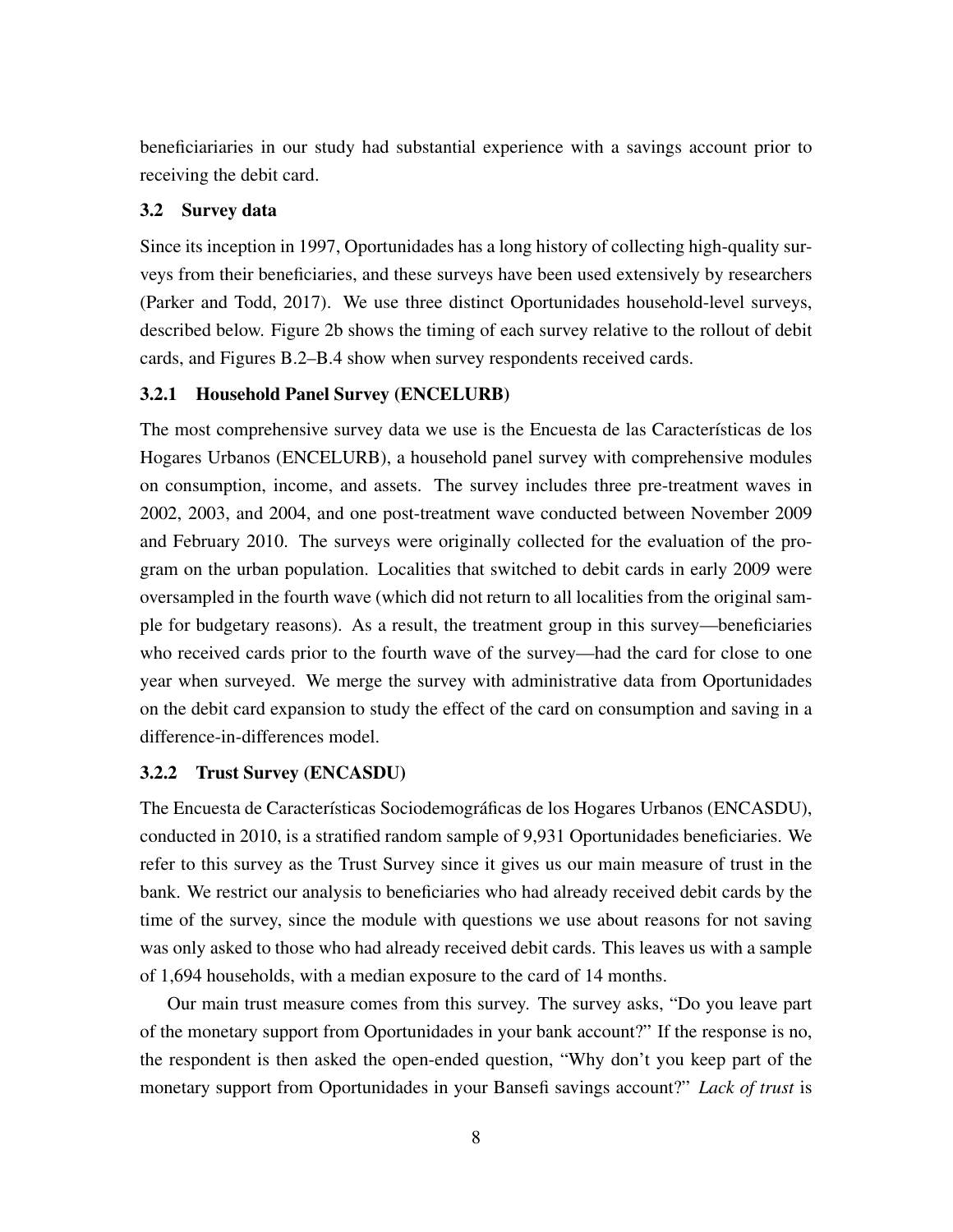captured by responses such as "because if I do not take out all of the money I can lose what remains in the bank"; "because I don't feel that the money is safe in the bank"; "distrust"; and "because I don't have much trust in leaving it."<sup>[12](#page-10-1)</sup> We also merge this survey with administrative account data to relate savings and reported trust measures directly.

### 3.2.3 Payment Methods Survey

The Encuesta de Medios de Pago (Payment Methods Survey) is a cross-sectional survey of a stratified random sample of 5,388 beneficiaries, conducted in 2012. This survey was fielded to measure operational details of the payment method. In particular, it asks about use of the debit cards and beneficiaries' experiences using ATMs. We use it to measure the selfreported number of balance checks and withdrawals with the card, whether beneficiaries get help using an ATM, and if they know their card's PIN by heart. We restrict the analysis to the 1,617 surveyed beneficiaries who responded to the relevant module of the survey from the sampled urban localities that received cards; median exposure time to the card is 12 months.

### <span id="page-10-0"></span>4 Empirical Strategy and Identification

We exploit variation generated by the staggered rollout of debit cards to different localities by Oportunidades. When the data has a panel dimension—i.e., the administrative data and the Household Panel Survey—we estimate a difference-in-differences specification. When we only have a cross-section of cardholders—i.e., the Trust Survey and Payment Methods Survey—we exploit variation in the length of time beneficiaries have been exposed to the card. In both cases the underlying variation we use stems from the exogenous rollout of debit cards over time. In this section, we present the main empirical models we use and verify the plausibility of the identification assumptions needed for a causal interpretation.

### 4.1 Generalized Difference-in-Differences (Event Study)

The large sample over a long period of time in the administrative data allows us to estimate a generalized difference-in-differences specification where the treatment effect is allowed to vary dynamically over time and is measured in "event time" relative to each beneficiary's treatment date. In other words, we use an event study specification with a pure control

<span id="page-10-1"></span><sup>12</sup>We also use this question to define alternative reasons for not saving, including *lack of knowledge* (e.g., "they didn't explain the process for saving") and *fear of ineligibility* (e.g., "because if I save in that account they can remove me from the Oportunidades program").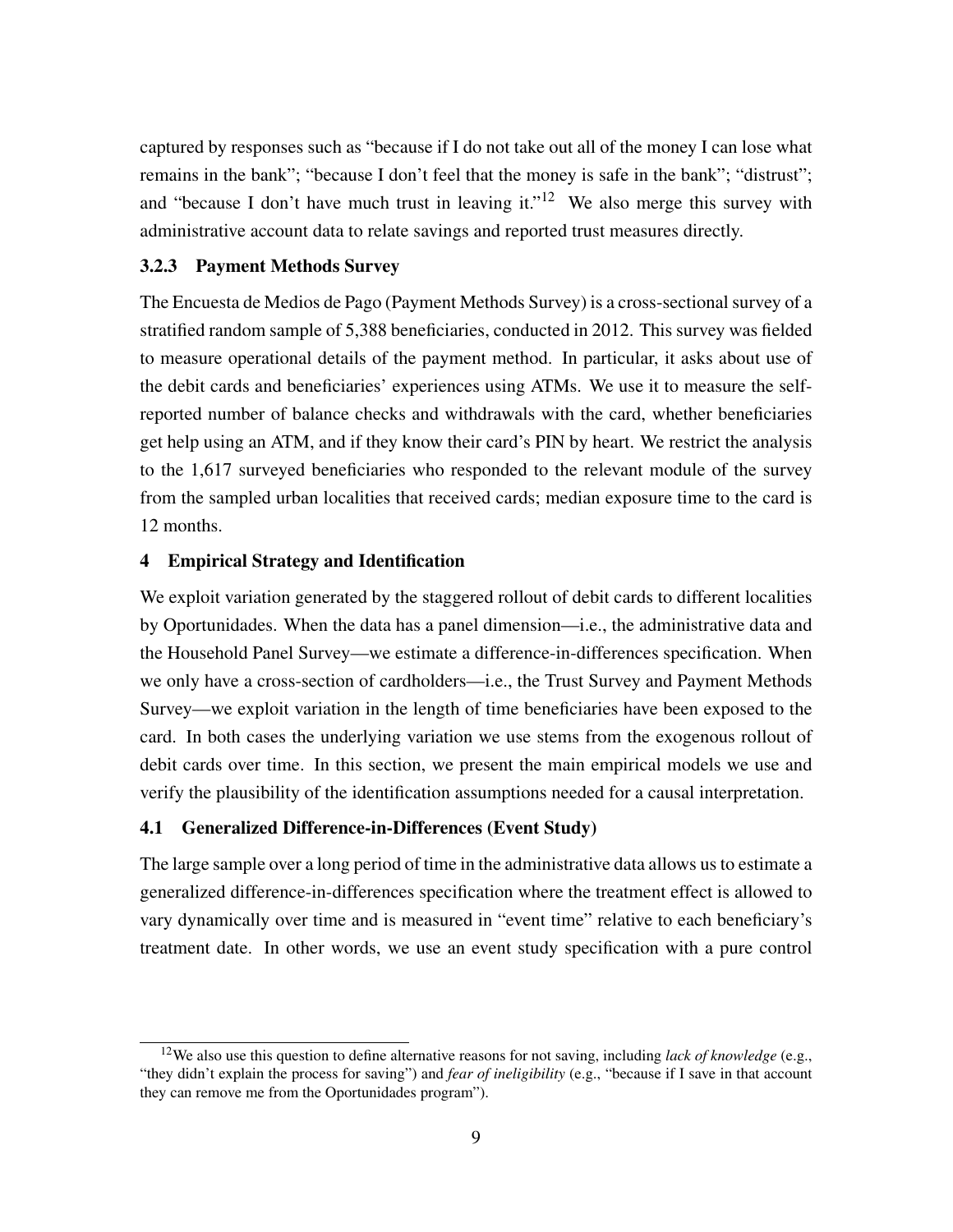group throughout the study period. Specifically, we estimate

<span id="page-11-2"></span>
$$
y_{it} = \lambda_i + \delta_t + \sum_{k=a}^{b} \phi_k D_{it}^k + \varepsilon_{it}
$$
 (1)

where  $y_{it}$  is the outcome of interest, *i* and *t* index account and period respectively, the  $\lambda_i$ are account-level fixed effects, and the  $\delta_t$  are calendar-time fixed effects.  $D_{it}^k$  is a dummy variable indicating that account *i* has had a debit card for exactly *k* periods at time *t*, while  $a < 0 < b$  are periods relative to the switch to debit cards; we measure effects relative to the period before getting the card, so we omit the dummy for  $k = -1$ . For those in the control group who receive cards after our study period ends,  $D_{it}^k = 0$  for all  $k$ .<sup>[13](#page-11-0)</sup> We use this specification to study withdrawals and savings in the account. We average time over four-month periods since payments are sometimes shifted to the end of the previous bimester.<sup>[14](#page-11-1)</sup> We estimate cluster-robust standard errors, clustering  $\varepsilon_{it}$  by Bansefi branch.

As in any difference-in-differences model, to interpret each  $\phi_k$  as the causal effect of having the card for *k* periods, we need to invoke a parallel trend assumption: in the absence of the card, early and late recipients would have had the same account use and savings behavior. While this is untestable, we test for parallel pre-intervention trends by showing that  $\phi_k = 0$  for all  $k < 0$  whenever we use specification [1.](#page-11-2) Figures [4–](#page-37-0)[6](#page-38-0) show parallel pretreatment trends in the number of withdrawals, stock of savings, and savings rate. Parallel pre-treatment trends also hold for client deposits, which are virtually zero in all accounts.

## 4.2 Difference-in-Differences with Survey Data

With the household survey panel data, we estimate a standard difference-in-differences model since we observe just one time period after treatment. We estimate

<span id="page-11-3"></span>
$$
y_{it} = \lambda_i + \delta_t + \gamma D_{j(i)t} + v_{it}, \qquad (2)
$$

<span id="page-11-0"></span> $13$ Since we have a control group that does not receive cards until after the study period ends (as in [Mc-](#page-32-13)[Crary, 2007\)](#page-32-13), we can pin down the calendar-time fixed effects without facing the under-identification problems described in [Borusyak and Jaravel](#page-31-11) [\(2016\)](#page-31-11). We set *a* and *b* as the largest number of periods before or after receiving the card that are possible in our data, but only graph the coefficients representing three years before receiving the card and two years after (see [Borusyak and Jaravel, 2016,](#page-31-11) on why this is better than "binning" periods below some *k* or above  $\bar{k}$ .).

<span id="page-11-1"></span><sup>&</sup>lt;sup>14</sup>This could cause an artificially large end-of-bimester balance if the recipient had not yet withdrawn their transfer. Payment shifting happens for various reasons, including local, state, and federal elections, as a law prohibits Oportunidades from distributing cash transfers during election periods.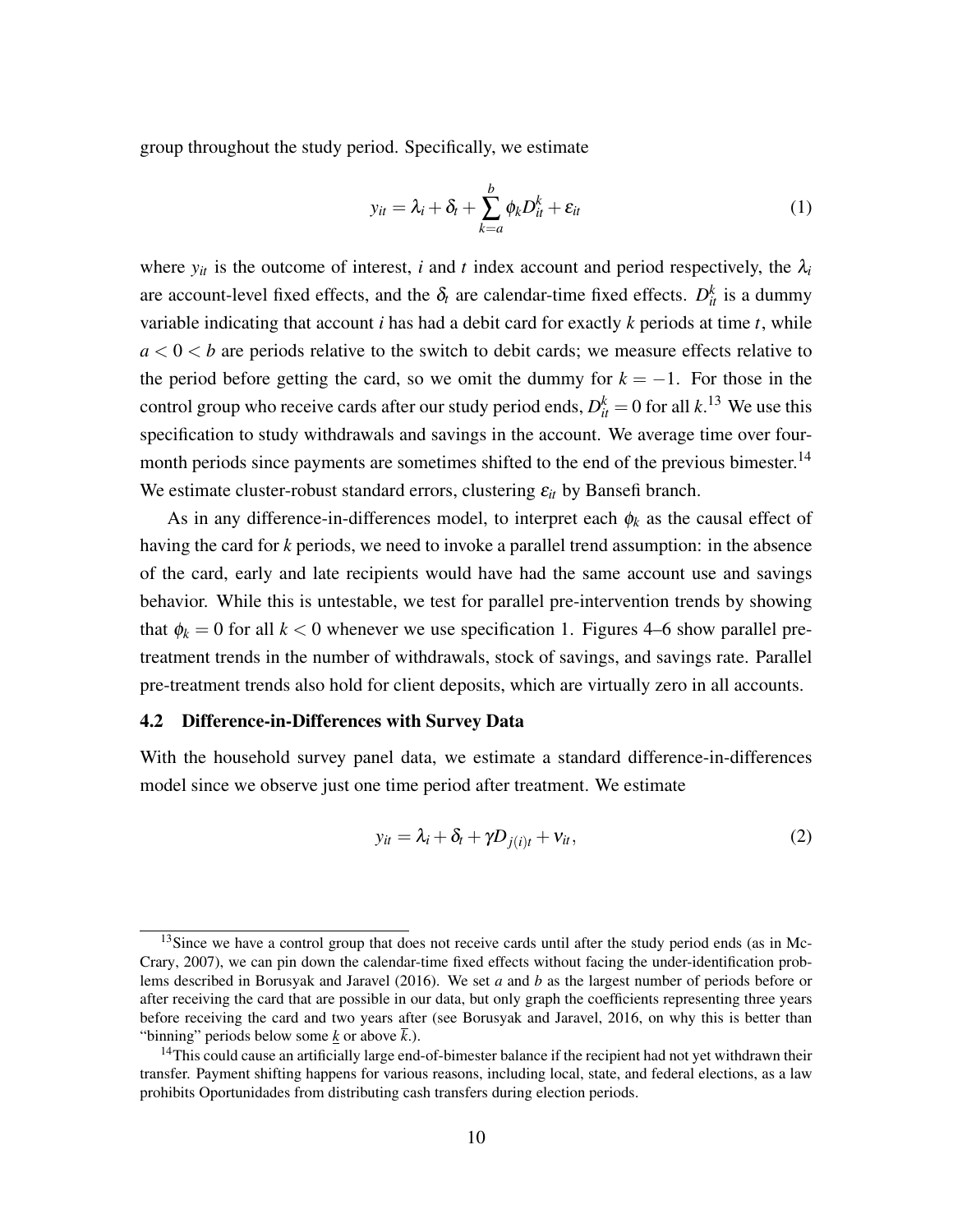where  $y_{it}$  is consumption, income, purchase of durables, or stock of assets for household *i* at time *t*. Time-invariant differences in household observables and unobservables are captured by the household fixed effects  $\lambda_i$ , common time shocks are captured by the time fixed effects  $\delta_t$ , and  $D_{j(i)t} = 1$  if locality *j* in which beneficiary household *i* lived prior to treatment has received debit cards by time *t*. We use the locality of residence prior to treatment to avoid confounding migration effects, and estimate cluster-robust standard errors clustered by locality.

The identifying assumption is again parallel trends. We verify parallel pre-treatment trends by estimating  $y_{it} = \lambda_i + \delta_t + \sum_k \omega_k T_{j(i)} \times \mathbb{I}(k = t) + \eta_{it}$ , where *k* indexes survey round ( $k = 2002$  is the reference period and is thus omitted),  $T_{i(i)} = 1$  if locality *j* in which beneficiary *i* lives is a locality that received cards before the post-treatment survey wave, and  $\mathbb{I}(k = t)$  are time dummies. Thus, the  $\omega_k$  for  $k < 2009$  estimate placebo difference-indifferences effects for the pre-treatment years. For each variable, we fail to reject the null of parallel trends using an F-test of  $\omega_k = 0$  for all  $k < 2009$  (Table [2b](#page-34-0), column 4).

#### 4.3 Cross-Section Exploiting Variation in Time with Card

The Trust Survey and Payment Methods Survey are cross-sections of beneficiaries with cards (hence there is no pure control group), and each survey has less than 2,000 observations. This poses constraints: we have to rely on exposure time to the card as the identifying variation, and to economize on power, we split the beneficiaries into two equal-sized groups based on how long they have had the card. Concretely, we regress the outcome variable such as self-reported trust—on a dummy of whether beneficiary *i*'s exposure to the card is below median exposure:

<span id="page-12-1"></span>
$$
y_i = \alpha + \gamma \mathbb{I}(\text{Card} \le \text{median time})_i + u_i,
$$
\n(3)

where  $u_i$  is clustered at the locality level.

This specification requires orthogonality between the error term  $u_i$  and timing of card receipt for a causal interpretation of  $\gamma$ —a stronger identification assumption than parallel trends.<sup>[15](#page-12-0)</sup> We thus conduct balance tests using  $(3)$  with characteristics that should not be affected by debit card receipt as the dependent variable, such as number of household members, age, gender, status, and education level, as well as variables unaffected by debit card receipt in the Household Panel Survey, such as assets and income. Table [2b](#page-34-0) shows

<span id="page-12-0"></span><sup>&</sup>lt;sup>15</sup>An additional issue with this specification is that, to the extent that treatment has immediate effects, we may be biased against finding an effect since all our observations here are treated.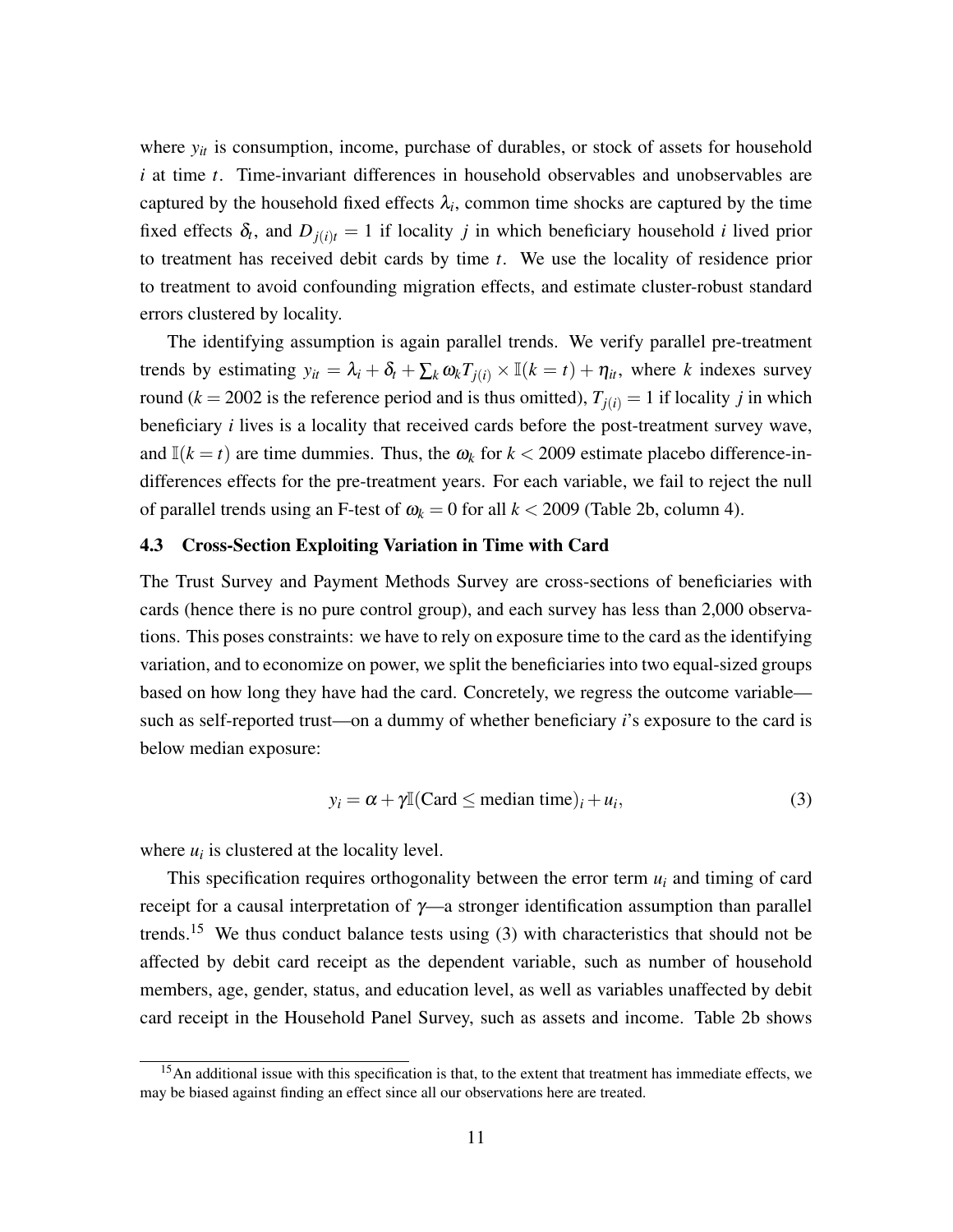that in our survey samples, those with the card for less and more than the median time are balanced.<sup>[16](#page-13-0)</sup>

It is worth emphasizing that the beneficiaries in the household surveys are a strict subset of the beneficiaries in the administrative data, and that the underlying variation in all specifications stems from exposure time to the card, which was determined exogenously by Oportunidades' rollout of debit cards.

### <span id="page-13-3"></span>5 Effect of Debit Cards on Account Use and Savings

In this section, we use the administrative data from Bansefi on all transactions and average monthly balances in 348,802 accounts of Oportunidades beneficiaries to estimate the dynamic effect of debit cards on the use of accounts (deposits and withdrawals), stock of savings in these accounts, and savings rate.

### <span id="page-13-2"></span>5.1 Transactions

By lowering indirect transaction costs, debit cards should lead to more transactions, as predicted by theory [\(Baumol, 1952;](#page-31-12) [Tobin, 1956\)](#page-33-6) and empirical evidence [\(Attanasio, Guiso](#page-30-3) [and Jappelli, 2002;](#page-30-3) [Schaner, 2017\)](#page-33-1). This is indeed what we find. Figure [3a](#page-37-0) shows the distribution of the number of withdrawals per bimester, before and after receiving the card. Prior to receiving the card, 90% of beneficiaries made a single withdrawal per bimester. The distribution of withdrawals in the control group is nearly identical to that of the treatment group prior to receiving a debit card. In contrast, after receiving the card, 67% of beneficiaries continue to make just one withdrawal, but 25% make 2 withdrawals, 5% make 3 withdrawals, and  $2\%$  make 4 or more withdrawals.<sup>[17](#page-13-1)</sup> Although the debit cards can be used at any store that accepts card payments, the majority of transactions on the card are made at ATMs: including card purchases in the definition of withdrawals, 11% of the total withdrawn and 22% of withdrawals are made at stores. Meanwhile, the number of withdrawals in the control group does not change over time (Figure [B.5\)](#page-48-1).

On the other hand, there is no effect on client deposits: Figure [3b](#page-37-0) shows that 99% of accounts have zero client deposits per bimester before and after receiving the card. Account

<span id="page-13-0"></span> $16$ In the Trust Survey, outcomes are balanced for 9 out of 10 variables; 1 of 10 variables has a statistically significant difference at the 10% significance level, as would be expected by chance. The Payment Methods Survey includes fewer measures of household characteristics since the survey was focused on experience with the debit cards and ATMs. We find no statistically significant differences in the 5 variables on household characteristics included in the Payment Methods Survey.

<span id="page-13-1"></span><sup>&</sup>lt;sup>17</sup>After receiving the card, store purchases can also be made on the debit card; these are grouped together with withdrawals. Recall that the first two withdrawals per bimester are free at any bank's ATM, but subsequent withdrawals are charged a fee, which may explain why few beneficiaries make more than two withdrawals even after receiving the card.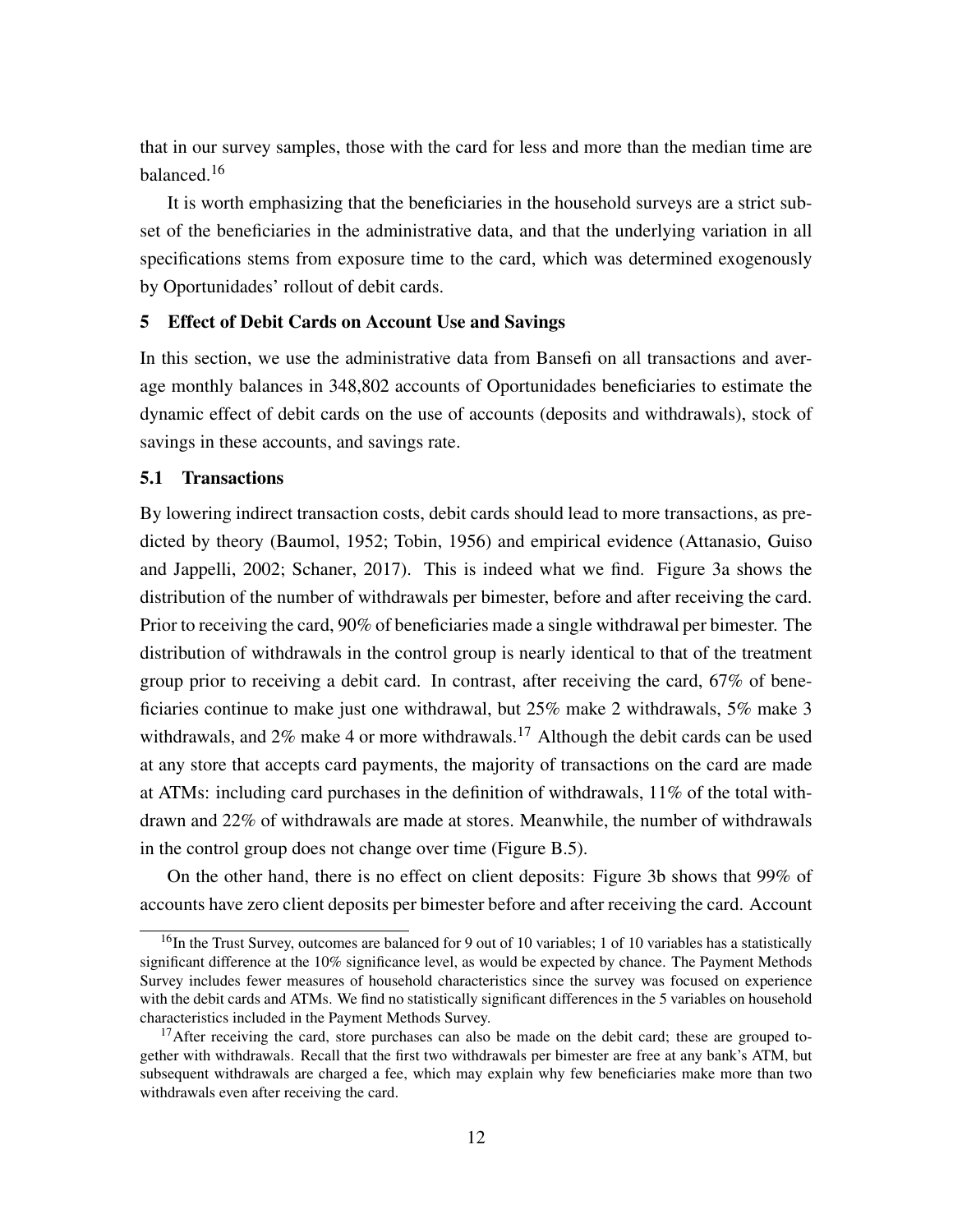holders thus do not add savings from other sources of income to their Bansefi accounts. This finding is not surprising, since beneficiaries receive about one-fourth of their total income from the Oportunidades program on average, so unless the optimal savings rate in a particular period is higher than 25% of total income, there is no reason to deposit more into the savings account from other income sources.

In order to examine the evolution of the debit card's effect on withdrawals over time, we estimate the generalized difference-in-differences or event study specification from [\(1\)](#page-11-2), with withdrawals per bimester as the dependent variable. Figure [4](#page-37-0) plots the  $\phi_k$  coefficients of average withdrawals per bimester for each four-month period, compared to the period just before receiving cards. Prior to receiving the card, pre-trends are indistinguishable between treatment and control: we cannot reject the null of  $\phi_k = 0$  for all  $k < 0$ . In addition to having parallel trends, pre-treatment levels of the number of withdrawals are also the same between treatment and control (this cannot be determined from Figure [4](#page-37-0) since any difference in levels would be absorbed by the account fixed effects, but it can be seen in Table [B.1\)](#page-53-0). The effect on withdrawals is *immediate*, as would be expected from the instantaneous change in transaction costs induced by the card. Prior to receiving the card, beneficiaries in both the treatment and control groups average about 1 withdrawal per bimester, but immediately after receiving the card, treated beneficiaries begin making an additional 0.4 withdrawals per bimester on average.

## <span id="page-14-1"></span>5.2 The Stock of Savings (Account Balances)

Next, we explore whether debit cards cause an increase in savings from period to period. The increased number of withdrawals shown in Section [5.1](#page-13-2) will lead to a mechanically higher average balance *within* each period, but this does not necessarily mean beneficiaries are accumulating saving in the account over time, i.e., *across* periods. They could just be leaving some money in the account after the first withdrawal in the pay period, but withdrawing the remaining money later in the same period thereby leaving the account balance close to zero by the end of that period.

Since we are interested in a measure of saving across periods but do not observe endof-period balance, we adjust the average balance measure to remove the mechanical effect resulting from making more (lower-amount) withdrawals after receiving the card.<sup>[18](#page-14-0)</sup> Using the timing and amount of each transaction, we calculate and subtract off the mechanical

<span id="page-14-0"></span><sup>&</sup>lt;sup>18</sup>We use this measure rather than forcing initial balance in January 2007 to zero and constructing endof-period balance using the transactions data since the average balance data reveal that a small portion of beneficiaries do save in their accounts prior to 2007, as we discuss in Section [5.4.](#page-18-0)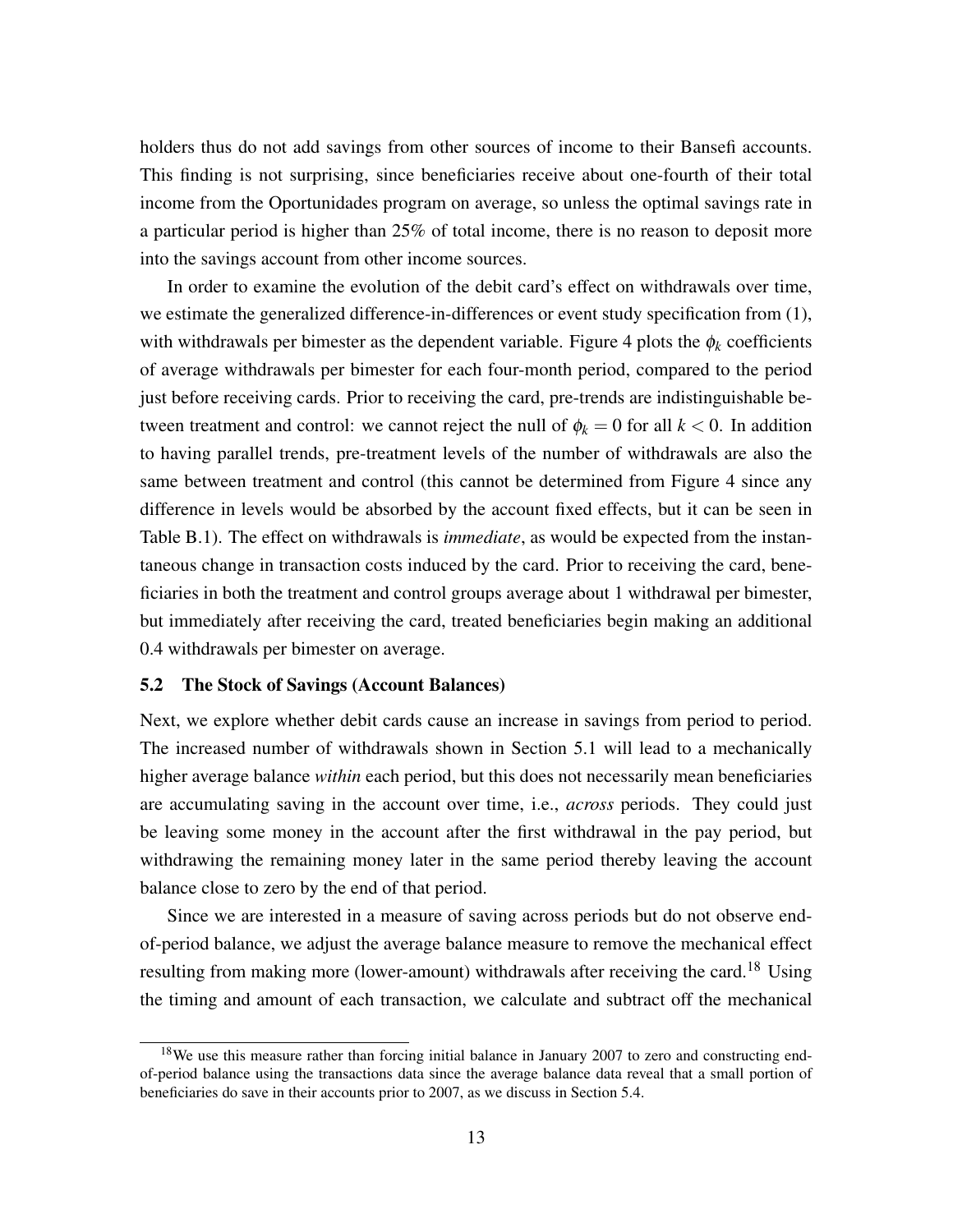effect for each account-bimester observation to obtain a measure of "net balance" to study period-to-period savings (see Appendix [D](#page-59-0) for more details).

We estimate [\(1\)](#page-11-2) with account *i*'s net balance in period *t* as the dependent variable.<sup>[19](#page-15-0)</sup> The φ*k* terms thus measure the causal effect of debit cards on the stock of savings *k* periods after receiving a card. Figure [5a](#page-38-0) plots the  $\phi_k$  coefficients and their 95% confidence intervals. First, note the parallel trends for  $k < 0$ <sup>[20](#page-15-1)</sup> In the first few periods after receiving a card, there is a small savings effect of about 100 pesos (about US\$8). The initial effect is small because only some beneficiaries begin saving shortly after receiving a card—we explore this further in Section [5.4.](#page-18-0) Savings increase substantially after about one year with the card: three periods after card receipt, the savings effect is 450 pesos, while it is 750 pesos after two years with the card. These effect sizes are equal to 1.2 and 2.0% of annual income, respectively, and are larger than the effect sizes found in other studies of savings interventions (Figure [1\)](#page-36-0).

The effect of debit cards on the average stock of savings from Figure [5](#page-38-0) combines two effects: the impact of debit cards on the probability of saving and savings conditional on saving. Figure [5b](#page-38-0) shows the proportion of treated beneficiaries who save each period. While just 13% of beneficiaries saved in their account in the period before receiving cards, Figure [5b](#page-38-0) shows that an additional 16% of beneficiaries start saving immediately after receiving a card. For these beneficiaries, it is likely that the reduction in the transaction costs of accessing savings provided by the cards was a sufficient condition to save in a formal bank account. The proportion of beneficiaries who save in their Bansefi accounts increases over time: after nearly one year with the card, 42% of beneficiaries save in the account, and after two years nearly all beneficiaries (87%) save in their Bansefi account.

### <span id="page-15-2"></span>5.3 Savings Rate

In this section, we examine the impact of debit cards on the savings rate—i.e., the flow of savings as a share of income. There are a number of reasons why households save, including to smooth consumption over the life cycle [\(Modigliani, 1986\)](#page-32-14), accumulate money for non-divisible purchases of durables in the face of credit constraints [\(Rosenzweig and](#page-33-7) [Wolpin, 1993\)](#page-33-7), and build a precautionary buffer stock to insure consumption against unexpected shocks [\(Deaton, 1991\)](#page-31-13). While there is little evidence that life-cycle saving is an important generator of wealth in developing countries, credit constraints make precaution-

<span id="page-15-0"></span><sup>&</sup>lt;sup>19</sup>Following other papers measuring savings (e.g., [Kast, Meier and Pomeranz, 2016\)](#page-32-6), we winsorize savings balances at the 95th percentile to avoid results driven by outliers.

<span id="page-15-1"></span> $^{20}$ In 8 of the 9 pre-treatment periods, there is no statistically significant difference between the savings balance of the treatment and control groups.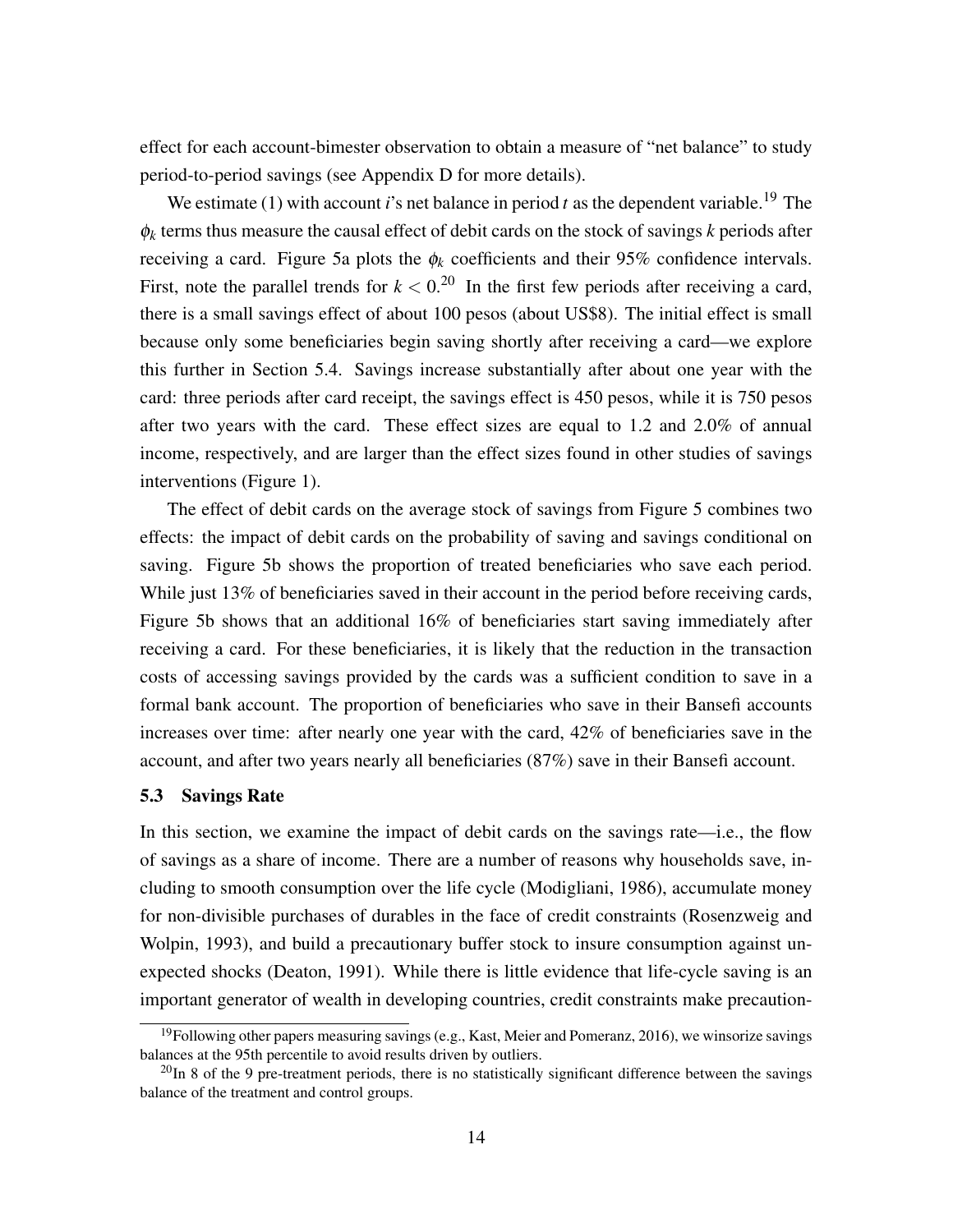ary saving and saving to purchase durables particularly important (Deaton,  $1992$ ).<sup>[21](#page-16-0)</sup> The key insight for our purpose is that both the precautionary saving and saving to purchase durables motives lead to a savings target, and as a result, an individual's savings rate is decreasing in her stock of savings as it approaches the target [\(Carroll, 1997;](#page-31-8) [Fuchs-Schündeln,](#page-32-15) [2008;](#page-32-15) [Gertler et al., 2016\)](#page-32-16).

Hence, we model the flow of savings in a particular period, denoted ∆*Savings*<sub>*it*</sub> (where *Savings<sub>it</sub>* is beneficiary *i*'s stock of savings in period *t*), as a function of the stock of savings in the previous period and income in the current period. Adding individual and time-period fixed effects, we have  $\Delta Savings_{it} = \lambda_i + \delta_t + \theta Savings_{i,t-1} + \gamma Income_{it} + \varepsilon_{it}$ . Models of precautionary saving predict that  $\theta < 0$ , since the amount of new savings decreases as the stock of savings approaches the target level.

We are not actually able to implement the above model as specified because we are restricted to using bank account information rather than data on overall savings and income. Instead, we estimate the *change in net account balances* (rather than change in total savings) as a function of lagged *net balances* (instead of lagged total savings) and *transfers deposited during the period* (instead of total income). In order to identify the effects of the debit card on the savings rate over time, we then interact the terms from the above model with event-time dummies that describe time since receipt of the card. Incorporating all of the above changes

<span id="page-16-2"></span>
$$
\Delta Savings_{it} = \lambda_i + \delta_t + \sum_{k=a}^{b} \alpha_k D_{it}^k + \theta Savings_{i,t-1} + \sum_{k=a}^{b} \xi_k D_{it}^k \times Savings_{i,t-1}
$$
(4)  
+  $\gamma Transfers_{it} + \sum_{k=a}^{b} \psi_k D_{it}^k \times Transfers_{it} + \varepsilon_{it},$ 

where *Savings<sub>it</sub>* now refers to the stock of savings *in the account* and ∆*Savings<sub>it</sub>* ≡ *Savings*<sub>it</sub> − *Savings*<sub>*i*,*t*−1</sub> refers to its flow.

The main advantage of this specification over the reduced-form analysis presented in Section [5.2](#page-14-1) is that it allows existing balances to influence the savings rate, enabling us to test the prediction from precautionary saving models that as a beneficiary accumulates savings and approaches her target buffer stock, her rate of saving decreases. An additional advantage is that it controls for the amount of transfers in each period, which varies both across households and within households over time.<sup>[22](#page-16-1)</sup>

<span id="page-16-0"></span> $21$ Even in rich countries, [Skinner](#page-33-8) [\(1988\)](#page-33-8) finds that precautionary savings constitute a large share of overall wealth.

<span id="page-16-1"></span><sup>&</sup>lt;sup>22</sup>Results are robust to excluding the *Transfer<sub>it</sub>* interaction terms; see Figure [B.6.](#page-49-0) Because transfer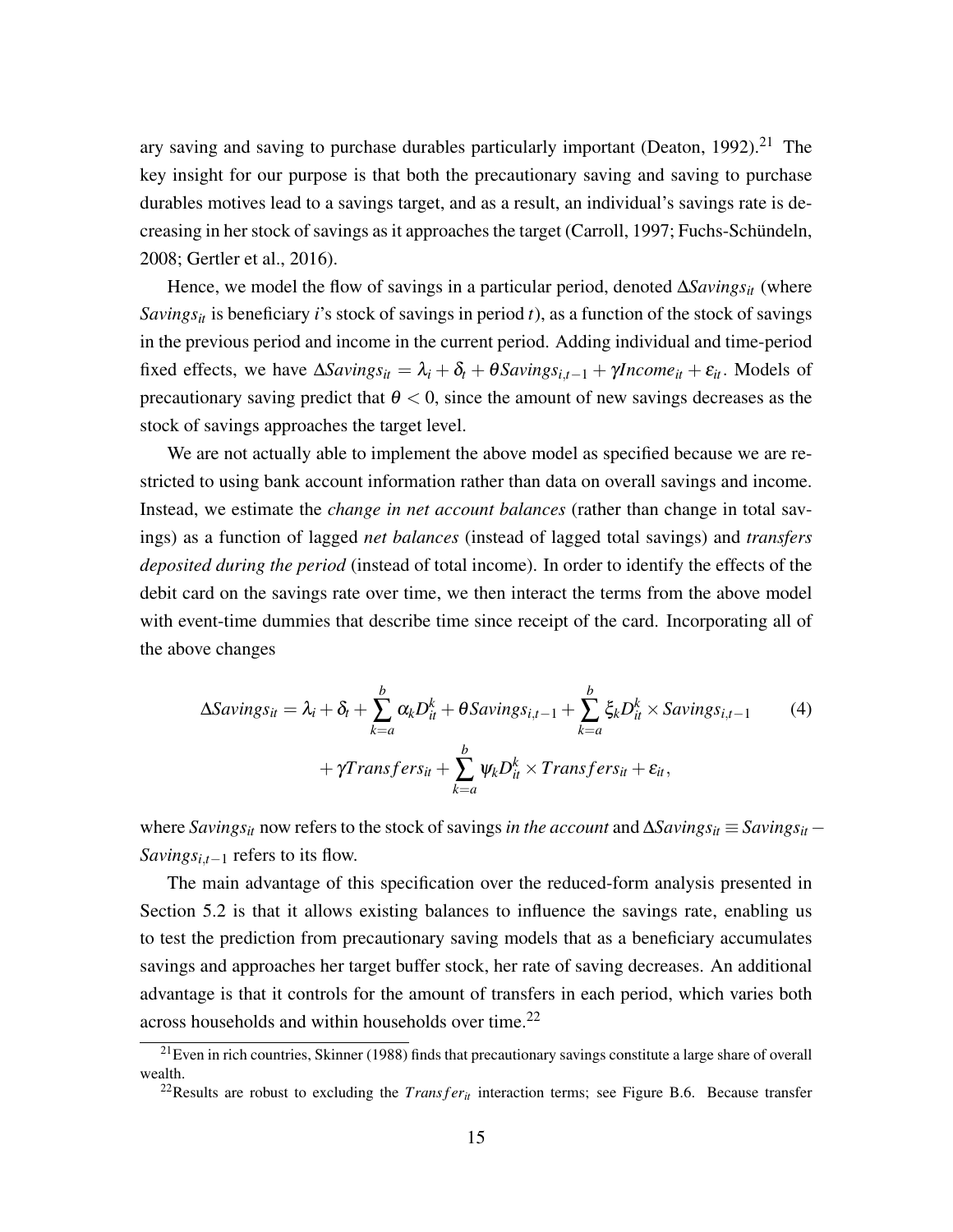We estimate the dynamic effect of the debit card on the savings rate from [\(4\)](#page-16-2) as

<span id="page-17-0"></span>
$$
\hat{\Phi}_k \equiv (\hat{\alpha}_k + \hat{\xi}_k \omega_{k-1} + \hat{\psi}_k \mu_k) / \overline{Y}, \tag{5}
$$

where ω*k*−<sup>1</sup> is average lagged net balance and µ*<sup>k</sup>* is average transfers *k* periods after receiving the card;  $\overline{Y}$  is average income. The numerator in [\(5\)](#page-17-0) gives the difference between treatment and control in the flow of savings in pesos; the denominator divides by average income to obtain the savings rate.<sup>[23](#page-17-1)</sup> We use the delta method to estimate standard errors and thereby construct confidence intervals.

Despite lacking data on total savings and total income, under a set of testable assumptions we can interpret the  $\hat{\Phi}_k$  coefficients as causal effects of the debit card on the flow of savings. Specifically, we need to assume that (i) there are no deposits into the account other than the transfer, (ii) having a debit card does not affect other sources of income, and (iii) having a debit card does not affect other non-account savings. The first two assumptions imply that the debit card can only affect savings out of transfers and not through other sources of income, enabling us to use transfer income rather than total income in [\(4\)](#page-16-2). The third assumption implies that any increase in savings in the bank account does not substitute for other forms of saving, so that an increase in bank savings constitutes an increase in total savings. This assumption allows us to use bank account savings rather than total savings in  $(4)$ .

Empirically we find that all three assumptions hold. First, almost no beneficiaries deposit any funds in addition to the transfers into their savings accounts in any period (Figure [3\)](#page-37-0). Second, using the Household Panel Survey in Section [6,](#page-19-0) we find that the debit cards do not affect income. Third, using the same data, we find that debit cards reduce consumption by a very similar magnitude as the increase in savings from the administrative bank account data, suggesting that the increase in bank savings is an increase in total savings and that the debit card does not affect other savings.

The right-hand side of [\(4\)](#page-16-2) includes both individual fixed effects and lagged net balance; since the dependent variable is a function of net balance, the assumption that the individual fixed effects are uncorrelated with the error does not hold, and the bias that this introduces could be significant if the number of time periods is small [\(Nickell, 1981\)](#page-32-17). To avoid this

amounts vary for a number of reasons (described in Appendix [E\)](#page-62-0), we control for them in the preferred specification.

<span id="page-17-1"></span><sup>&</sup>lt;sup>23</sup> Average income is obtained from the 2009–10 wave of the Household Panel Survey (described in Section [3\)](#page-8-1). It is scaled to a four-month period to match the time period of the estimated effect of the debit card on the flow of savings.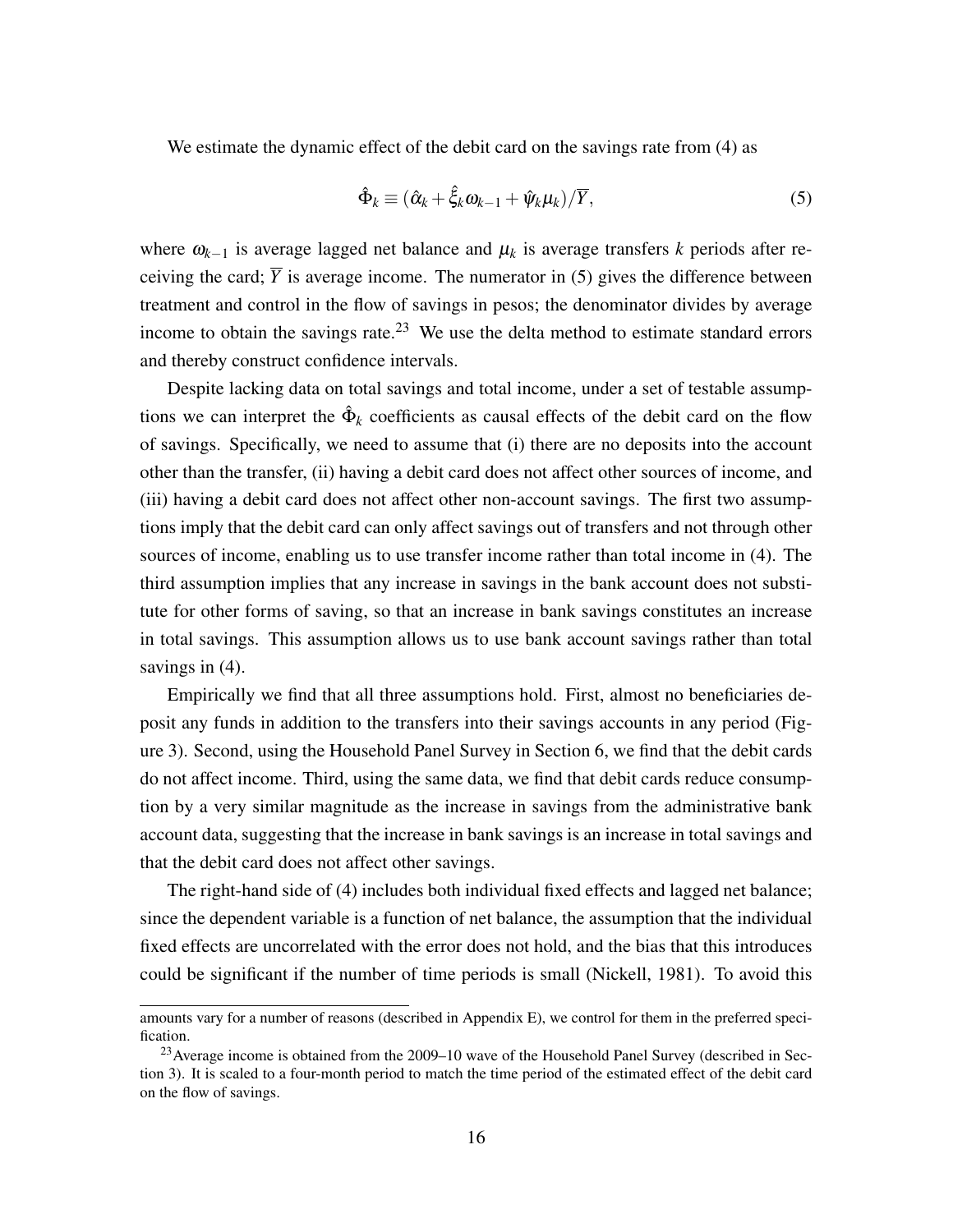bias, in practice we do not include the individual fixed effects  $\lambda_i$  and instead include a simple treatment dummy in their place. $24$ 

The results in Figure [6a](#page-38-0) show that during the pre-treatment period, there is no difference between the treatment and control groups in the savings rate:  $\hat{\Phi}_k = 0$  for all  $k < 0$ .<sup>[25](#page-18-2)</sup> After receiving the card, some beneficiaries start saving immediately, and in the first year after receiving a card (relative periods 0 to 2) we thus see an average effect on the savings rate of between 0 and 1.5% of income. In the second year after receiving the card, most individuals save (Figure [5b\)](#page-38-0) and we see that the debit card causes an increase in the savings rate of 3 to 4% of income.

Models of precautionary saving predict that the savings rate should fall once a positive savings balance is achieved, with the savings rate dampened by a negative coefficient on lagged balance. We indeed find  $\theta = -0.69 < 0$  (with a cluster-robust standard error of 0.01) and  $\theta + \xi_k < 0$  for all k. We also find a decreasing pattern in the savings rate after about one year with the card (after most beneficiaries have started saving), from 4% to about 3% of income.

#### <span id="page-18-0"></span>5.4 Heterogeneity in the Savings Rate

The effect of debit cards on the savings rate is the average of the savings rate of savers and the savings rate of non-savers (i.e., zero). Most of our sample is composed of eventual savers, as 87% begin saving within two years of receiving the debit card. However, because different proportions of beneficiaries are saving in each period, the average effect of debit cards underestimates the effect of the debit card on the marginal savings rate. In this section we attempt to estimate the marginal savings rate trajectory once an individual decides to begin saving.

We define a new event as the period in which a beneficiary begins saving (rather than when the beneficiary receives a card), and estimate [\(4\)](#page-16-2) with  $D_{it}^k$  redefined as periods relative to this event.<sup>[26](#page-18-3)</sup> This method allows us to directly test the prediction from precautionary savings models that the savings rate is decreasing as savers approach their savings targets.

<span id="page-18-1"></span><sup>&</sup>lt;sup>24</sup>To assess the robustness of our results to including the individual fixed effects without biasing our estimates, we also use a system GMM estimator with individual fixed effects proposed by [Blundell and Bond](#page-31-15) [\(1998\)](#page-31-15) that is consistent for fixed *T*, large *N* and performs well in Monte Carlo simulations.

<span id="page-18-2"></span> $^{25}$ In 8 of the 9 pre-treatment periods, there is no statistically significant difference between the savings rate of the treatment and control groups.

<span id="page-18-3"></span><sup>26</sup>We set *a* = 0 for this estimation since *Savingsi*,*t*−<sup>1</sup> would be zero for all periods prior to saving, and hence the ξ*<sup>k</sup>* would be unidentified for *k* < 0. In other words, we force the pre-trend to equal 0, which is consistent with our previous estimates. Because the majority do not begin saving until they have had the card for a year, we only graph the savings rates for three post-saving periods (as further-period estimates would be based solely on the small sample of earlier savers).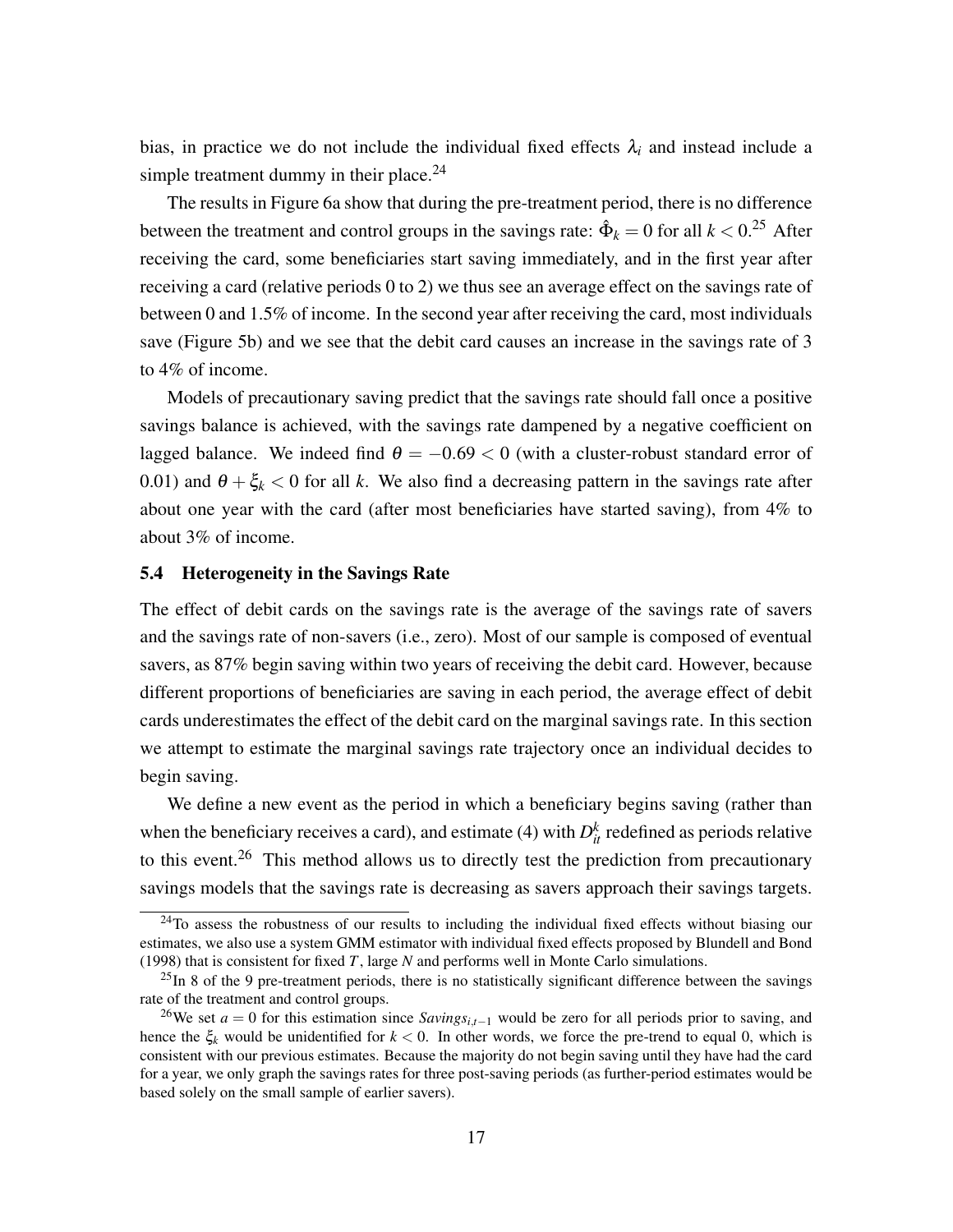Figure [6b](#page-38-0) shows that the period after beginning to save, the average beneficiary saves 5.3% of income, and this falls over time (to a savings rate of 3.8% of income after one year of saving) as her stock of savings approaches her target.

We can also use these results to estimate the equilibrium buffer stock for beneficiaries who save in their accounts. Since many beneficiaries are still accumulating savings after two years with the card, we do not have sufficient time periods to *directly* measure their equilibrium buffer stock. Instead, to predict the buffer stock they will accumulate, we note that once a beneficiary has reached her equilibrium buffer stock,  $Savings_{it} = Savings_{it-1}$ (where "savings" refers to the stock of savings); we plug this into [\(4\)](#page-16-2) to solve for the equilibrium savings stock for those with a card and obtain  $Savings = (\alpha + \psi \cdot Transfers)/(-\xi)$ . Using averages for these coefficients from periods after beneficiaries begin saving, we predict that the average equilibrium buffer stock is 1945 pesos (US\$150); to put this quantity in context, it equals 5.1% of beneficiaries' annual income. After one year of saving in the account (and up to two years with the card), the 87% of beneficiaries who save have accumulated 47% of their desired buffer stock. After two years of saving in the account, the small subset of beneficiaries who received the card and began saving early have accumulated 65% of the equilibrium buffer stock.

### <span id="page-19-0"></span>6 Increase in Overall Savings vs. Substitution

The increase in formal savings in beneficiaries' Bansefi accounts might represent a shift from other forms of saving, such as saving under the mattress or in informal saving clubs, with no change in overall savings. This section investigates whether the observed increase in Bansefi account savings crowds out other savings. We take advantage of Oportunidades' Household Panel Survey, conducted in four waves during the years 2002, 2003, 2004 and November 2009 to February 2010.

We use a simple difference-in-differences identification strategy where we examine changes in beneficiaries' consumption, income, purchases of durables, and stock of assets, again exploiting the differential timing of debit card receipt. We compare trends of those with cards at the time of the fourth survey wave to those who had not yet received cards. Section [4](#page-10-0) formally tested for parallel pre-treatment trends for each dependent variable and failed to reject the null hypothesis of parallel trends. Having established that the identification assumption is plausible, we estimate [\(2\)](#page-11-3) separately for four dependent variables: consumption, income, purchase of durables, and an asset index.

Our findings indicate that the increase in formal savings shown in Section [5](#page-13-3) represents an increase in total savings. Figure [7a](#page-39-0) shows that consumption decreased by about 138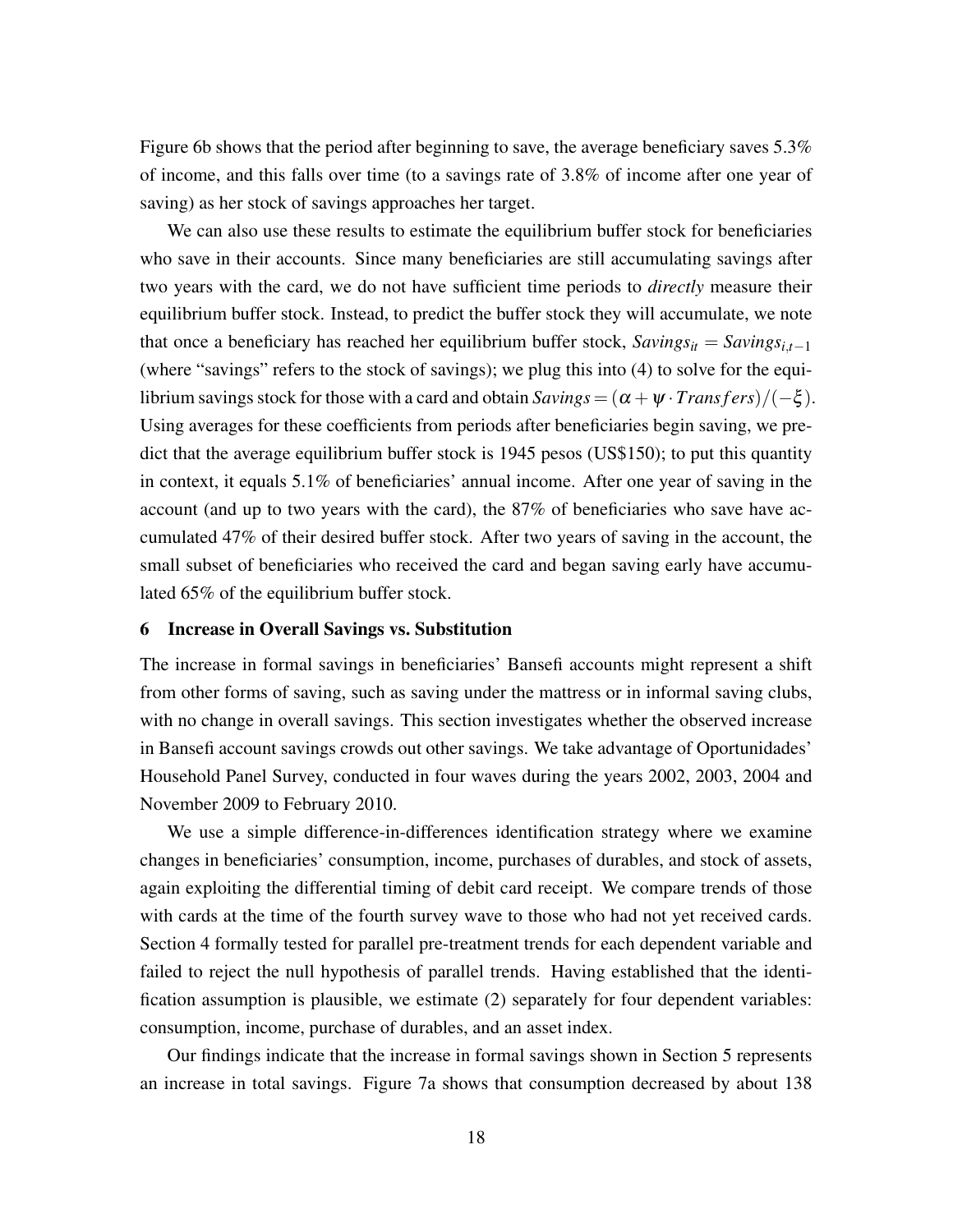pesos per month among treated households relative to control (statistically significant at the 5% level). We do not find any effect on income.<sup>[27](#page-20-0)</sup> Purchases of durables and the stock of assets do not change, ruling out a crowding out of these forms of saving.

Comparing the decrease in consumption from the household survey data to the increase of savings in administrative data suggests that increased formal savings in bank accounts does not crowd out other forms of saving, consistent with [Dupas and Robinson](#page-31-5) [\(2013](#page-31-5)*a*), [Ashraf, Karlan and Yin](#page-30-2) [\(2015\)](#page-30-2), and [Kast, Meier and Pomeranz](#page-32-6) [\(2016\)](#page-32-6). In Section [5.3](#page-15-2) we estimate that after 1 year with the card, beneficiaries save 4.0% more of their income than the control group. In our survey data, we find a decrease in consumption of 138 pesos per month; dividing by average household income in the post-treatment survey wave, 3,151 pesos per month, this equates to 4.4% of income. We cannot reject that the increase in savings in the administrative data and the decrease in consumption in the survey data are equal. Therefore total savings—not just account savings—increase, and this increase is fueled by lower current consumption.

### 6.1 Why Does the Debit Card Increase Total Savings?

The literature suggests that saving informally is difficult and that keeping money in a formal financial institution may solve many of the problems associated with informal savings. In particular, it may be tempting to spend money that had been intended to be saved if it is easily accessible, especially at times when the beneficiary is more financially constrained [\(Carvalho, Meier and Wang, 2016\)](#page-31-16). Intra-household bargaining issues may prevent women from saving at home [\(Ashraf, 2009;](#page-30-4) [Schaner, 2015\)](#page-33-9). Cash saved at home could be in demand from friends and relatives [\(Dupas and Robinson, 2013](#page-31-17)*b*), and informal savings can be more easily stolen [\(Banerjee and Duflo, 2007;](#page-30-5) [Schechter, 2007\)](#page-33-10).

While we do not have the data to test all of these possibilities, we do present suggestive evidence consistent with the hypothesis that saving informally is difficult, so that access to a trusted formal savings account allows households to achieve a higher level of overall savings. Specifically, we test whether card receipt causes consumption to fall more in categories where temptation is greatest.

We estimate the difference-in-differences specification [\(2\)](#page-11-3) separately for each con-

<span id="page-20-0"></span><sup>&</sup>lt;sup>27</sup>We also test the difference in the coefficients of consumption and income using a stacked regression (which is equivalent to seemingly unrelated regression when the same regressors are used in each equation, as is the case here); although both consumption and income are noisily measured, the difference in the coefficients is significant at the 10% level ( $p = 0.092$ ). Table [B.2](#page-54-0) shows that these results are robust to the extent of winsorizing and to allowing flexible time trends as a function of household characteristics. Standard errors are clustered at the locality level.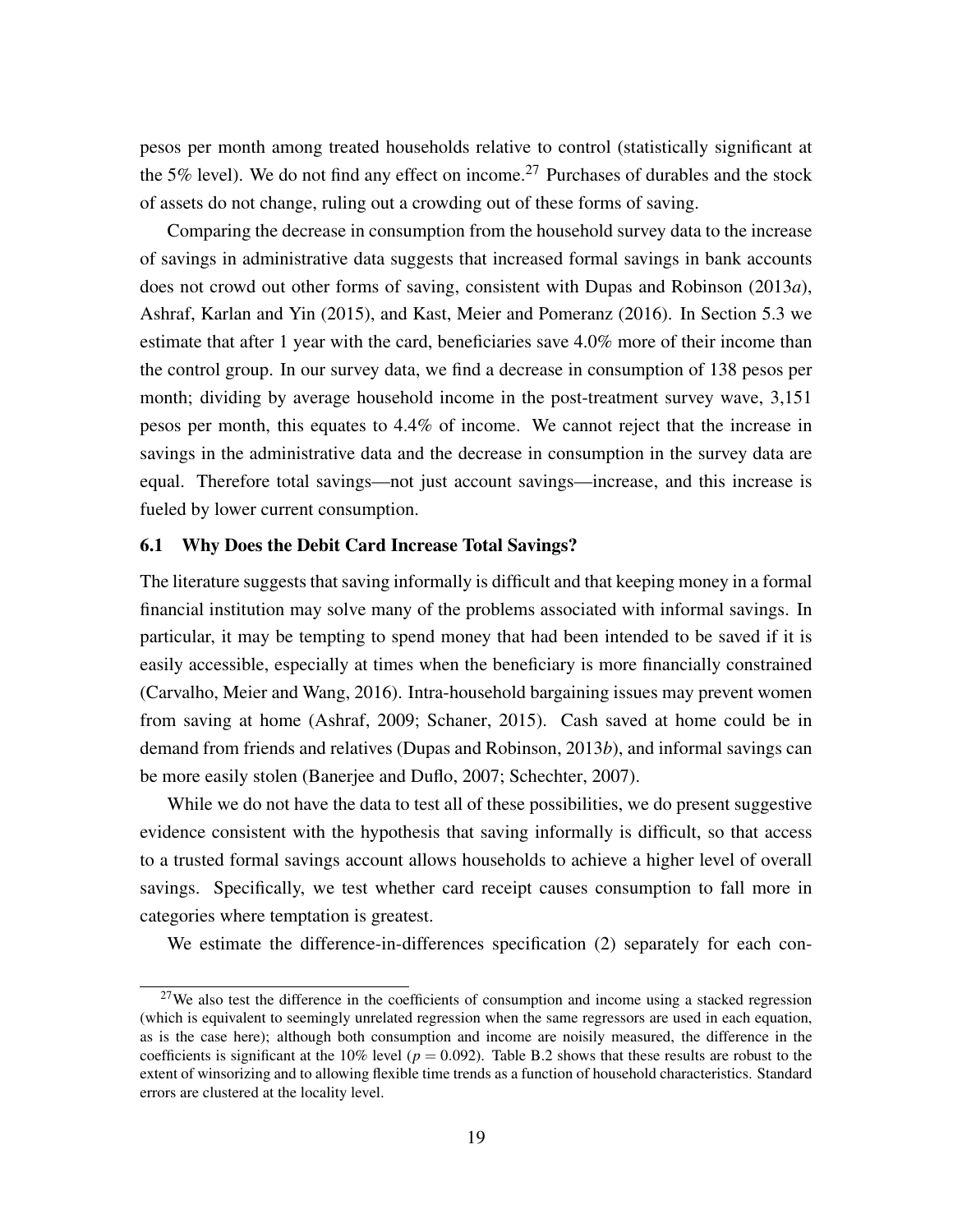sumption category, where the dependent variable is the proportion of income spent on consumption category *g*. Figure [7b](#page-39-0) shows that the only two categories for which we find a statistically significant reduction in spending are temptation goods (alcohol, tobacco, and sugar) and entertainment.<sup>[28](#page-21-0)</sup> Nevertheless, this evidence is merely suggestive, as spending on temptation goods and entertainment make up a small proportion of total income (shown by the blue bars in Figure [7b\)](#page-39-0): as a result, the decrease in consumption in these categories only explains 18% of the total decrease in consumption. We refrain from speculating about the remaining 82% of the decrease in consumption since we have limited power and results for other consumption categories are statistically insignificant from zero.

### 7 Mechanisms

The card decreases indirect transaction costs to both access savings and monitor account balances. In this section we provide evidence that both mechanisms were at work in causing the increased active use of the accounts and the large increase in savings. We also explore several other mechanisms such as learning the ATM technology.

## <span id="page-21-2"></span>7.1 Transaction Costs

The debit card causes an immediate decrease in the indirect transaction costs—such as time and travel costs—of accessing money in a bank account. The median household lives 4.8 kilometers (using the shortest road distance) from the nearest Bansefi branch, compared to 1.3 kilometers from an ATM.<sup>[29](#page-21-1)</sup> Consistent with economic theory on the effect of an immediate decrease in transaction costs [\(Baumol, 1952;](#page-31-12) [Tobin, 1956\)](#page-33-6), we observe an immediate increase in the number of withdrawals per period (Figure [4\)](#page-37-0). The percentage of clients who use their debit card to make at least one withdrawal at an ATM or convenience store instead of going to the bank branch also increases immediately after receiving the card—to about 85% of beneficiaries—and then is fairly stable in subsequent periods (Figure [B.7\)](#page-49-1). We also observe that 16% of beneficiaries were not saving prior to receiving a debit card and begin

<span id="page-21-0"></span><sup>&</sup>lt;sup>28</sup>We group the three most frequently listed temptation goods in [Banerjee and Duflo](#page-30-5) [\(2007\)](#page-30-5): alcohol, tobacco, and sugar. Since this grouping of temptation goods could be viewed as arbitrary (and, indeed, we do not find a decrease in the grouping of fats and sweets—junk food, fats, and soda—which could also be classified as temptation goods), we look separately at each item in the temptation good category, and find a statistically significant decrease in consumption of alcohol and sugar, but not of tobacco.

<span id="page-21-1"></span> $^{29}$ This calculation is based on the following subsample: for 70% of beneficiary households who received cards by October 2011, we were provided their census block identifier and were able to merge this with census block shapefiles to calculate the centroid of the block. (For the other 30%, Oportunidades did not have their census block identifier, or had an identifier that was not present in the shapefiles.) This leaves us with a sample of 180,204 *treated* beneficiaries. We then calculated road distances between the 74,710 unique blocks on which these beneficiaries live and the 505 Bansefi branches and over 27,000 ATMs in Mexico. See [Bachas et al.](#page-30-6) [\(forthcoming\)](#page-30-6) for more details.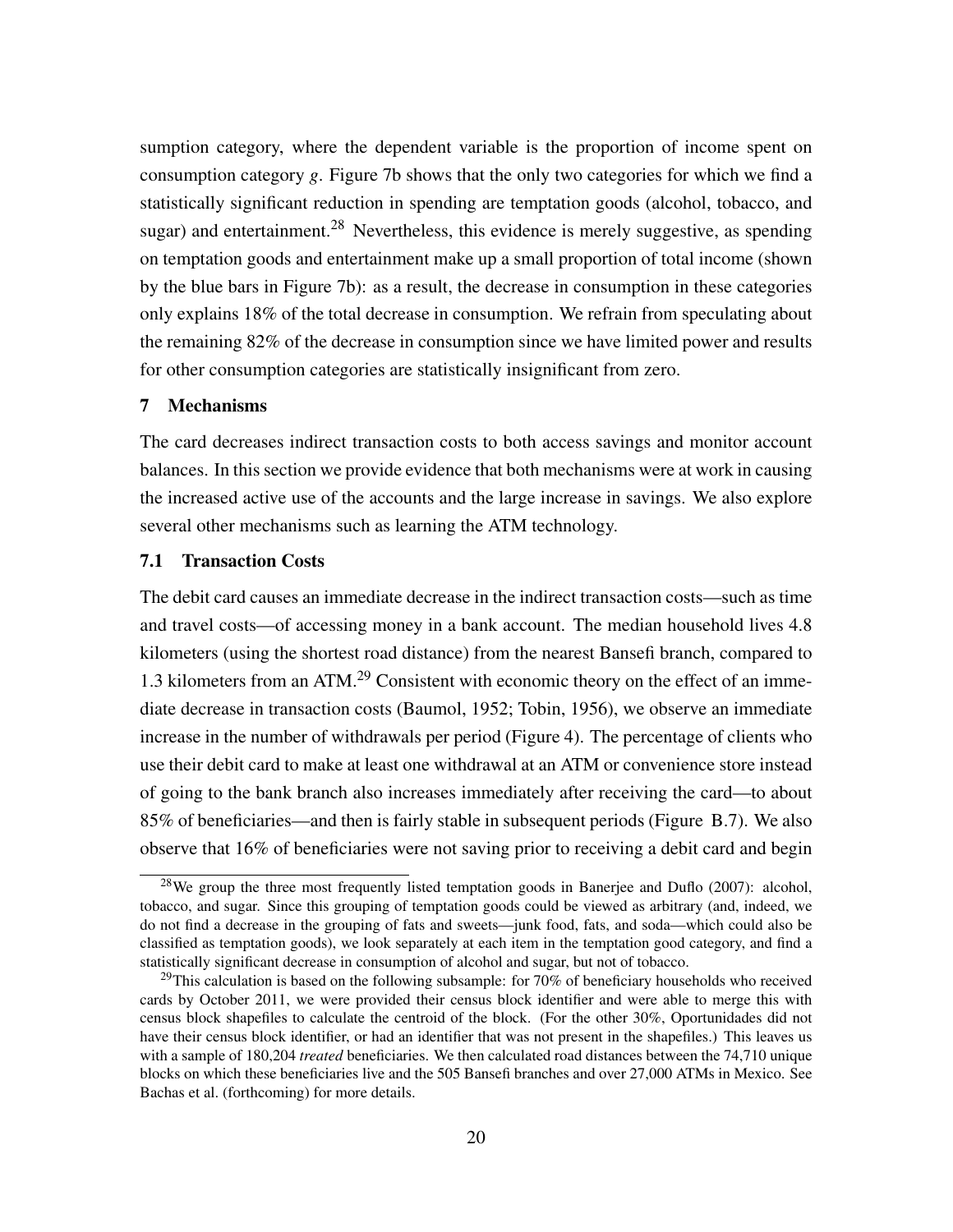saving immediately after receiving the card, likely due to the change in transaction costs (Figure [5b\)](#page-38-0). In [Bachas et al.](#page-30-6) [\(forthcoming\)](#page-30-6), we also show that the increase in withdrawals and savings immediately after receiving a card is positively correlated with the reduction in travel distance associated with receiving a debit card.

The immediate decrease in transaction costs provided by debit cards cannot, however, explain the gradual increase over time in the proportion of beneficiaries who save in their Bansefi accounts after receiving cards (Figure [5b\)](#page-38-0). The only way transaction costs could *solely* explain the increase in savings caused by debit cards—and in particular the gradual increase over time with the card in the proportion of beneficiaries who save—would be if transaction costs were also gradually changing over time. This, however, would be inconsistent with the immediate increase and then relatively flat time profile of both the number of withdrawals per period (Figure [4\)](#page-37-0) and the proportion of beneficiaries who withdraw their benefits at ATMs (Figure [B.7\)](#page-49-1).

In addition, there is substantial direct evidence that changing transaction costs over time cannot explain the gradual increase in the proportion who save. First, we test and reject that banks disproportionately expanded complementary infrastructure (e.g. number of ATMs) in treated localities, which would further decrease the transaction cost of accessing funds in a way that is geographically correlated with the debit card expansion. We use data on the number of ATMs and bank branches by municipality by quarter from the Comisión Nacional Bancaria y de Valores (CNBV), from the last quarter of 2008—the first quarter with available data—through the last quarter of 2011. We estimate a difference-in-differences specification with six leads and lags,  $y_{mt} = \lambda_m + \delta_t + \sum_{k=-6}^{6} \beta_k D_{m,t+k} + \varepsilon_{mt}$ , where  $y_{mt}$  is the number of total ATMs, total bank branches, Bansefi ATMs, or Bansefi branches in municipality *m* in quarter *t*, and *Dmt* equals one if at least one locality in municipality *m* has Oportunidades debit cards in quarter *t*. We conduct an F-test of whether lags of debit card receipt predict banking infrastructure (i.e., whether there is a supply-side response to the rollout of debit cards:  $\beta_{-6} = \cdots = \beta_{-1} = 0$ , and an F-test of whether leads of debit card receipt predict banking infrastructure (i.e., whether debit cards were first rolled out in municipalities with a recent expansion of banking infrastructure:  $\beta_1 = \cdots = \beta_6 = 0$ . We find evidence of neither relationship (Table [B.3\)](#page-55-0).

Second, we test whether the increase in the proportion of savers over time with the card could be explained by a concurrent increase in the number of ATMs across all localities. Only beneficiaries in treatment localities can access money at ATMs and hence take advantage of an expansion of ATMs. If the gradual increase in the proportion saving over time is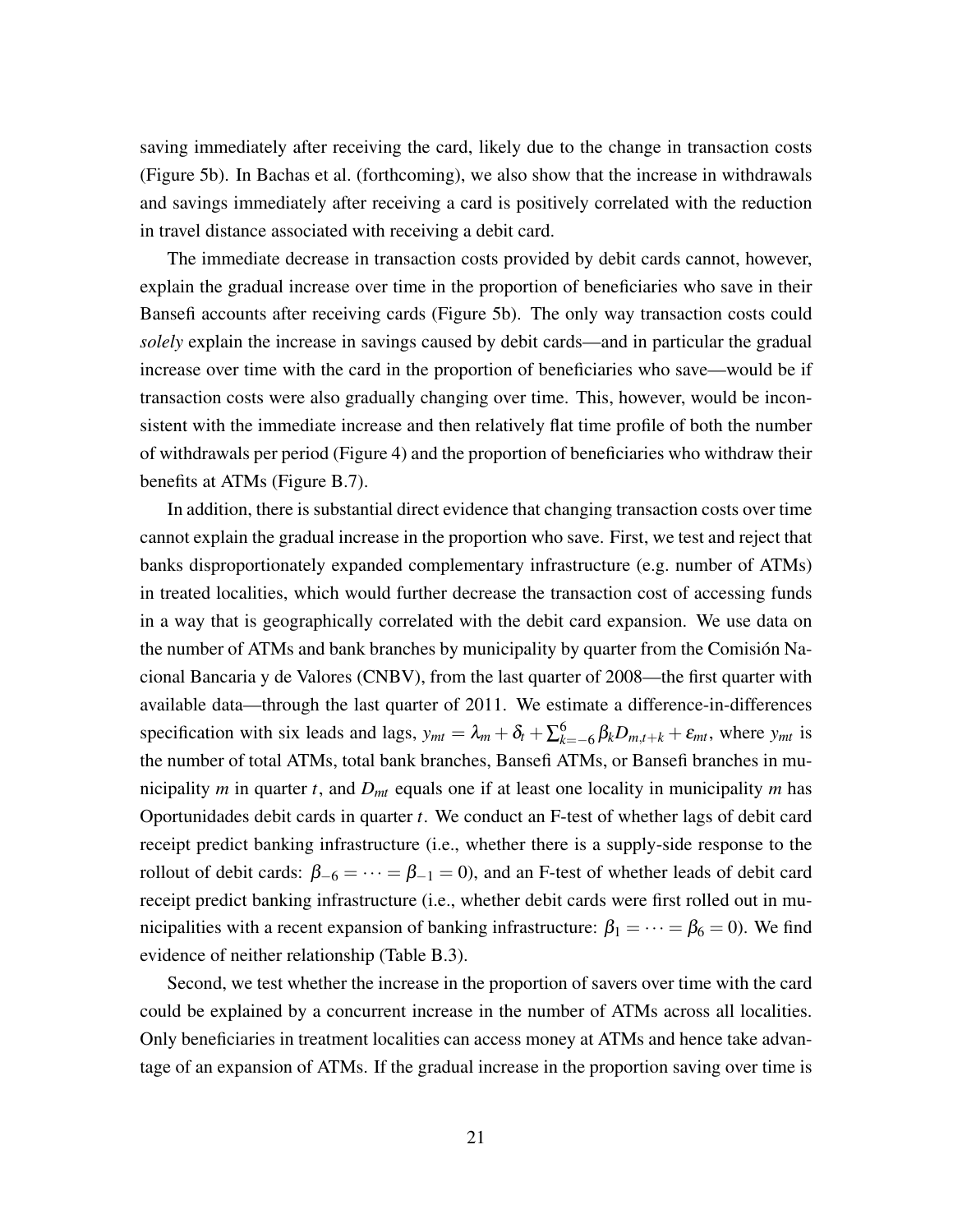due to a gradual decrease in transaction costs that is uncorrelated with the geographical expansion of debit cards, we would also expect savings to increase among Bansefi debit card holders who are not Oportunidades beneficiaries. We look at mean savings among non-Oportunidades debit card account holders who opened their accounts in 2007 and hence have had the account for about two years when our study period begins. Figure [B.8](#page-50-0) shows that savings among non-Oportunidades debit card holders do not increase over the study time period, and instead stay relatively flat. This suggests that the increase over time in the proportion who save cannot be explained by a gradual decrease in transaction costs over time.

Third, beneficiaries' *perceptions* of transaction costs might change even if transaction costs remain constant over time with the card. For example, perhaps they are checking balances to learn about direct transaction costs (i.e., fees), in which case they would check balances less frequently once transaction costs are learned. We directly test and reject this hypothesis using the Payment Methods Survey, which asks beneficiaries how much the bank charges them for (i) a balance check and (ii) a withdrawal after the initial free withdrawals. We find that beneficiaries get the level of these fees about right and, more important, that there is no difference across beneficiaries who have had the card for less vs. more than the median time (Figure [B.9a\)](#page-50-1).

In sum, the debit cards lead to an immediate change in transaction costs to access savings, which causes an immediate increase in the number of withdrawals per period and an immediate increase in the proportion who save. However, the proportion who save continues to increase over a two-year period, and this effect cannot be explained solely by transaction costs.

## 7.2 Trust

Trust in financial institutions is low worldwide (Figure [B.10\)](#page-51-0) and is positively associated with saving in formal bank accounts (Figure [B.11\)](#page-51-1). Furthermore, a lack of trust in banks is frequently cited by the poor as a primary reason for not saving [\(Dupas et al., 2016;](#page-31-3) [FDIC, 2016\)](#page-31-4). The time delay between receiving the debit card and starting to save (for most beneficiaries) is consistent with the hypothesis that the debit card reduces the indirect cost of checking account balances, leading to an increase in balance checks to monitor that the bank is not regularly reducing beneficiaries' account balances.<sup>[30](#page-23-0)</sup> Each additional bal-

<span id="page-23-0"></span><sup>&</sup>lt;sup>30</sup>Although a beneficiary could check her balance at Bansefi branches prior to receiving the card, the debit card makes it much more convenient since it allows balance checks at any bank's ATM. The median household lives 4.8 kilometers (using the shortest road distance) from the nearest Bansefi branch, compared to 1.3 kilometers from an ATM.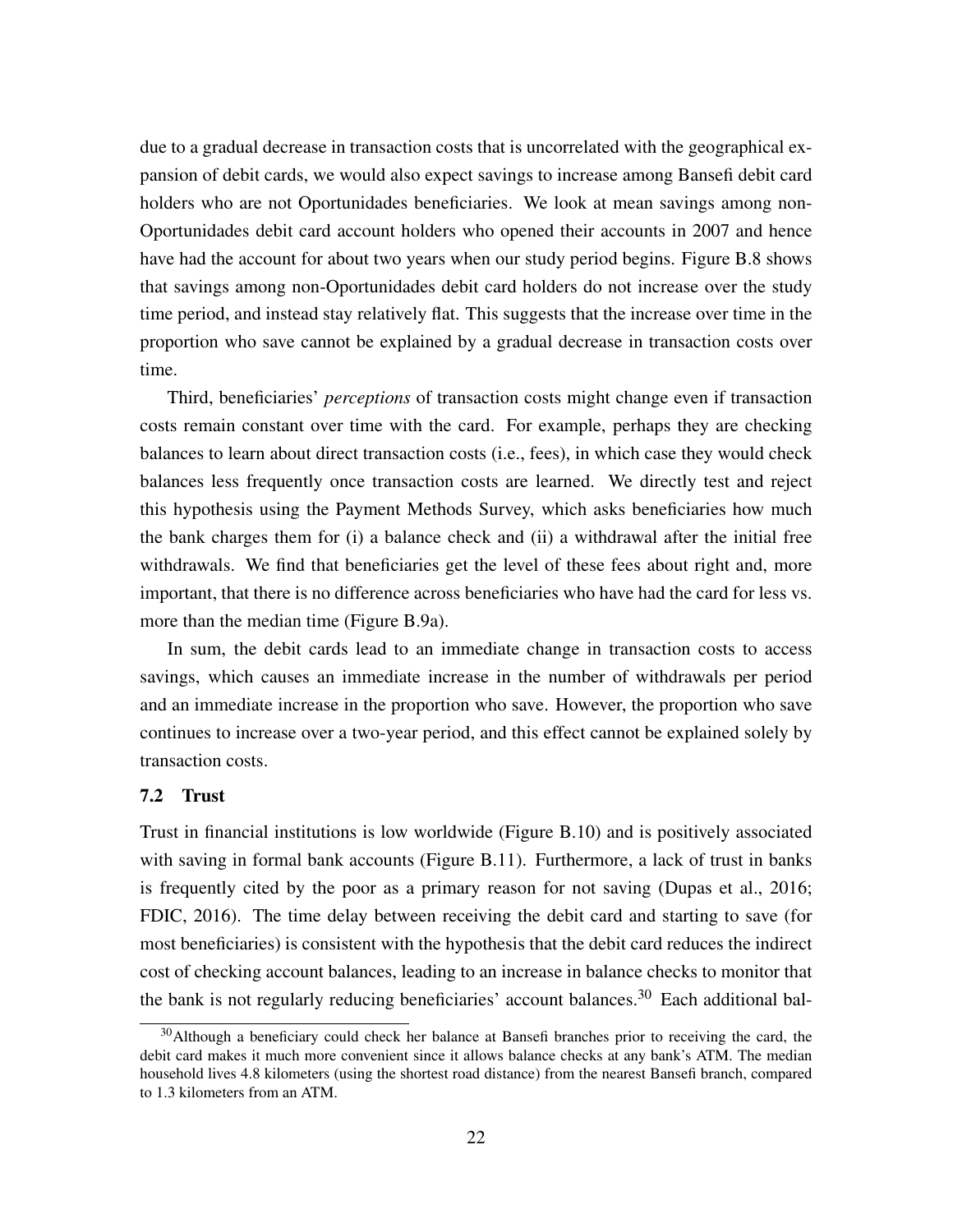ance check provides additional information about the bank's trustworthiness. With simple Bayesian learning, balance checks have a decreasing marginal benefit as a beneficiary updates her beliefs about the bank's trustworthiness, which would lead to a decrease in the number of balance checks over time. Hence, over time with the card, we expect the number of balance checks to fall and trust to rise.

We provide support for this in four steps. We first show that balance checks fall over time in both administrative and survey data. Second, we examine whether higher savings balances are negatively correlated with the number of balance checks *within* accounts in the administrative data, as they should be if beneficiaries begin saving once they've used the card to monitor the bank and build trust through balance checks. Third, we use survey data to test whether self-reported trust in the bank increases over time with the card. Finally, we merge survey data on trust in the bank with administrative data and document a direct relationship between self-reported trust and saving in the account, using an instrumental variables strategy.

#### <span id="page-24-1"></span>7.2.1 Balance Checks Fall Over Time with the Debit Card

We first use the Bansefi transactions data to test whether balance checks fall over time with the card. We only observe balance checks once beneficiaries have debit cards, which restricts our analysis to the treatment group and to periods after the card is received.<sup>[31](#page-24-0)</sup> On average over these periods beneficiaries check their balances 1.9 times per four-month period. To test the hypothesis of a decreasing time trend in balance checking, we regress the number of balance checks on account fixed effects and event-time dummies (omitting the last period with the card): *Balance Checks*<sub>*it*</sub> =  $\lambda_i + \sum_{k=0}^4 \pi_k D_{it}^k + \varepsilon_{it}$ . The  $\pi_k$  coefficients graph the number of balance checks *k* periods after receiving the card relative to the last period in the sample (July–October 2011), which depending on the beneficiary corresponds to one to two years after receipt of the card.

Figure [8a](#page-40-0) plots the  $\pi_k$  coefficients using any balance check to construct the dependent variable, and shows that the number of balance checks in the periods following receipt of the debit card is higher than in later periods. For example, in the period after receiving the card, beneficiaries make 1.03 more balance checks compared to two years after receiving the card. After having the card for about one year, this falls to about 0.4 more checks.

For learning to occur, beneficiaries need a positive balance in their account at the time

<span id="page-24-0"></span><sup>&</sup>lt;sup>31</sup>We do not observe balance checks at Bansefi branches in the transaction data since these are not charged a fee. However, it is unlikely that many beneficiaries used this mechanism to monitor the bank prior to receiving a card due to the high costs of traveling to the nearest Bansefi branch.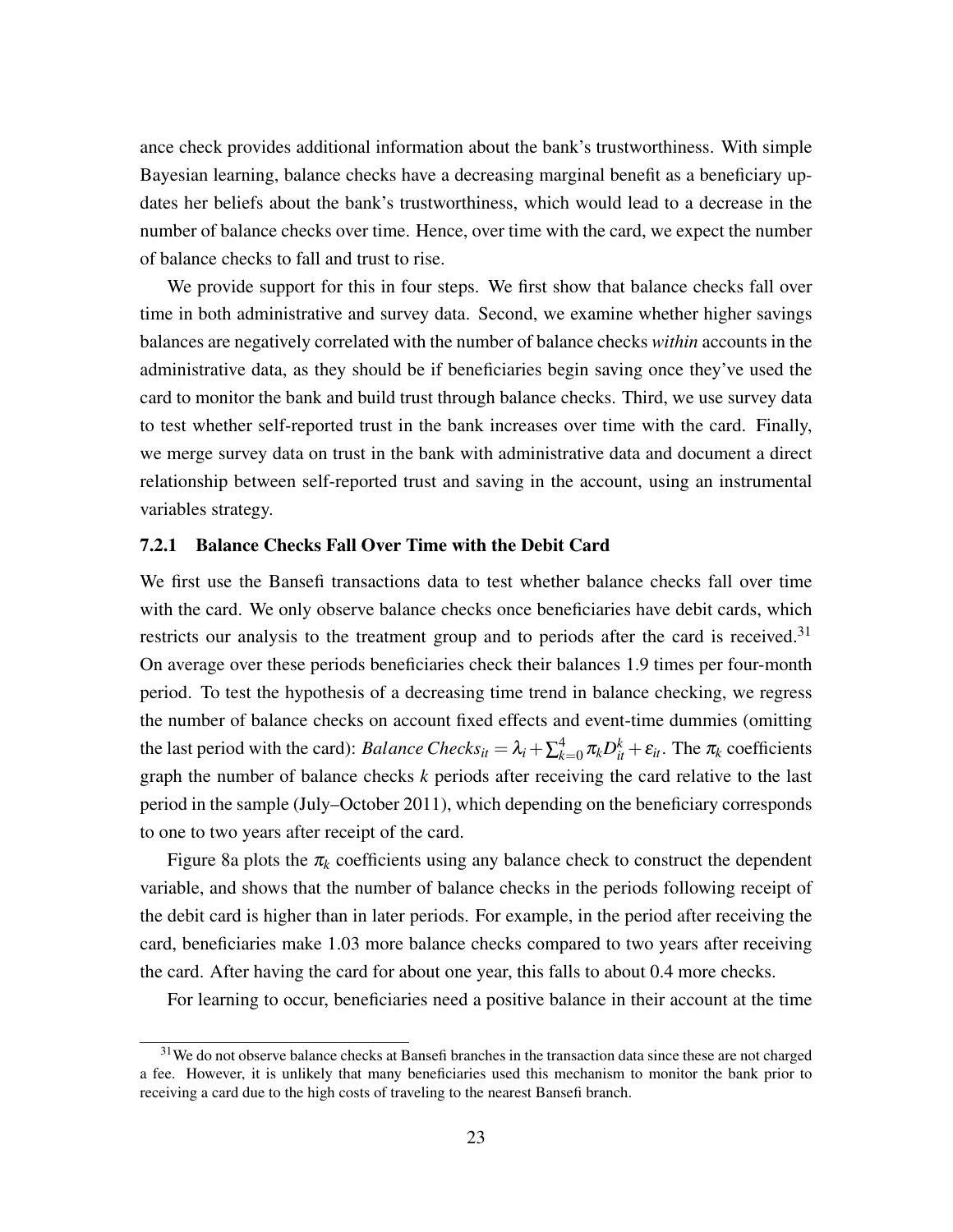of checking. We find that in the four months after getting the card, 89% of accounts have a positive (small) balance at the time of a balance check after receipt of the transfer: the 25th percentile of balances at the time of a balance check is 20 pesos, the median is 55 pesos, and the 75th percentile is 110 pesos.<sup>[32](#page-25-0)</sup>

To ensure that a balance check constitutes bank monitoring and not just checking that the Oportunidades deposit arrived, we additionally use two alternative, more restrictive def-initions of a balance check.<sup>[33](#page-25-1)</sup> The first alternative definition excludes all balance checks that occurred *prior* to the transfer being deposited that bimester, and also excludes balance checks that occur on the same day as a withdrawal. The idea is that if a beneficiary is checking whether the transfer has arrived, and she finds that it has, she would likely withdraw it that same day. An even more conservative definition only includes balance checks that occur after that bimester's transfer has arrived *and the client has already withdrawn part of the transfer*. Because the next transfer would not arrive until the following bimester and the beneficiary has already made a withdrawal in the current bimester, the beneficiary knows that the current bimester's transfer has arrived. Hence, these checks cannot be an attempt to see if the transfer has arrived. Figures [8b](#page-40-0) and [8c](#page-40-0) plot the results with these two alternative definitions and show a very similar decrease in balance checks over time.

We validate the above results using survey data from the Payment Methods Survey. Specifically, we estimate [\(3\)](#page-12-1) using the self-reported number of balance checks over the past bimester as the dependent variable. Figure [8d](#page-40-0) shows that those who have had the card for more than the median time (12 months) make 31% fewer trips to the ATM to check their balances without withdrawing money than those who have had the card for less time. The self-reported survey responses thus confirm the findings from the administrative data, and also show that balance checking behavior is salient for beneficiaries.

### 7.2.2 Negative Correlation between Balance Checks and Savings Balances

Our hypothesis—that monitoring balances leads to increased trust which leads to increased savings—predicts that there will be a negative correlation between balance checks and savings *within* accounts. To test this, we estimate  $Savings_{it} = \lambda_i + \sum_{c \neq 0} \eta_c \mathbb{I}(\text{C}hecks_{it} =$  $c$ ) +  $\varepsilon$ <sub>*it*</sub>, where *Savings*<sub>*it*</sub> is the net balance in account *i* at time *t*, the  $\lambda$ <sub>*i*</sub> are account-level

<span id="page-25-0"></span> $32$ For these statistics, we take the conservative approach of defining a balance as positive if the cumulative transfer amount minus the cumulative withdrawal amount in the bimester is positive at the time of the balance check (this is a sufficient but not necessary condition for the balance to be positive).

<span id="page-25-1"></span> $33$ Note that beneficiaries were given calendars with exact transfer dates and hence should know the dates on which transfers are deposited; see Figure [C.3.](#page-58-0) Figure [B.12](#page-52-0) illustrates the three definitions of balance checks that we use.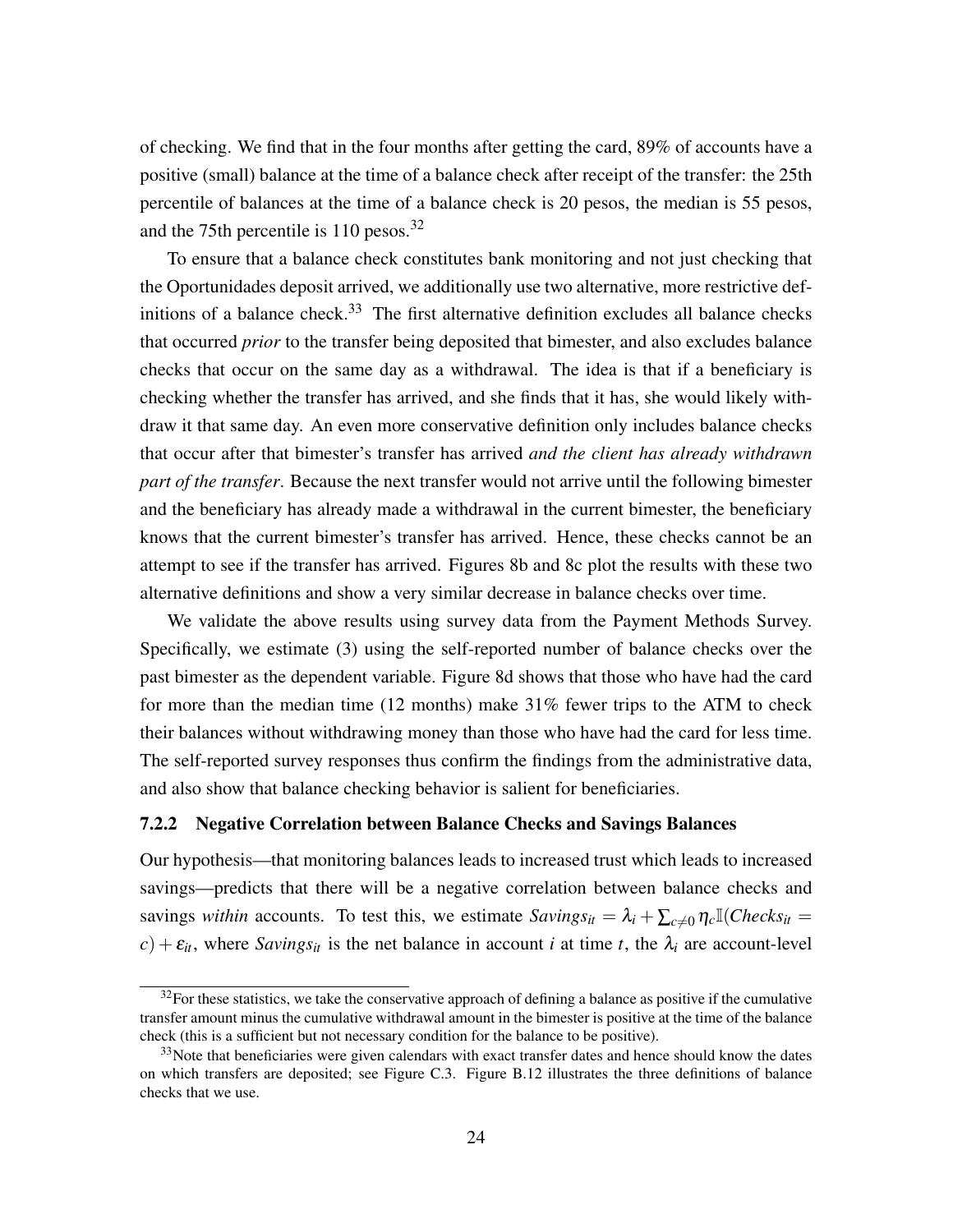(i.e., beneficiary) fixed effects, and  $Checks_{it}$  is the number of balance checks in account *i* over period *t*, which we top code at 5 to avoid having many dummies for categories of high numbers of balance checks with few observations.<sup>[34](#page-26-0)</sup> The  $\eta_c$  coefficients thus measure the within-account correlation between the stock of savings and number of balance checks, relative to the omitted zero balance checks  $(c = 0)$  category. Our hypothesis suggests that  $\eta_c$  < 0, and that  $\eta_c$  is decreasing (i.e., becoming more negative) in *c*.

Figure [9](#page-41-0) shows the results. Account balances are indeed negatively correlated with the number of balance checks within accounts. Using any of the three definitions of balance checks described earlier,  $\eta_c$  is less than 0 and decreasing in *c*. Furthermore, the negative correlation between savings and balance checks is stronger when we restrict the definition of balance checks to those that we argued earlier are more likely to be the type of checks used to monitor the bank. Using balance checks that occur only after the beneficiary has already made a withdrawal in the same bimester (panel c), we find that beneficiaries who make one balance check save 300 pesos less than those who make no balance checks, while beneficiaries who make 3 or more balance checks save nearly 500 pesos less.

## <span id="page-26-2"></span>7.2.3 Trust Increases over Time with the Debit Card

We now test the hypothesis that longer tenure with the debit card induces higher trust in the bank. As described in Section [3.2,](#page-9-0) the Trust Survey first asks the beneficiary if she saves in her Bansefi bank account, and if she answers no, it asks why not. If she does not save in the account and indicates that she does not trust the bank, we code *lack of trust* as 1; otherwise (including if the beneficiary saves in the account) we code lack of trust as 0.

We estimate [\(3\)](#page-12-1) with lack of trust as the dependent variable, again exploiting the exogenous variation in the length of time beneficiaries have had the card. As explained in Section [4,](#page-10-0) to interpret  $\gamma$  in [\(3\)](#page-12-1) as a causal effect we need to assume that time with the card is orthogonal to our potential outcomes of interest. The balance tests conducted in Table [2a](#page-34-0) for the Trust Survey sample support this assumption. Figure [10](#page-41-0) shows that trust increases over time: beneficiaries with more than the median time with the card are 33% less likely to report not saving due to low trust.<sup>[35](#page-26-1)</sup> For comparison, Figure [10](#page-41-0) also shows results for

<span id="page-26-0"></span><sup>&</sup>lt;sup>34</sup>We do not include time fixed effects since the within-account changes in the stock of savings over time is precisely the variation we are exploiting.  $\varepsilon_{it}$  are clustered at the bank branch level.

<span id="page-26-1"></span><sup>&</sup>lt;sup>35</sup>Note that because of the timing of the Trust Survey, those with the card for less than the median time have still had the card for at least 9 months, meaning that some of them would have likely developed trust in the bank prior to being surveyed. Those with more than the median time with the card have had it for 5 months longer on average. If anything, this may bias our results downward relative to what we would find if it were possible to compare those who have a sufficient tenure with the card to those who have not yet received the card.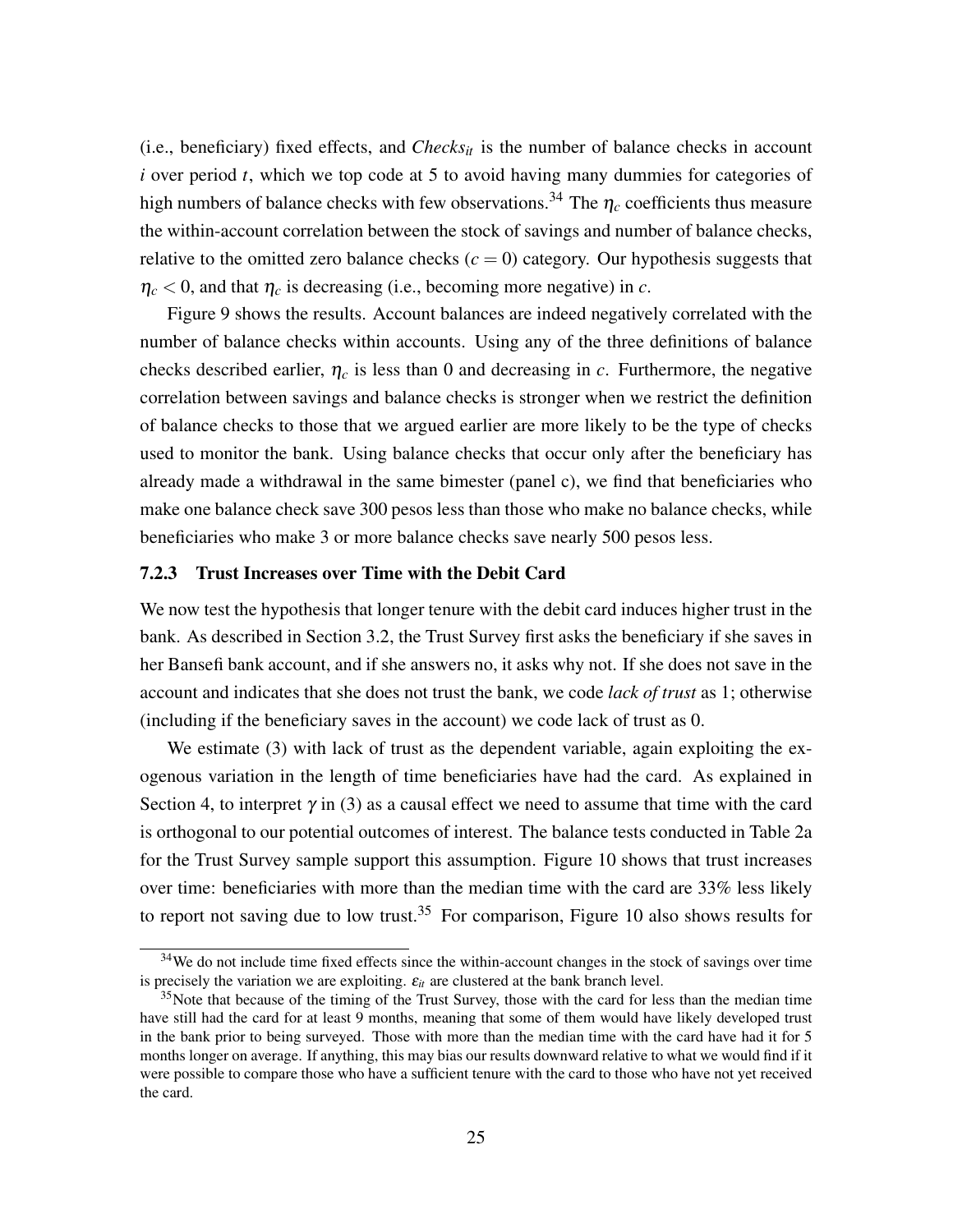two alternative forms of learning discussed in Sections [7.3](#page-28-0) and [7.4:](#page-28-1) learning to use the technology and learning that the program will not drop beneficiaries who accumulate savings. Few beneficiaries report these as reasons for not saving, and the proportion does not change over time with the card.

### 7.2.4 The Direct Relationship between Trust and Saving

We now link our survey measure of trust in the bank with administrative data on saving by *the same beneficiaries*. Using administrative identifiers provided by Oportunidades, we are able to merge 1330 of the 1694 beneficiaries in the Trust Survey with their corresponding administrative data on saving. We restrict the sample period in the administrative data to the cross-section that coincides with the survey. Everyone in this sample has had the card for between 9 and 18 months; we exploit cross-sectional variation in time with the card for identification. To estimate the effect of trust on saving, we regress the flow of savings on a trust dummy (the complement of the *lack of trust* dummy used in Section [7.2.3\)](#page-26-2):  $\Delta$ *Savings*<sub>*it*</sub> =  $\zeta$ *Trust*<sub>*it*</sub> +  $\varepsilon$ <sub>*it*</sub>.

Trust is likely endogenous in this specification—for instance, richer people may trust the account more but have a better outside option for saving and thus save less in this account, or those with initially high trust prior to the card may have already reached their savings targets and thus not be adding additional savings. To overcome this, we instrument trust with a set of dummy variables for the timing of debit card receipt, which is exogenous. We already know from Section [7.2.3](#page-26-2) that this instrument has a strong first stage. Three pieces of evidence suggest that the instrument should satisfy the exclusion restriction. First, time with the card is uncorrelated with sociodemographic characteristics in this sample (Table [2a](#page-34-0)). Second, time with the card does not affect other types of learning (Figures [10](#page-41-0) and [B.9\)](#page-50-1). Third, *time* with the card (as opposed to the card itself) does not affect transaction costs, as shown in Section [7.1.](#page-21-2)

Table [3](#page-35-0) estimates the direct effect of trust on savings. Coefficients are expressed as a proportion of average income from the survey, and standard errors are clustered at the locality level. Column 2 shows our main result, instrumenting trust with timing of card receipt. The first stage is strong (with an F-statistic of 40) and large in magnitude: an average of six additional months with the card leads to a 10.3 percentage point increase in the probability of trusting the bank.<sup>[36](#page-27-0)</sup> The IV coefficient shows that beneficiaries who are induced to trust the bank as a result of having the card for a longer period of time save an

<span id="page-27-0"></span><sup>&</sup>lt;sup>36</sup>We take a weighted average to report the first stage coefficient, since our instrument is a set of dummies.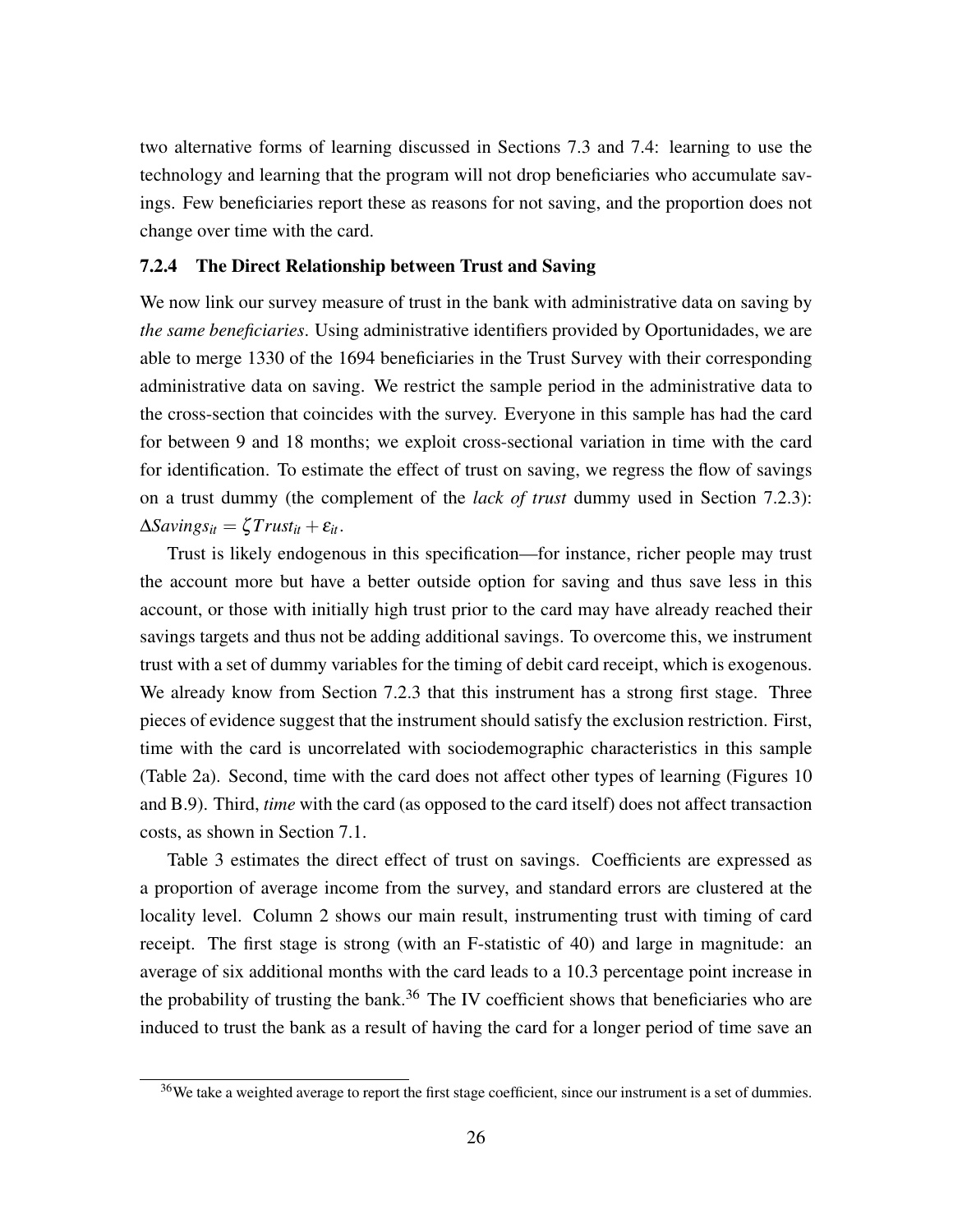additional 2.8% of their income, statistically significant at the 5% level.<sup>[37](#page-28-2)</sup>

## <span id="page-28-0"></span>7.3 Learning the Technology

The time delay for many beneficiaries between getting the card and saving suggests some type of learning. Building trust is one form of learning. Here we explore an alternative type of learning: learning how to use the technology. This type of learning would have to occur gradually over time to explain our results. However, in addition to the survey evidence against this form of learning that we present below, learning the technology is inconsistent with the result from the administrative data that the number of withdrawals and use of ATMs increase *immediately* after receiving the card and remain fairly stable over time afterwards.

Beneficiaries could be learning how to use their debit cards over time. The Payment Methods Survey asks each respondent whether (i) it is hard to use the ATM, (ii) she gets help using the ATM, and (iii) she knows her PIN by heart. We use these three questions as dependent variables in [\(3\)](#page-12-1). Figure [B.9b](#page-50-1) shows that there is no statistically significant difference between the group who have had the card for less vs. more than the median time. Beneficiaries could instead be learning how to save in the account (rather than how to use the card). This is unlikely as these beneficiaries have already had the account for years prior to receiving a debit card. Consistent with this, less than 2% respondents to the Trust Survey cite not saving due to lack of knowledge.<sup>[38](#page-28-3)</sup> Moreover, there is no difference between those who have had the card for less vs. more than the median time (Figure [10\)](#page-41-0).

### <span id="page-28-1"></span>7.4 Learning the Program Rules

Beneficiaries may have initially thought that saving in the account would make them ineligible for the program, but learned over time that this was not the case. In the Trust Survey, there are some responses along these lines such as "because if I save in the account, they can drop me from Oportunidades." We thus estimate [\(3\)](#page-12-1) with the dependent variable equal to 1 if respondents do not save for this reason. Less than 4% of beneficiaries do not save due to fear of being dropped from the program, and the proportion does not change when comparing those who have had the card for less vs. more than the median time (Figure [10\)](#page-41-0).

<span id="page-28-2"></span> $37$ The result is robust to using a specification more analogous to [\(4\)](#page-16-2) that includes lagged balances and transfers on the right-hand side (column 3). Column 1 shows the OLS relationship between trust and the flow of savings; the finding of no effect in the OLS is not surprising due to the endogeneity issues discussed above.

<span id="page-28-3"></span><sup>&</sup>lt;sup>38</sup>Examples of responses coded as lack of knowledge are "I don't know how to use the card so I withdraw everything at once" and "I don't know how [to save in the account]."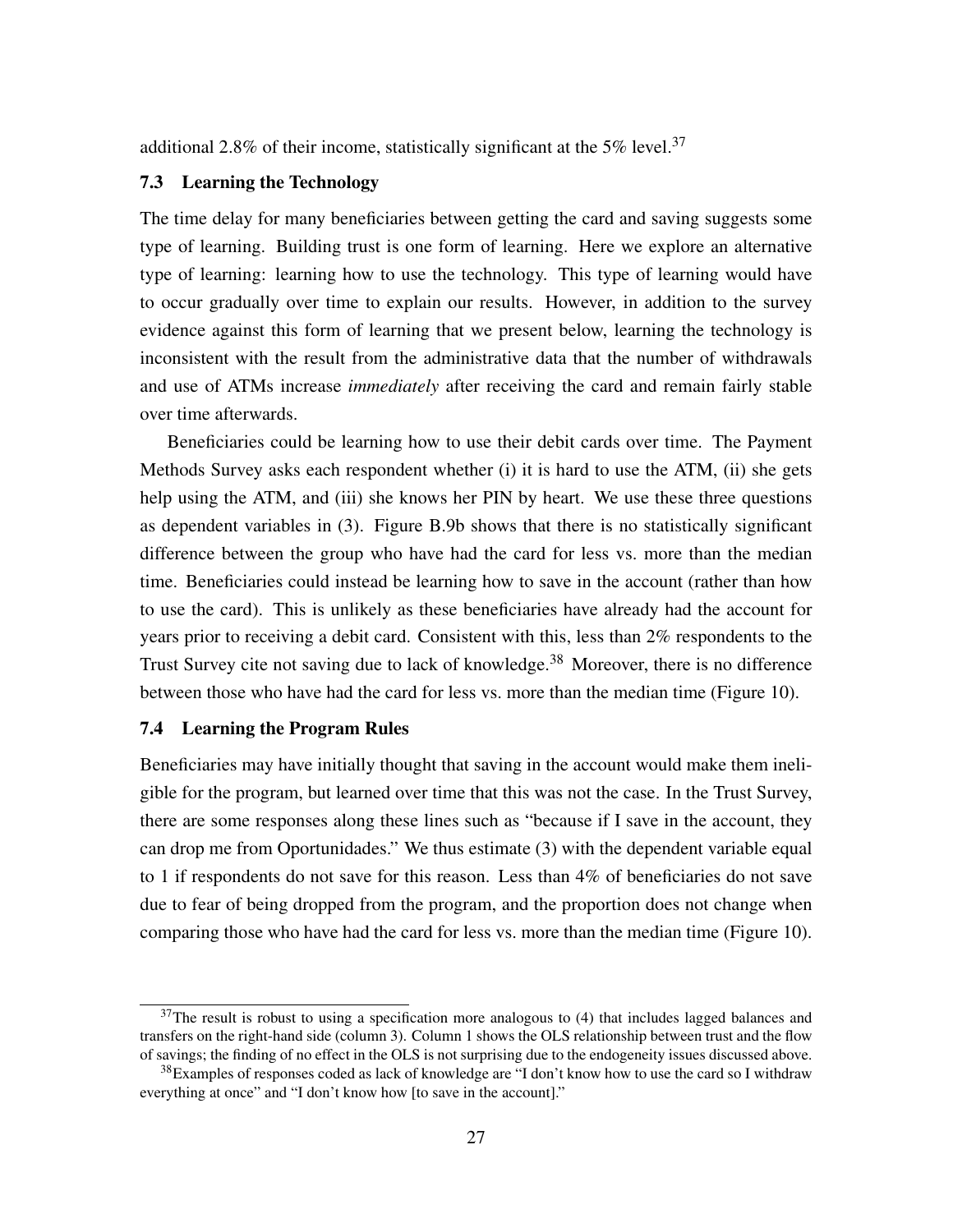### 7.5 Time with the Bank Account

Experience with the savings account rather than time with the debit card itself cannot explain the delayed savings effect. First, savings accounts were rolled out between 2002 and 2005, and therefore beneficiaries had several years of experience with the account when debit cards were first introduced in 2009. Second, both treatment and control accounts are accumulating time with their savings accounts simultaneously, and have had accounts for the same amount of time on average (Table [B.1\)](#page-53-0). Third, our results from Section [5](#page-13-3) include account fixed effects, so any time-invariant effect of having the account for a longer period of time would be absorbed. Fourth, when we split the sample based on whether the account was *opened* before or after the median opening date, we find similar results across the two subsamples (Figure [B.13\)](#page-52-1).

## 8 Conclusion

Debit cards tied to savings accounts could be a promising avenue to facilitate formal savings, as debit cards reduce transaction costs and provide a mechanism to check balances and build trust in financial institutions. We find large effects of debit cards on savings. The debit cards were rolled out over time to beneficiaries of Mexico's cash transfer program Oportunidades, who were already receiving their benefits in a bank account, but who—for the most part—were not saving in their accounts. After two years with a debit card, beneficiaries accumulate a stock of savings equivalent to  $2\%$  of annual income. Extrapolating our estimates from a precautionary savings model to future periods, we predict that beneficiaries are saving towards an equilibrium buffer stock of about 5% of annual income. The effect we find is larger than that of various other savings interventions, including offering commitment devices, no-fee accounts, higher interest rates, lower transaction costs, and financial education. Furthermore, this effect arises in an at-scale policy change affecting hundreds of thousands of cash transfer beneficiaries across the country.

Both trust in banks and low transaction costs to access savings appear to be necessary but not (individually) sufficient conditions to save in formal financial institutions. While cross-country and qualitative evidence had shown that transaction costs and low trust in banks might be barriers to saving, we provide evidence that a causal relationship exists: we combine high-frequency administrative bank transactions and survey data with an empirical design that exploits a staggered, plausibly exogenous rollout of debit cards. High indirect transaction costs and low trust could potentially explain why a number of studies offering the poor savings accounts with no fees or minimum balance requirements have found low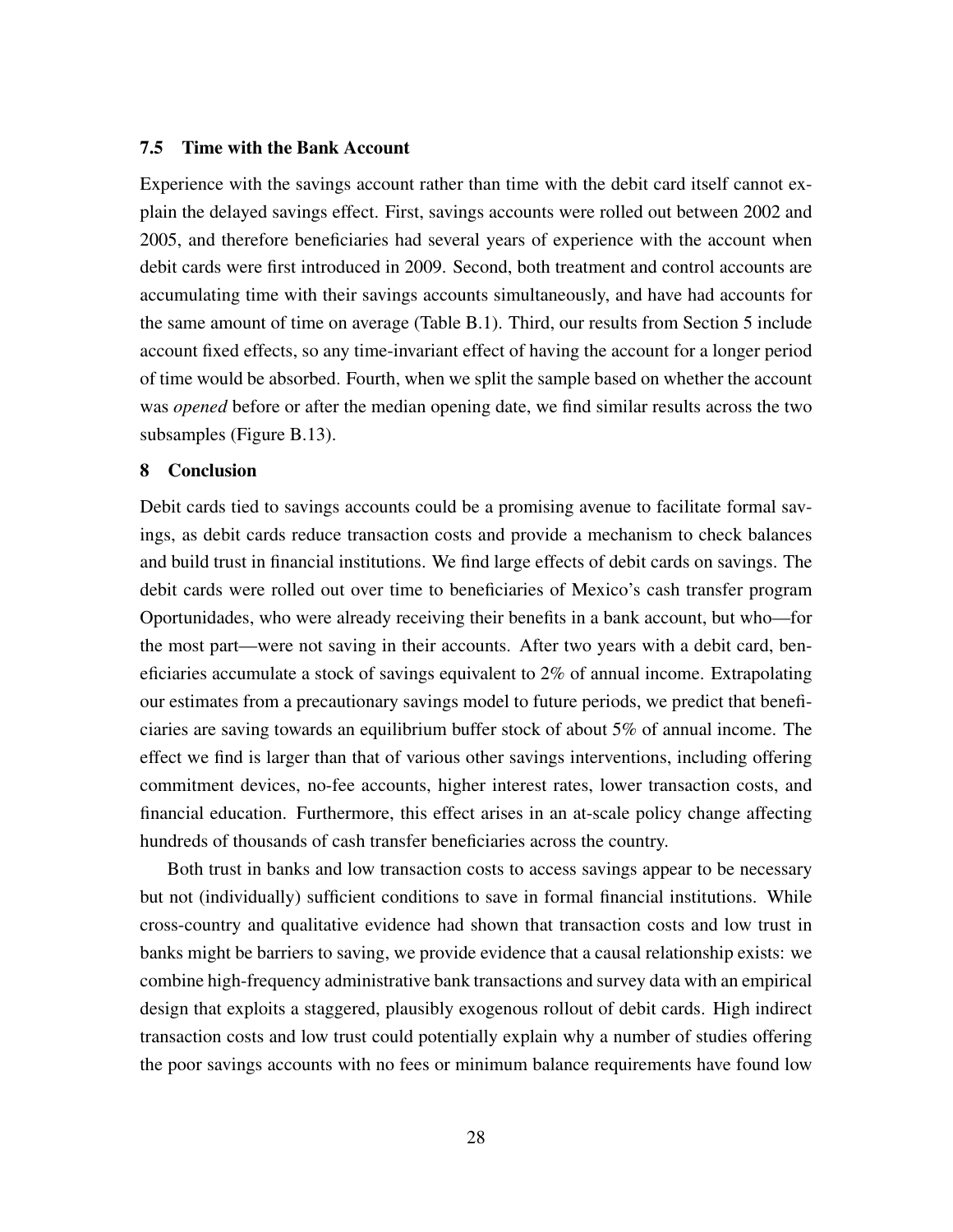take-up and, even among adopters, low use of the accounts.

While we are not able to directly assess the welfare implications of this policy, a growing literature suggests that enabling the poor to save in formal accounts leads to increased welfare through greater investment and ability to cope with shocks, leading to higher longterm consumption. It is worth noting that beneficiaries with the debit card voluntarily use the technology and build savings in their accounts (whereas they could continue withdrawing all of their benefits from the bank branch, as they did prior to receiving the card); this indicates a revealed preference for saving in formal financial institutions once transaction costs are lowered and trust is built. Furthermore, beneficiary survey responses in the Trust Survey indicate that satisfaction with the payment method is higher after receiving the debit card, particularly for those who have had the card longer: 75% of beneficiaries who have had the card for at least 14 months (the median time) indicate that receiving payment by debit card is better than before.<sup>[39](#page-30-7)</sup>

Taken together, these results suggest that combining debit cards or mobile banking with government cash transfer programs could be a promising channel to increase financial inclusion and enable the poor to save.

### References

- <span id="page-30-1"></span>Aker, Jenny C., Rachid Boumnijel, Amanda McClelland, and Niall Tierney. 2016. "Payment Mechanisms and Antipoverty Programs: Evidence From a Mobile Money Cash Transfer Experiment in Niger." *Economic Development and Cultural Change*, 65: 1–37.
- <span id="page-30-0"></span>Alderman, Harold. 1996. "Saving and Economic Shocks in Rural Pakistan." *Journal of Development Economics*, 51: 343–365.
- <span id="page-30-4"></span>Ashraf, Nava. 2009. "Spousal Control and Intra-Household Decision Making: An Experimental Study in the Philippines." *American Economic Review*, 99: 1245–1277.
- <span id="page-30-2"></span>Ashraf, Nava, Dean Karlan, and Wesley Yin. 2015. "Savings in Transnational Households: A Field Experiment Among Migrants From El Salvador." *Review of Economics and Statistics*, 97: 332–351.
- <span id="page-30-3"></span>Attanasio, Orazio P., Luigi Guiso, and Tullio Jappelli. 2002. "The Demand for Money, Financial Innovation, and the Welfare Cost of Inflation: An Analysis With Household Data." *Journal of Political Economy*, 110: 317–351.
- <span id="page-30-6"></span>Bachas, Pierre, Paul Gertler, Sean Higgins, and Enrique Seira. forthcoming. "Digital Financial Services Go a Long Way: Transaction Costs and Financial Inclusion." *AEA Papers & Proceedings*.
- <span id="page-30-5"></span>Banerjee, Abhijit V., and Esther Duflo. 2007. "The Economic Lives of the Poor." *Journal of Economic Perspectives*, 21: 141–167.

<span id="page-30-7"></span> $39$ Another 13% report being paid by debit card as the same as before and 5% worse than before.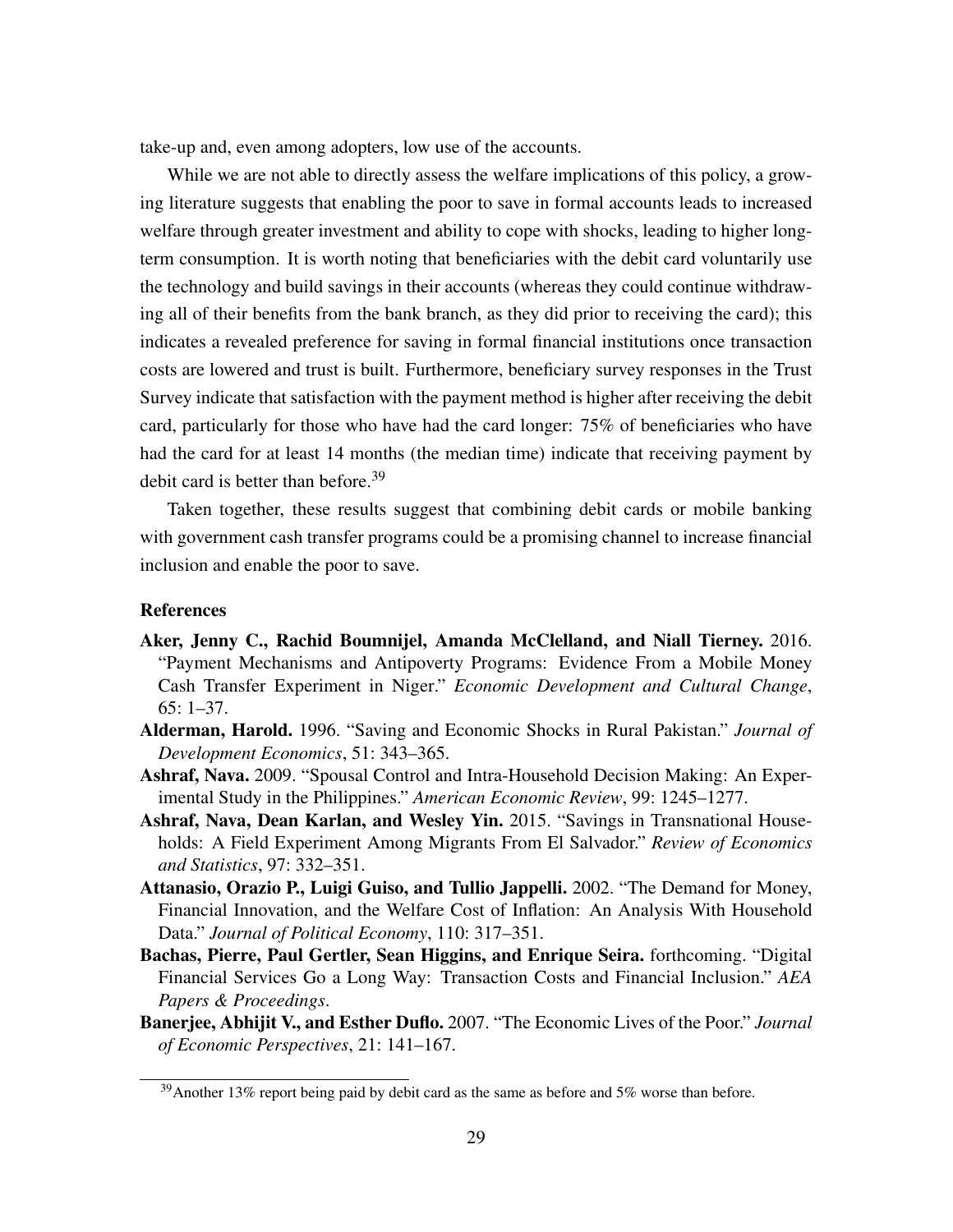- <span id="page-31-12"></span>Baumol, William J. 1952. "The Transactions Demand for Cash: An Inventory Theoretic Approach." *Quarterly Journal of Economics*, 66: 545–556.
- <span id="page-31-15"></span>Blundell, Richard, and Stephen Bond. 1998. "Initial Conditions and Moment Restrictions in Dynamic Panel Data Models." *Journal of Econometrics*, 87: 115–143.
- <span id="page-31-11"></span>Borusyak, Kirill, and Xavier Jaravel. 2016. "Revisiting Event Study Designs."
- <span id="page-31-6"></span>Brune, Lasse, Xavier Giné, Jessica Goldberg, and Dean Yang. 2016. "Facilitating Savings for Agriculture: Field Experimental Evidence From Malawi." *Economic Development and Cultural Change*, 64: 187–220.
- <span id="page-31-9"></span>Callen, Michael, Suresh De Mel, Craig McIntosh, and Christopher Woodruff. 2014. "What Are the Headwaters of Formal Savings? Experimental Evidence From Sri Lanka." *NBER Working Paper 20736*.
- <span id="page-31-8"></span>Carroll, Christopher D. 1997. "Buffer-Stock Saving and the Life Cycle/Permanent Income Hypothesis." *Quarterly Journal of Economics*, 112: 1–55.
- <span id="page-31-16"></span>Carvalho, Leandro S., Stephan Meier, and Stephanie W. Wang. 2016. "Poverty and Economic Decision-Making: Evidence From Changes in Financial Resources at Payday." *American Economic Review*, 106: 260–284.
- <span id="page-31-7"></span>CGAP. 2012. "Social Cash Transfers and Financial Inclusion: Evidence From Four Countries." *Consultative Group to Assist the Poor (CGAP) Focus Note 77*.
- <span id="page-31-10"></span>Cole, Shawn, Xavier Giné, Jeremy Tobacman, Peta Topalova, Robert Townsend, and James Vickery. 2013. "Barriers to Household Risk Management: Evidence From India." *American Economic Journal: Applied Economics*, 5: 104–135.
- <span id="page-31-13"></span>Deaton, Angus. 1991. "Saving and Liquidity Constraints." *Econometrica*, 59: 1221–1248.
- <span id="page-31-14"></span>Deaton, Angus. 1992. "Household Saving in LDCs: Credit Markets, Insurance and Welfare." *Scandinavian Journal of Economics*, 94: 253–273.
- <span id="page-31-2"></span>Demirgüç-Kunt, Asli, Leora Klapper, Dorothe Singer, and Peter Van Oudheusden. 2015. "The Global Findex Database 2014: Measuring Financial Inclusion Around the World." *Policy Research Working Paper 7255*.
- <span id="page-31-0"></span>Dercon, Stefan. 2002. "Income Risk, Coping Strategies, and Safety Nets." *World Bank Research Observer*, 17: 141–166.
- <span id="page-31-5"></span>Dupas, Pascaline, and Jonathan Robinson. 2013*a*. "Savings Constraints and Microenterprise Development: Evidence From a Field Experiment in Kenya." *American Economic Journal: Applied Economics*, 5: 163–192.
- <span id="page-31-17"></span>Dupas, Pascaline, and Jonathan Robinson. 2013*b*. "Why Don't the Poor Save More? Evidence From Health Savings Experiments." *American Economic Review*, 103: 1138– 1171.
- <span id="page-31-1"></span>Dupas, Pascaline, Dean Karlan, Jonathan Robinson, and Diego Ubfal. forthcoming. "Banking the Unbanked? Evidence From Three Countries." *American Economic Journal: Applied Economics*.
- <span id="page-31-3"></span>Dupas, Pascaline, Sarah Green, Anthony Keats, and Jonathan Robinson. 2016. "Challenges in Banking the Rural Poor: Evidence From Kenya's Western Province." In *Modernization and Development*. , ed. Sebastian Edwards, Simon Johnson and David N. Weil. Chicago:University of Chicago Press.
- <span id="page-31-4"></span>FDIC. 2016. "Bank Efforts to Serve Unbanked and Underbanked Consumers."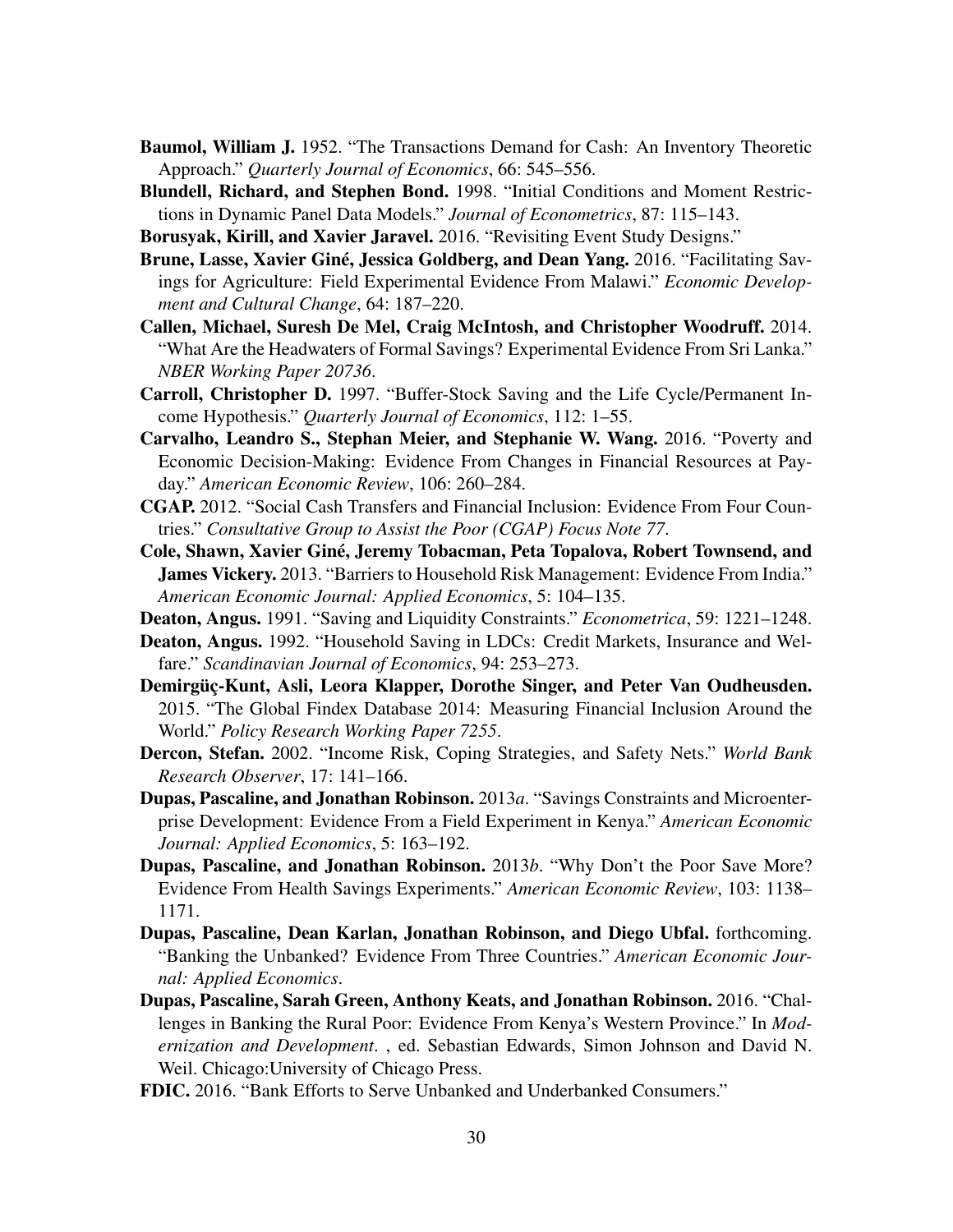- <span id="page-32-0"></span>Federal Reserve. 2017. "Report on the Economic Well-Being of U.S. Households in 2016."
- <span id="page-32-15"></span>Fuchs-Schündeln, Nicola. 2008. "The Response of Household Saving to the Large Shock of German Reunification." *American Economic Review*, 98: 1798–1828.
- <span id="page-32-12"></span>Galiani, Sebastian, Paul Gertler, and Ernesto Schargrodsky. 2005. "Water for Life: The Impact of the Privatization of Water Services on Child Mortality." *Journal of Political Economy*, 113(1): 83–120.
- <span id="page-32-16"></span>Gertler, Paul, Orie Shelef, Catherine D. Wolfram, and Alan Fuchs. 2016. "The Demand for Energy-Using Assets Among the World's Rising Middle Classes." *American Economic Review*, 106: 1366–1401.
- <span id="page-32-7"></span>Guiso, Luigi, Paola Sapienza, and Luigi Zingales. 2004. "The Role of Social Capital in Financial Development." *American Economic Review*, 49: 526–556.
- <span id="page-32-8"></span>Guiso, Luigi, Paola Sapienza, and Luigi Zingales. 2008. "Trusting the Stock Market." *Journal of Finance*, 63: 2557–2600.
- <span id="page-32-9"></span>Jack, William, and Tavneet Suri. 2014. "Risk Sharing and Transactions Costs: Evidence From Kenya's Mobile Money Revolution." *American Economic Review*, 104: 183–223.
- <span id="page-32-1"></span>Karlan, Dean, Aishwarya Lakshmi Ratan, and Jonathan Zinman. 2014. "Savings by and for the Poor: A Research Review and Agenda." *Review of Income and Wealth*, 60: 36–78.
- <span id="page-32-3"></span>Karlan, Dean, Jake Kendall, Rebecca Mann, Rohini Pande, Tavneet Suri, and Jonathan Zinman. 2016. "Research and Impacts of Digital Financial Services."
- <span id="page-32-5"></span>Kast, Felipe, and Dina Pomeranz. 2014. "Saving More to Borrow Less: Experimental Evidence From Access to Formal Savings Accounts in Chile." *HBS Working Paper 14- 001*.
- <span id="page-32-6"></span>Kast, Felipe, Stephan Meier, and Dina Pomeranz. 2016. "Saving More in Groups: Field Experimental Evidence From Chile." *HBS Working Paper 12-060*.
- <span id="page-32-13"></span>McCrary, Justin. 2007. "The Effect of Court-Ordered Hiring Quotas on the Composition and Quality of Police." *American Economic Review*, 97: 318–353.
- <span id="page-32-11"></span>Mehrotra, Rahul, Lore Vandewalle, and Vincent Somville. 2016. "Increasing Trust in the Bank to Enhance Savings: Experimental Evidence from India." *Working Paper*.
- <span id="page-32-14"></span>Modigliani, Franco. 1986. "Life Cycle, Individual Thrift, and the Wealth of Nations." *American Economic Review*, 76: 297–313.
- <span id="page-32-2"></span>Mullainathan, Sendhil, and Eldar Shafir. 2009. "Savings Policy and Decision-Making in Low-Income Households." In *Insufficient Funds: Savings, Assets, Credit and Banking Among Low-Income Households*. 121–145. New York City:Russell Sage Foundation Press.
- <span id="page-32-4"></span>Muralidharan, Karthik, Paul Niehaus, and Sandip Sukhtankar. 2016. "Building State Capacity: Evidence From Biometric Smartcards in India." *American Economic Review*, 106: 2895–2929.
- <span id="page-32-17"></span>Nickell, Stephen. 1981. "Biases in Dynamic Models With Fixed Effects." *Econometrica*, 49: 1417–1426.
- <span id="page-32-10"></span>Osili, Una Okonkwo, and Anna Paulson. 2014. "Crises and confidence: Systemic Banking Crises and Depositor Behavior." *Journal of Financial Economics*, 111(3): 646 –'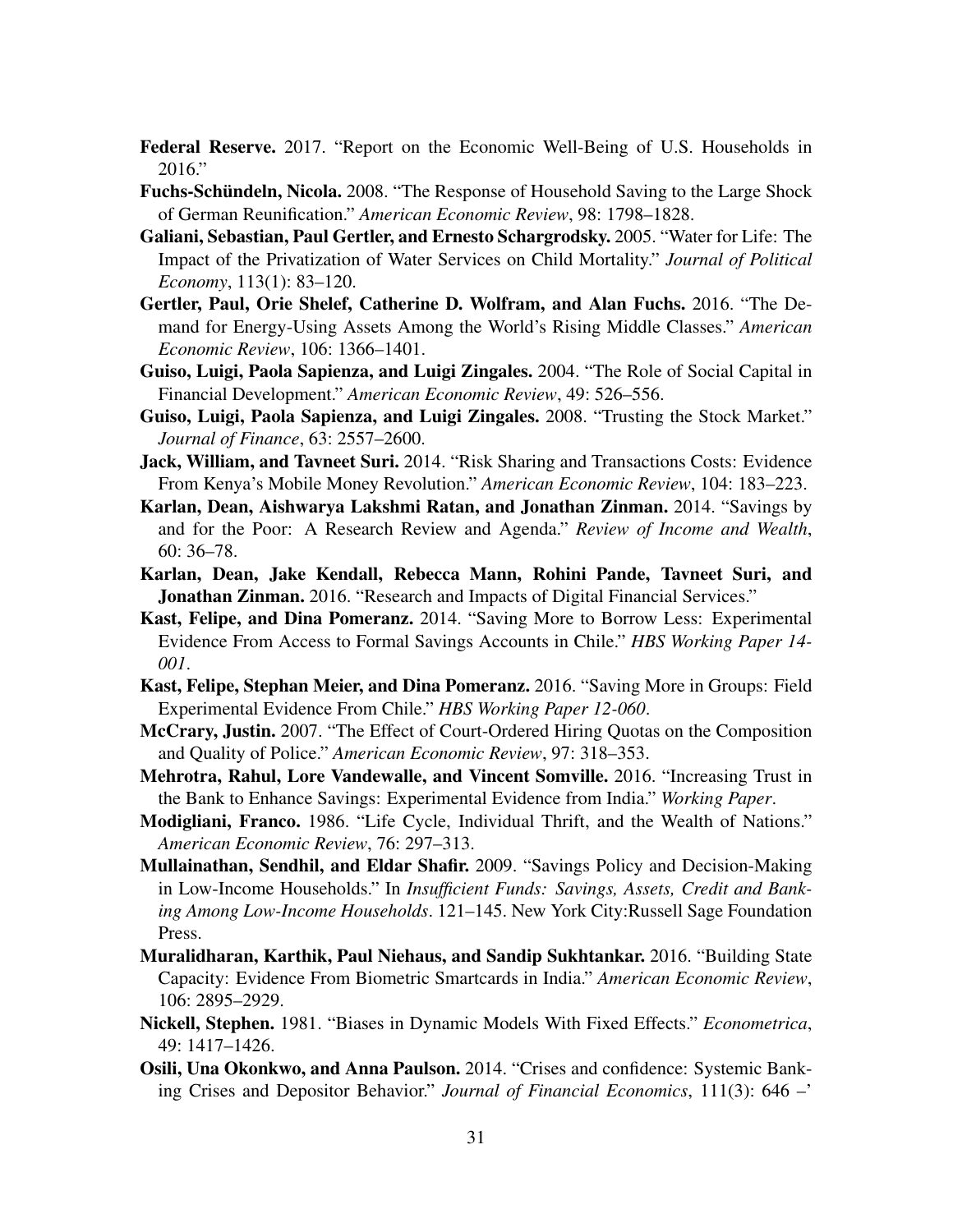660.

- <span id="page-33-4"></span>Parker, Susan W., and Petra E. Todd. 2017. "Conditional Cash Transfers: The Case of Progresa/Oportunidades." *Journal of Economic Literature*, 55: 866–915.
- <span id="page-33-0"></span>Prina, Silvia. 2015. "Banking the Poor via Savings Accounts: Evidence From a Field Experiment." *Journal of Development Economics*, 115: 16–31.
- <span id="page-33-7"></span>Rosenzweig, Mark R., and Kenneth I. Wolpin. 1993. "Credit Market Constraints, Consumption Smoothing, and the Accumulation of Durable Production Assets in Low-Income Countries: Investments in Bullocks in India." *Journal of Political Economy*, 101: 223–244.
- <span id="page-33-9"></span>Schaner, Simone. 2015. "Do Opposites Detract? Intrahousehold Preference Heterogeneity and Inefficient Strategic Savings." *American Economic Journal: Applied Economics*, 7: 135–174.
- <span id="page-33-1"></span>Schaner, Simone. 2017. "The Cost of Convenience? Transaction Costs, Bargaining, and Savings Account Use in Kenya." *Journal of Human Resources*, 52: 919–943.
- <span id="page-33-10"></span>Schechter, Laura. 2007. "Theft, Gift-Giving, and Trustworthiness: Honesty Is Its Own Reward in Rural Paraguay." *American Economic Review*, 97: 1560–1582.
- <span id="page-33-8"></span>**Skinner, Jonathan.** 1988. "Risky Income, Life Cycle Consumption, and Precautionary Savings." *Journal of Monetary Economics*, 22: 237–255.
- <span id="page-33-2"></span>Suri, Tavneet, and William Jack. 2016. "The Long-Run Poverty and Gender Impacts of Mobile Money." *Science*, 354(6317): 1288–1292.
- <span id="page-33-6"></span>Tobin, James. 1956. "The Interest-Elasticity of Transactions Demand for Cash." *Review of Economics and Statistics*, 38: 241–247.
- <span id="page-33-5"></span><span id="page-33-3"></span>Zinman, Jonathan. 2009. "Credit or Debit?" *Journal of Banking and Finance*, 33: 358– 366.

| Data Source                                                       | # Benef. | Period                                                          | Main Variables                                                                    | Variation Used                                                                                             |
|-------------------------------------------------------------------|----------|-----------------------------------------------------------------|-----------------------------------------------------------------------------------|------------------------------------------------------------------------------------------------------------|
| (1) Administrative<br>bank account data<br>from Bansefi           | 348,802  | Continuous panel:<br>Jan 07-Oct 11                              | Balances, transactions,<br>balance checks                                         | Generalized difference-<br>in-differences (event study<br>with control) using phased<br>geographic rollout |
| (2) Household Panel<br>Survey from<br>Oportunidades<br>(ENCELURB) | 2,942    | Panel (four<br>waves): 02, 03,<br>04, and Nov<br>$09$ –Feb $10$ | Consumption, income,<br>purchase of durables, assets                              | Difference-in-differences:<br>received card in 2009<br>versus received card later                          |
| (3) Trust Survey<br>from Oportunidades<br>(ENCASDU)               | 1,694    | Cross-section:<br>Oct-Nov 10                                    | Self-reported reasons for not<br>saving: e.g. lack of trust, lack<br>of knowledge | Tenure with card<br>below/above median time<br>in survey (median $= 14$ )<br>months)                       |
| (4) Payment<br>Methods Survey<br>from Oportunidades               | 1,617    | Cross-section:<br>Jun 12                                        | Self-reported number of<br>balance checks, knowledge<br>of technology             | Tenure with card<br>below/above median time<br>in survey (median $= 12$ )<br>months)                       |

Table 1: Summary of Data Sources and Identification

Notes: This table presents details for the four main data sources included in our paper.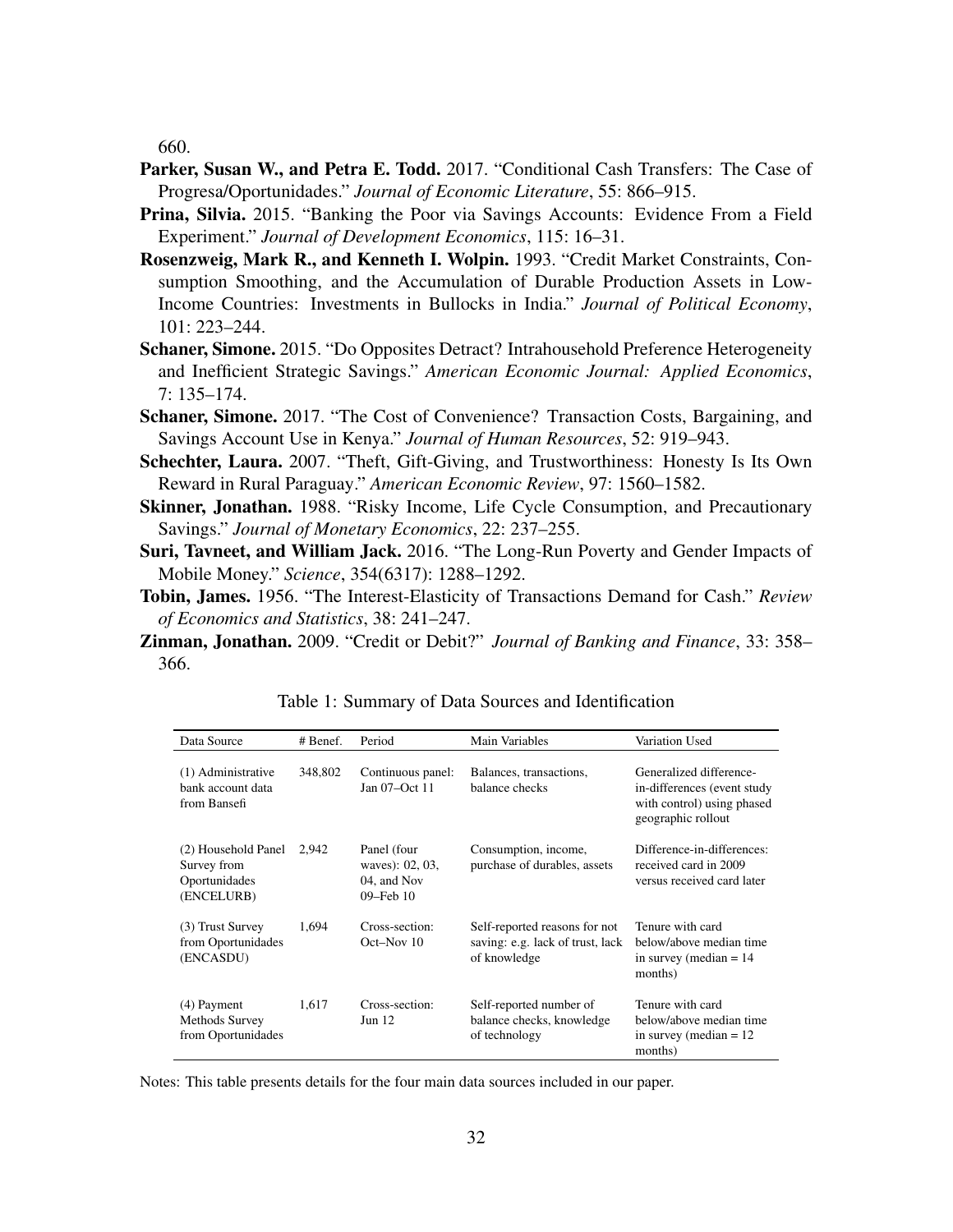<span id="page-34-0"></span>

| Panel (a):                  | <b>Trust Survey</b>     |                           |            | <b>Payment Methods Survey</b> |                           |            |  |
|-----------------------------|-------------------------|---------------------------|------------|-------------------------------|---------------------------|------------|--|
| <b>Cross-Sectional Data</b> | (1)                     | (2)                       | (3)        | (4)                           | (5)                       | (6)        |  |
|                             | $\alpha$ (Mean for card | $\gamma$ (Difference card | P-value of | $\alpha$ (Mean for card       | $\gamma$ (Difference card | P-value of |  |
|                             | $>$ median time)        | $<$ median time)          | difference | $>$ median time)              | $<$ median time)          | difference |  |
| # Household members         | 5.18                    | 0.26                      | 0.114      | 4.78                          | $-0.04$                   | 0.767      |  |
|                             | (0.08)                  | (0.15)                    |            | (0.07)                        | (0.13)                    |            |  |
| Age                         | 44.73                   | 0.96                      | 0.246      | 40.21                         | $-1.18$                   | 0.146      |  |
|                             | (0.08)                  | (0.80)                    |            | (0.49)                        | (0.80)                    |            |  |
| Male                        | 0.67                    | 0.02                      | 0.603      | 0.03                          | 0.00                      | 0.874      |  |
|                             | (0.03)                  | (0.03)                    |            | (0.01)                        | (0.01)                    |            |  |
| Married                     | 0.70                    | 0.02                      | 0.459      | 0.73                          | $-0.01$                   | 0.867      |  |
|                             | (0.04)                  | (0.03)                    |            | (0.02)                        | (0.03)                    |            |  |
| <b>Education</b> level      | 9.30                    | $-0.33$                   | 0.092      | 6.01                          | 0.03                      | 0.910      |  |
|                             | (0.16)                  | (0.18)                    |            | (0.20)                        | (0.29)                    |            |  |
| # Children                  | 2.19                    | 0.03                      | 0.743      |                               |                           |            |  |
|                             | (0.08)                  | (0.10)                    |            |                               |                           |            |  |
| Occupants per room          | 3.50                    | $-0.03$                   | 0.801      |                               |                           |            |  |
|                             | (0.07)                  | (0.11)                    |            |                               |                           |            |  |
| Health insurance            | 0.59                    | 0.05                      | 0.165      |                               |                           |            |  |
|                             | (0.02)                  | (0.03)                    |            |                               |                           |            |  |
| Asset index                 | 0.04                    | $-0.04$                   | 0.605      |                               |                           |            |  |
|                             | (0.04)                  | (0.08)                    |            |                               |                           |            |  |
| Income                      | 3193.93                 | 222.55                    | 0.151      |                               |                           |            |  |
|                             | (47.53)                 | (147.11)                  |            |                               |                           |            |  |
| Panel (b):                  |                         | Household Panel Survey    |            |                               |                           |            |  |
| <b>Panel Data</b>           | (1)                     | (2)                       | (3)        | (4)                           |                           |            |  |
|                             | Control                 | $\omega_k$ (Placebo DD)   |            | Parallel                      |                           |            |  |
|                             | Mean                    | 2003                      | 2004       | p-value                       |                           |            |  |
| Consumption                 | 2725.87                 | $-69.73$                  | $-55.22$   | 0.313                         |                           |            |  |
|                             | (78.54)                 | (45.48)                   | (62.06)    |                               |                           |            |  |
| Income                      | 3150.82                 | 202.75                    | 200.23     | 0.138                         |                           |            |  |
|                             | (88.37)                 | (100.22)                  | (133.20)   |                               |                           |            |  |
| <b>Purchase of Durables</b> | 33.97                   | $-1.08$                   | $-9.19$    | 0.130                         |                           |            |  |
|                             | (3.28)                  | (4.62)                    | (4.47)     |                               |                           |            |  |
| <b>Asset Index</b>          | 0.50                    | $-0.01$                   | $-0.07$    | 0.415                         |                           |            |  |
|                             | (0.09)                  | (0.03)                    | (0.05)     |                               |                           |            |  |

Table 2: Balance and Parallel Trends in Survey Data

Notes: This table tests for balance between those who have had a debit card for more vs. less than the median time in the two cross-sectional surveys, and for parallel trends in the panel survey. Panel (a) shows results from  $y_i = \alpha + \gamma \mathbb{I}(\text{Card } \leq \text{median time})_i + u_i$ : column 1 shows the mean for those with a card for more than the median time  $(\alpha)$ , column 2 the difference in means for those with the card less than the median time (relative to those with the card more than the median time;  $\gamma$ ), and column 3 reports the p-values for a test of  $\gamma = 0$ . In the Trust Survey, individual sociodemographic characteristics refer to those of the household head (but the program beneficiary responded to the trust questions). The Payment Methods Survey was a more focused survey that included fewer sociodemographic questions, which is why some rows are blank in the columns corresponding to that survey; individual sociodemographic characteristics are those of the program beneficiary.  $N = 1,694$  beneficiary households for the Trust Survey and 1,617 for the Payment Methods Survey. Panel (b) shows the control mean and a parallel trend test for each of the outcome variables used in the household panel survey. The parallel trends test is from  $y_{it} = \lambda_i + \delta_t + \sum_k \omega_k T_{j(i)} \times \mathbb{I}(k = t) + \eta_{it}$ , where *k* indexes survey waves. The "Placebo DD" columns (where  $DD =$  difference-in-differences) show  $\omega_{2003}$  and  $\omega_{2004}$  ( $k = 2002$  is the omitted reference period), while the "Parallel p-value" column is from an F-test of  $\omega_{2003} = \omega_{2004} = 0$ .  $N = 9,496$  household-period observations from 2,942 households in the Household Panel Survey.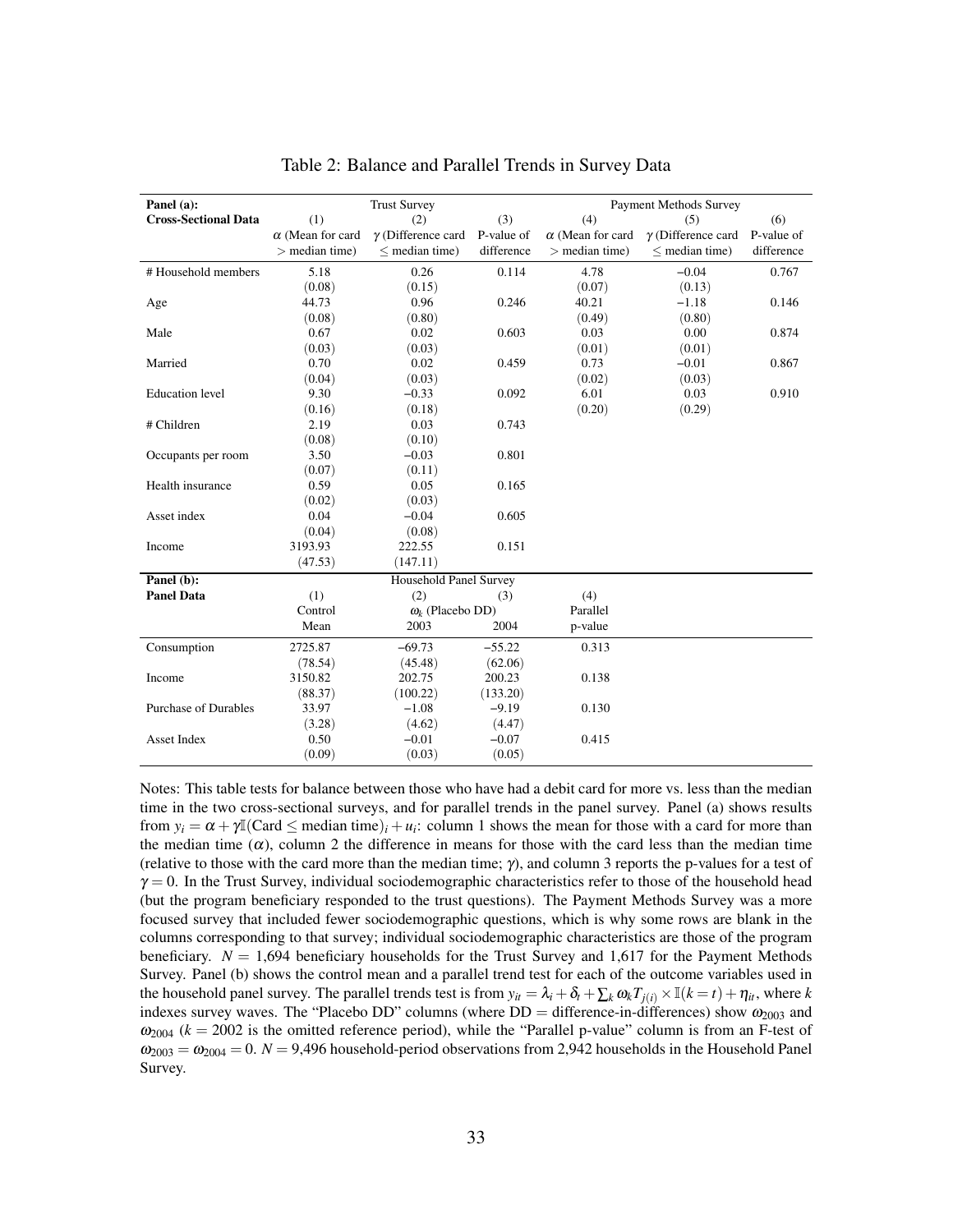|                                                                                                                                                                | (1)     | (2)     | (3)                   |
|----------------------------------------------------------------------------------------------------------------------------------------------------------------|---------|---------|-----------------------|
|                                                                                                                                                                | OL S    | 2SLS    | 2SLS                  |
| Coefficient                                                                                                                                                    | 0.001   | 0.028   | 0.029                 |
|                                                                                                                                                                | (0.002) | (0.013) | (0.014)               |
| First stage F-test for $Trust_{it}$<br>First stage F-test for $Trust_{it} \times Savings_{i,t-1}$<br>First stage F-test for $Trust_{it} \times Transfers_{it}$ |         | 40.0    | 18.1<br>147.3<br>38.3 |
| Number of observations                                                                                                                                         | 1330    | 1330    | 1330                  |
| Lagged balance and transfers                                                                                                                                   | No      | N٥      | Yes                   |

<span id="page-35-0"></span>Table 3: Relationship between Trust and Savings Rates

Notes: This table shows the direct relationship between trust and savings rates for the Trust Survey merged with a cross-section from the corresponding time period in the administrative bank account data. Columns 1 and 2 show  $\zeta$  coefficients from  $\Delta Savity_{si} = \zeta \text{Trust}_{it} + \varepsilon_{it}$ , where in column 2,  $\text{Trust}_{it}$  is instrumented by a set of dummies for each possible four-month period of card receipt. Coefficients are expressed as a proportion of income (measured over the same period as the flow of savings) for ease of interpretation. Column 3 uses a specification more similar to [\(4\)](#page-16-2) with lagged savings and transfers on the right hand side:  $\Delta Savings_{it} = \zeta Trust_{it} + \theta Savings_{i,t-1} + \zeta Trust_{it} \times Savings_{i,t-1} + \gamma Transfers_{it} + \psi Trust_{it} \times Transfers_{it} + \varepsilon_{it},$ instrumented by dummies for the timing of card receipt as well as these dummies interacted with lagged savings and with transfers. Column 3 shows  $(\hat{\zeta} + \hat{\xi}\omega_{-1} + \hat{\psi}\mu)/\overline{Y}$  where  $\omega_{-1}$  is average lagged savings,  $\mu$ is average transfers, and  $\overline{Y}$  is average income (each for the corresponding period).  $N = 1,330$  beneficiary households, the sample that we were able to successfully merge with administrative account data.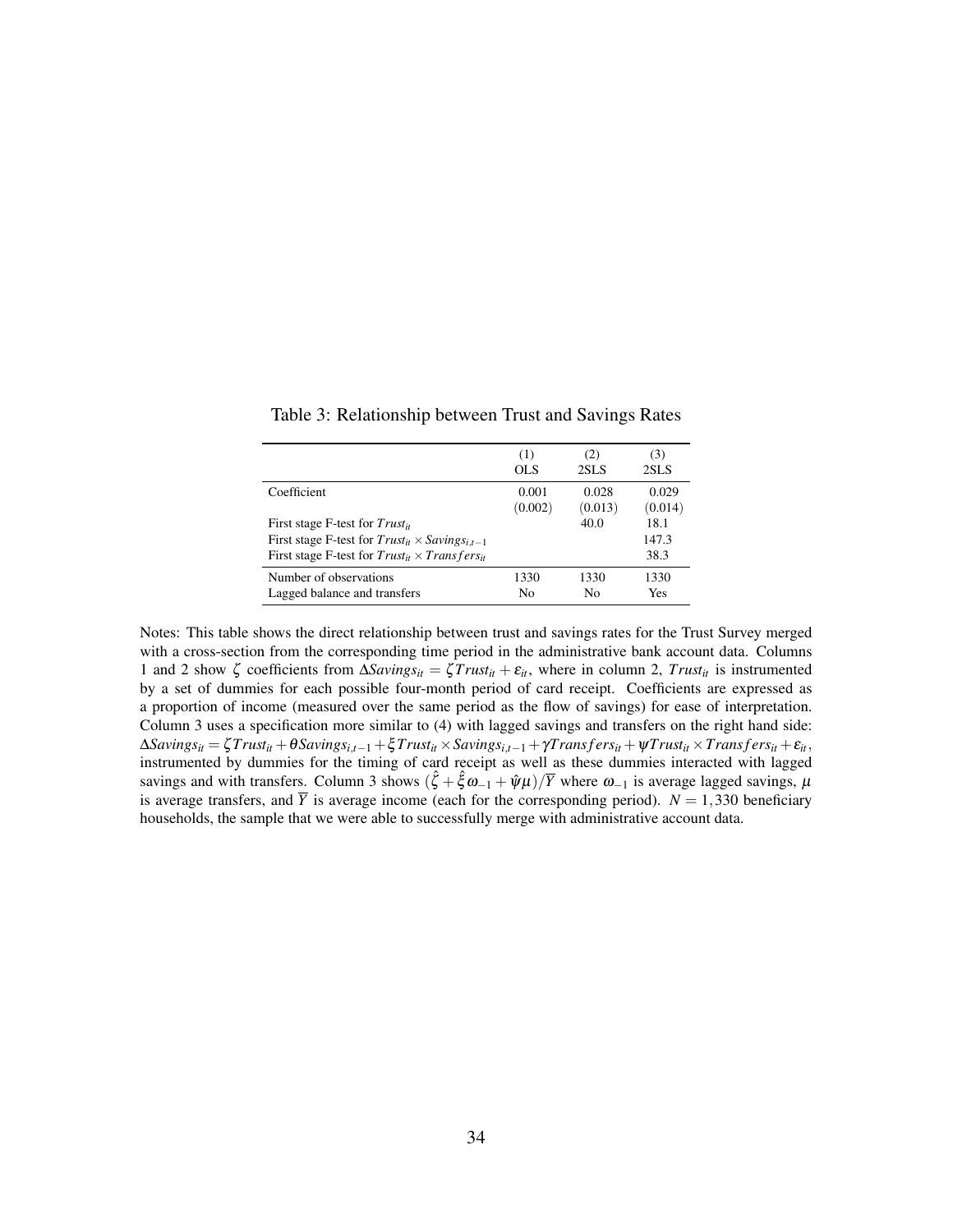<span id="page-36-0"></span>

## Figure 1: Comparison with Other Studies

Notes: This figure compares the results from our study after 1 and 2 years with a debit card (orange squares) to other studies of savings interventions, and shows that we find larger effects than most studies with a comparable duration. Panel (a) shows studies with about a 1 year duration and panel (b) studies with a longer duration. The effect sizes are intent-to-treat effects of the intervention on the stock of savings, measured as a proportion of annual income. Appendix [A](#page-42-0) details the selection criteria to determine which studies could be included and how we obtained their effects on the stock of savings as a proportion of annual income. Whiskers denote 95% confidence intervals. Black circles indicate results that are significant at the 5% level, gray circles at the 10% level, and hollow circles statistically insignificant from 0.

### Figure 2: Timing of Rollout and Data



Notes: This figure shows the number of Oportunidades bank accounts with debit cards over time (administrative data from Bansefi). This was determined by the staggered rollout of debit cards, which generated variation across space and time in having a debit card tied to the bank account in which beneficiaries receive their benefits. Panel (a) compares the timing of the rollout to the timing of the administrative bank account data and panel (b) compares it to the timing of the household survey data.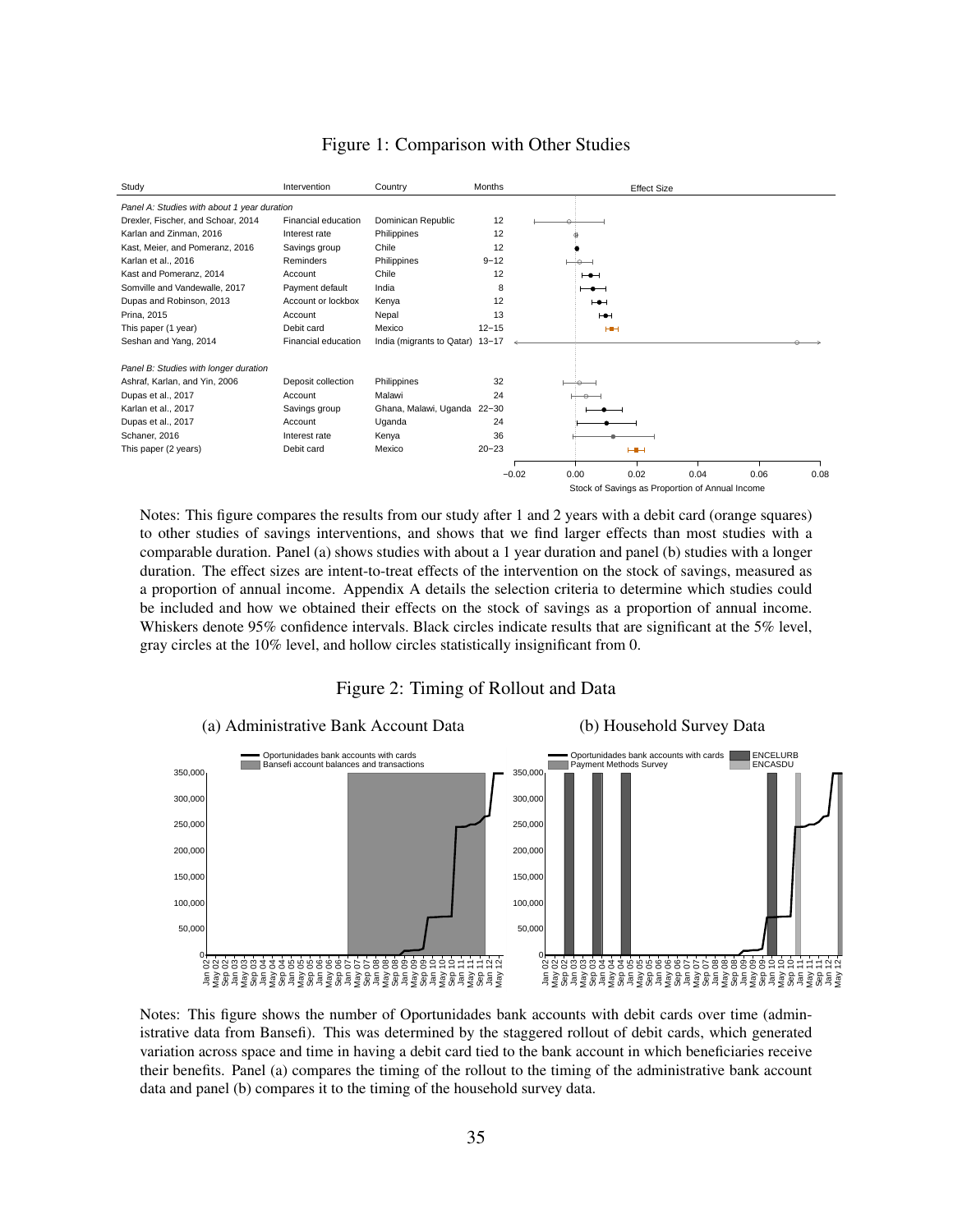<span id="page-37-0"></span>



Notes: This figure shows the distribution of withdrawals per bimester in panel (a) and of client deposits per bimester (i.e., excluding Oportunidades deposits) in panel (b). The three categories represent accounts in the control group, the treatment group before receiving the cards and the treatment group after receiving the card. Within each group, all account-bimester observations are included. It shows that after receiving a card, a substantial portion of beneficiaries began making 2, 3, or 4 or more withdrawals per bimester rather than one. Based on all transactions from 348,802 beneficiaries over 5 years.

Figure 4: Effect of Debit Cards on Number of Withdrawals per Bimester



Notes: This figure shows the effect of the debit card on the number of withdrawals per bimester. It plots the  $\phi_k$  coefficients from equation [\(1\)](#page-11-2), where the dependent variable is number of withdrawals.  $N = 4,740,331$ account-period observations from 348,802 beneficiaries. Whiskers denote 95% confidence intervals. Black circles indicate results that are significant at the 5% level, and hollow circles statistically insignificant from 0.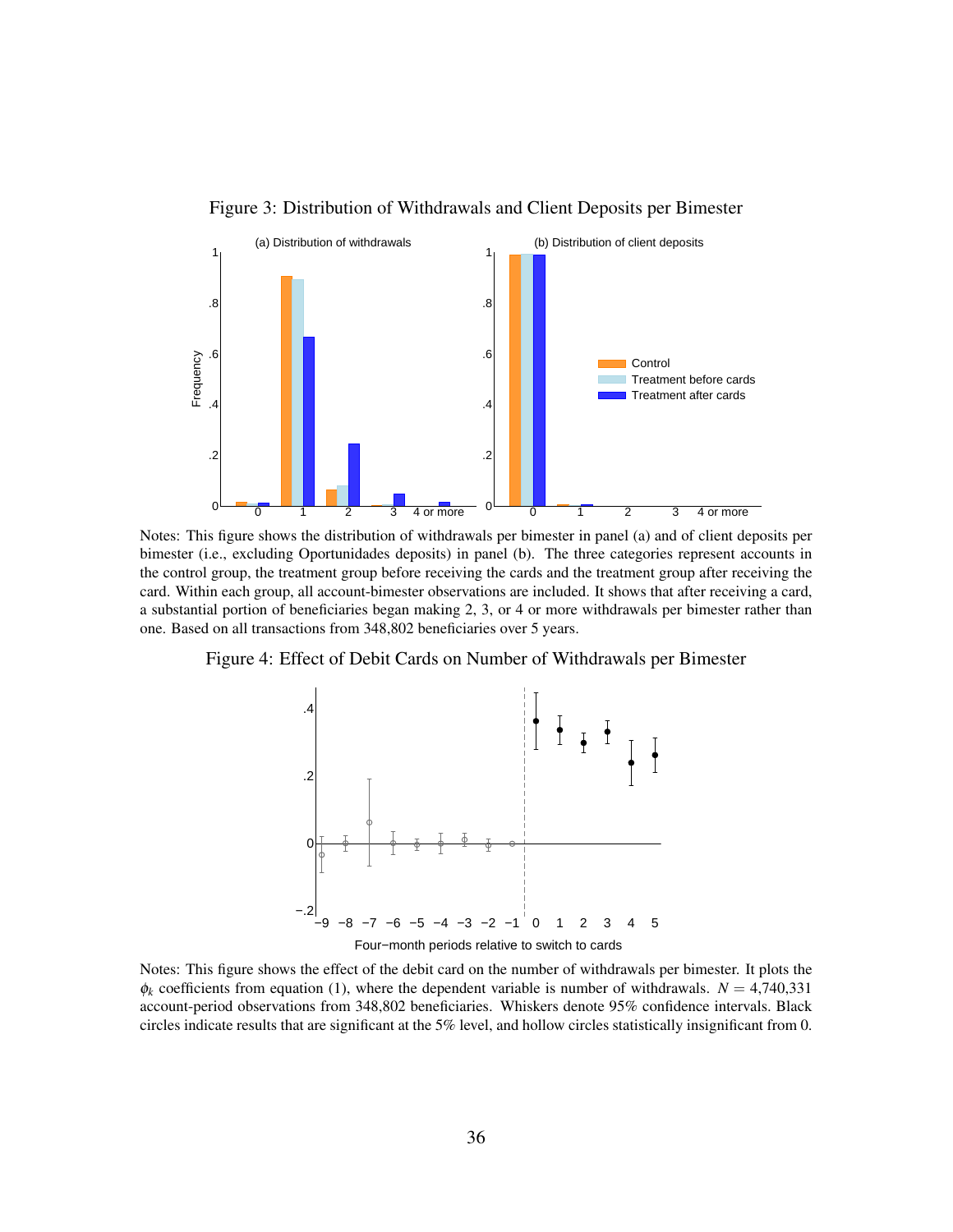<span id="page-38-0"></span>

Notes: This figure shows the effect of debit cards on the stock of savings and the proportion who save. Dashed vertical lines indicate timing of debit card receipt. Panel (a) plots the  $\phi_k$  coefficients from equation [\(1\)](#page-11-2), where the dependent variable is net savings balance.  $N = 4,664,772$  account-period observations from 348,802 beneficiaries. Panel (b) shows the proportion of treated beneficiaries who save in each period relative to when they receive a debit card.  $N = 3,183,050$  account-period observations for 255,784 *treated* beneficiaries. Whiskers denote 95% confidence intervals. Black circles indicate results that are significant at the 5% level, and hollow circles statistically insignificant from 0.



Figure 6: Effect of Debit Cards on the Savings Rate

Notes: This figure shows the effect of debit cards on the savings rate and on the savings rate conditional on saving. Panel (a) plots  $\Phi_k$ , defined in equation [\(5\)](#page-17-0), where the components of  $\Phi_k$  are estimated using [\(4\)](#page-16-2). Dashed vertical line indicates timing of debit card receipt.  $N = 4,315,970$  account-period observations from 348,802 beneficiaries. The lower number of account-period observations compared to Figure [5](#page-38-0) is due to omitting a period to include lagged net balance. Panel (b) plots  $\Phi_k$ , defined in equation [\(5\)](#page-17-0), where the components of  $\Phi_k$  are estimated using a modified version of equation [\(4\)](#page-16-2) with two changes: we redefine  $D_{ij}^k$ as relative to when the beneficiary *started to save* rather than when she received a card, and we impose a zero pre-treatment trend by setting  $a = 0$  (for reasons explained in Section [5.4\)](#page-18-0).  $N = 1,636,135$  account-period observations for the 140,193 treatment accounts who began saving at some point after receiving a debit card. Whiskers denote 95% confidence intervals. Black circles indicate results that are significant at the 5% level.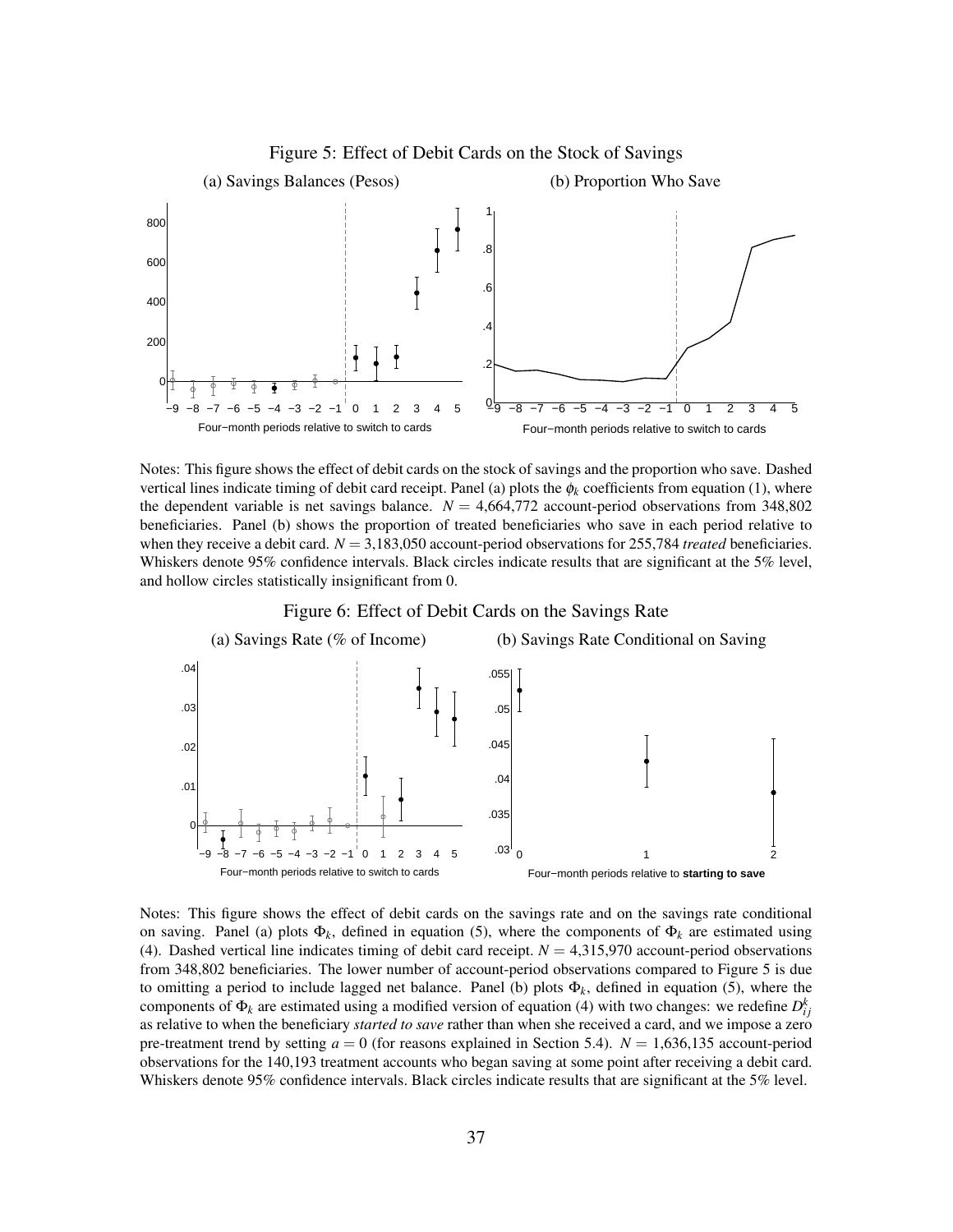<span id="page-39-0"></span>

Figure 7: Effect of Debit Cards from Household Panel Survey

Notes: This figure shows the effect of the debit cards on consumption (and consumption by category), income, purchase of durables, and assets using the Household Panel Survey combined with administrative data from Oportunidades on the debit card rollout. Panel (a) shows estimates from four separate regressions using equation [\(2\)](#page-11-3). Asset index is the first principal component of assets that are included in both the early (2002, 2003, 2004) and post-treatment (2009–2010) versions of the survey: car, truck, motorcycle, television, video or DVD player, radio or stereo, washer, gas stove, and refrigerator. The \* linking consumption and income denotes that a test of equal coefficients from the consumption and income regressions is rejected at the 10 percent level using a stacked regression. For full results and robustness see Table [B.2.](#page-54-0) Panel (b) shows estimates from separate regressions using equation [\(2\)](#page-11-3), where the dependent variable is the percent of income spent on that consumption category. Consumption categories are sorted in descending order of the percent of income spent on each consumption category at baseline, which is shown by the thick horizontal bars.  $N = 9,496$  household-period observations from 2,942 households.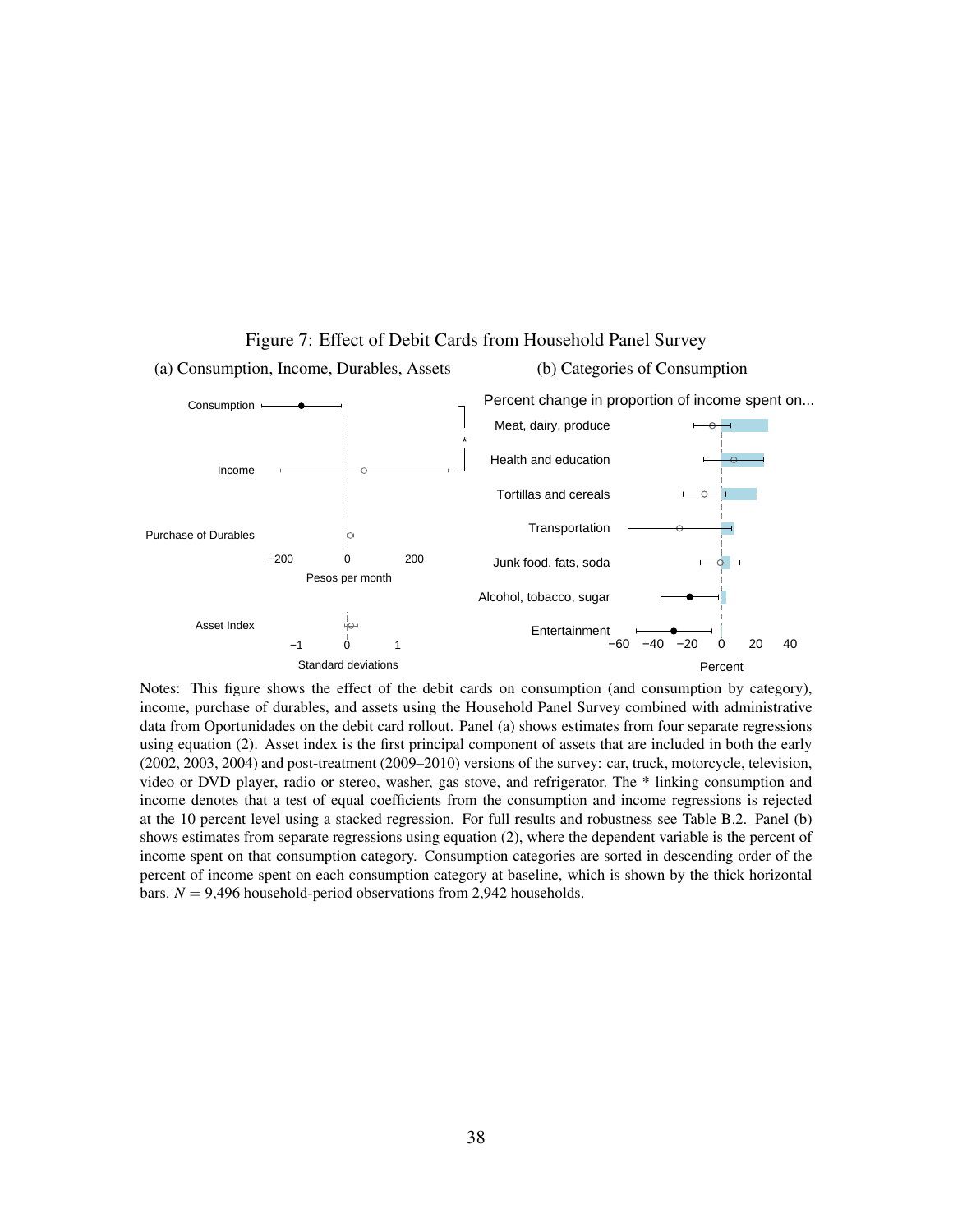<span id="page-40-0"></span>

Figure 8: Balance Checks Over Time

Notes: This figure shows the number of balance checks over time after receiving the card. Panels (a), (b), and (c) use the administrative transactions data and express the number of balance checks relative to the last period in the data for each observation. They plot the  $\pi_k$  coefficients from *Balance Checks*<sub>*it*</sub> =  $\lambda_i + \sum_{k=0}^4 \pi_k D_{it}^k + \varepsilon_{it}$ , where  $k = 5$  is omitted. Dashed vertical lines indicate timing of debit card receipt. Periods before receiving the card are not included since it was only possible to check balances at Bansefi branches, and these balance checks are not recorded in our data. Each panel corresponds to a narrower definition of balance checks, where the narrower definitions attempt to rule out balance checks for purposes other than monitoring the bank. Panel (a) includes all balance checks, panel (b) balance checks after the transfer was received and on a different day than a withdrawal, and panel (c) after the first withdrawal occurred in the bimester and on a different day than a withdrawal. These definitions are explained in more detail in Section [7.2.1.](#page-24-1)  $N =$ 848,664 account-period observations from 223,788 unique *treated* beneficiaries with cards. Accounts in which cards are received in the last period of our data must be excluded in order to omit a  $D_{it}^k$  dummy; we also exclude those who receive the card in the second-to-last period in our data since they only have one additional post-card period. Panel (d) shows how self-reported balance checks (from the Payment Methods Survey) differ based on time with the debit card. It plots the number of balance checks per *bimester* among those who have had a card for less vs. more than the median time, and shows the statistical significance of the difference in means, estimated with equation [\(3\)](#page-12-1), where  $*$  indicates  $p < 0.1$ ,  $**$   $p < 0.05$ , and  $***$   $p < 0.01$ .  $N = 1,617$  households in the survey. Whiskers denote 95% confidence intervals.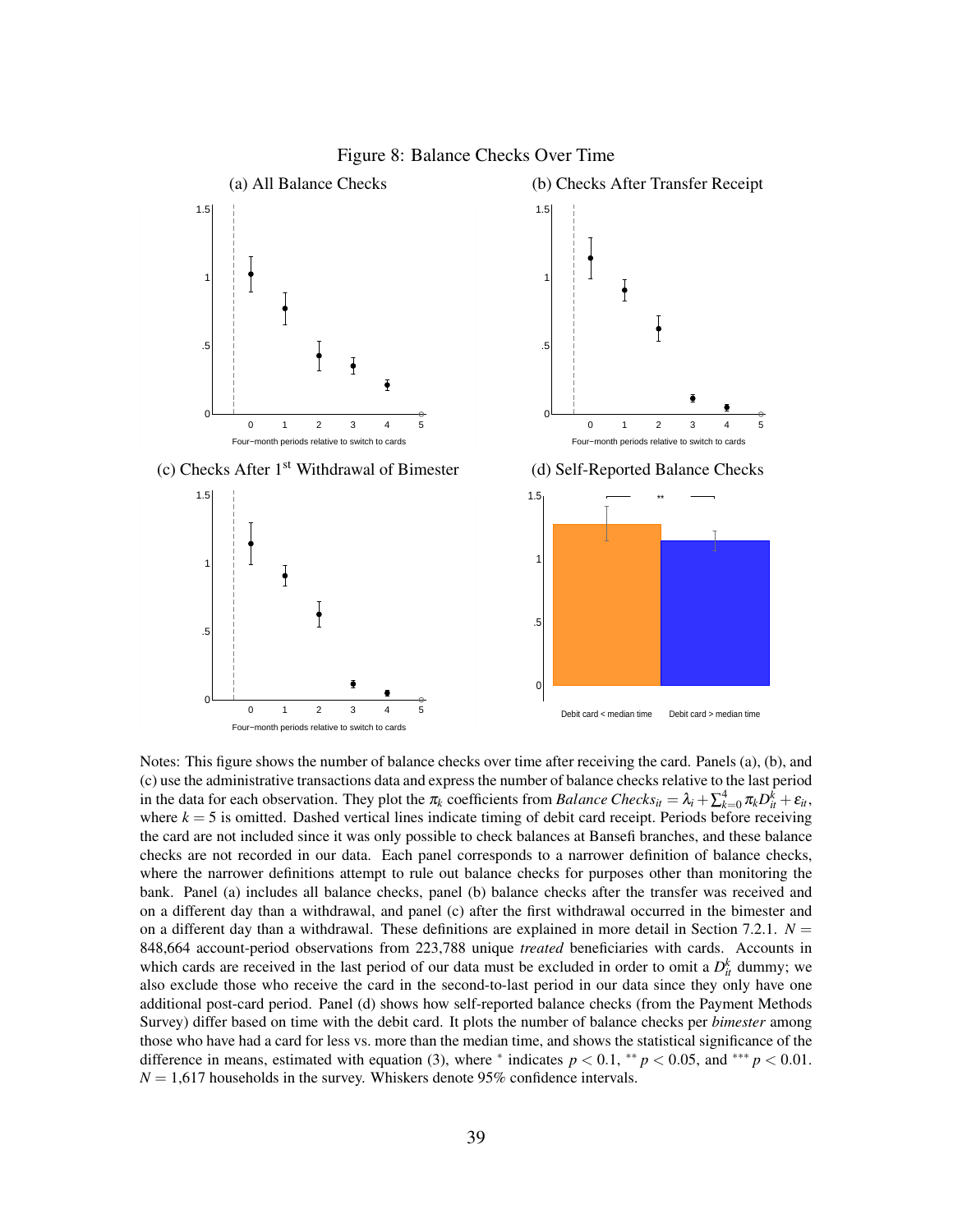<span id="page-41-0"></span>

Figure 9: Within-Account Relation Between Balance Checks and Savings

Notes: This figure shows the negative within-account correlation between the number of balance checks and savings in the account, using the administrative savings and transactions data. It plots the  $n_c$  coefficients from *Savings*<sub>it</sub> =  $\lambda_i + \sum_{c \neq 0} \eta_c \mathbb{I}(Checks_{it} = c) + \varepsilon_{it}$ , where savings are expressed in pesos, balance checks are top-coded at 5, and  $c = 0$  is the omitted number of balance checks. Each panel corresponds to a narrower definition of balance checks, where the narrower definitions attempt to rule out balance checks for purposes other than monitoring the bank. Panel (a) includes all balance checks, panel (b) balance checks after the transfer was received and on a different day than a withdrawal, and panel (c) after the first withdrawal occurred in the bimester and on a different day than a withdrawal. Whiskers denote 95% confidence intervals. Black circles indicate results that are significant at the 5% level, gray circles at the 10% level, and hollow circles statistically insignificant from 0. *N* = 577,295 account-bimester observations from 139,205 *treated* beneficiaries who began saving at some point after receiving a debit card.







Notes: This figure compares reasons for not saving in the Bansefi bank account among Oportunidades beneficiaries who have had a debit card for less than vs. more than the median time. It compares the proportion of respondents in each group who have provide the corresponding reason for not saving in response to the questions "Do you leave part of the monetary support from Oportunidades in your bank account?" and if not, "Why don't you keep part of the monetary support from Oportunidades in your Bansefi savings account?" Beneficiaries who report saving are coded as 0 for each reason for not saving and still included in the mean proportion measures and regressions. The statistical significance of the difference in means is estimated with [\(3\)](#page-12-1) and displayed at the top of the figure, where  $*$  indicates  $p < 0.1$ ,  $*$   $p < 0.05$ , and  $*$  $*$   $p < 0.01$ . Whiskers denote 95% confidence intervals.  $N = 1,694$  beneficiaries.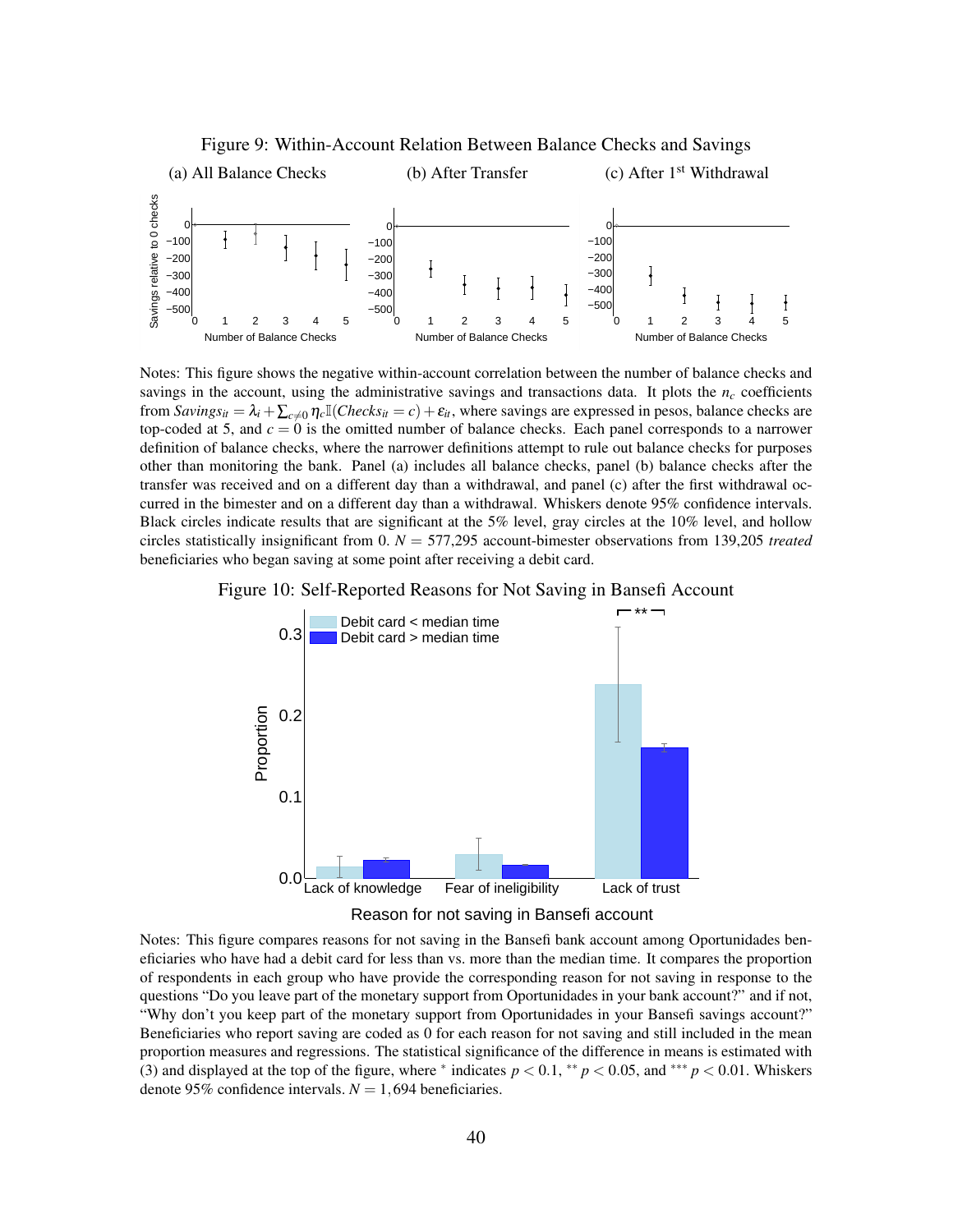# <span id="page-42-0"></span>Appendix A Comparison with Other Studies (For Online Publication)

The savings rates in Figure [1](#page-36-0) are drawn form papers which meet the following five criteria.

- 1. We try to include all studies measuring the impact of savings interventions on the stock of savings. This includes offering accounts or other savings devices, deposit collection, financial education, and savings group interventions, as well as sending reminders, changing the interest rate, and defaulting payments. We exclude studies which measure the impact of income shocks and cash transfers on savings, since these are not savings interventions.
- 2. We only include studies with a duration of at least 6 months.
- 3. We focus on interventions aimed at adults.
- 4. Finally, to estimate the savings rate we need to divide the change in savings by total household income. We therefore only include studies that include average household income in their tables, or a household income variable in the replication data. We exclude studies that only provide labor income of the respondent rather than total household income.
- 5. We include papers published or accepted for publication in peer-reviewed journals, NBER working papers, and other working papers listed as "revise and resubmit" on authors' websites as of July 2017. This filter intends to avoid using preliminary results.

Most papers report the impact of savings interventions on the stock of savings (i.e., savings balances), which we divide by annual household income. We use intent-to-treat estimates. In the cases that replication data are available, we use the replication data to replicate the studies' findings and compute the intent-to-treat impact of the intervention on the savings rate. When possible, we use total savings; when this is not available, we use savings in the savings intervention being studied (e.g., in the bank). This appendix provides more detail on how the savings effects in Figure [1](#page-36-0) were computed for each study. We also provide details about some studies that were excluded because they did not meet all of the above criteria.

**[Ashraf, Karlan, and Yin](#page-62-1) [\(2006\)](#page-62-1).** This study looks at the effect of a deposit collection service in the Philippines. The authors find an effect of the deposit collection service on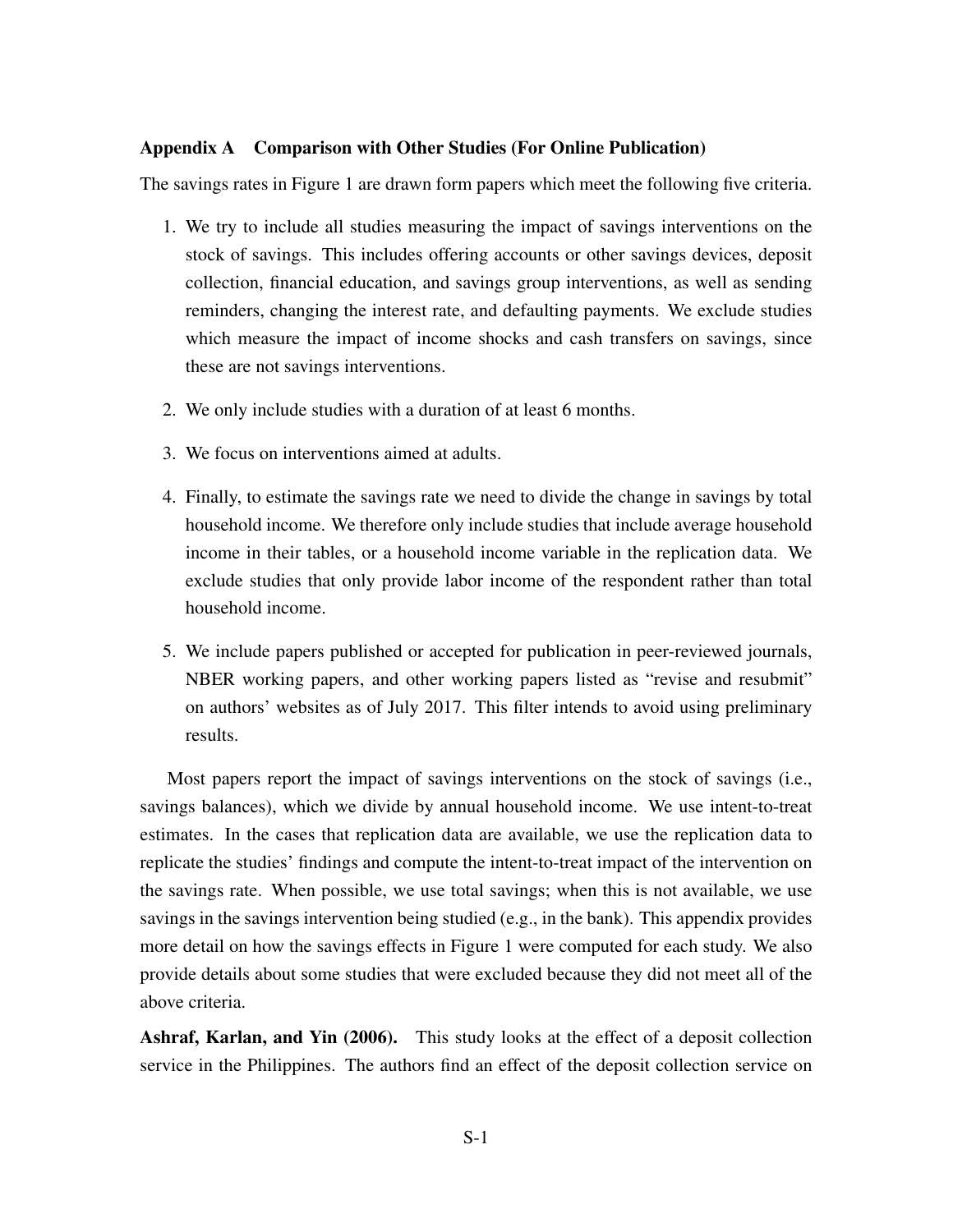bank savings after 12 months that is statistically significant at the 10% level, but that dissipates and is no longer significant after 32 months; the effect on total savings after 12 months is of similar magnitude to that of bank savings, but is noisier and not statistically significant. We use the effect on bank savings after 32 months (since the effect on total savings after 32 months is not available). The effect on bank savings after 32 months is 163.52 pesos (Table 6), which we divide by annual household income (129,800 pesos; Table 1, column 2 of the December 2005 version but not included in the final version).

[Beaman, Karlan, and Thuysbaert](#page-62-2) [\(2014\)](#page-62-2). This study looks at the effect of introducing rotating savings and credit association (ROSCA) groups in Mali to new techniques in order to improve their flexibility, namely allowing members to take out loans from the group savings rather than waiting for their turn to take home the whole pot. We exclude this study from the comparison because it does not include a measure of total household income.

[Blumenstock, Callen, and Ghani](#page-62-3) [\(2017\)](#page-62-3). This study looks at the effect of default savings contributions out of salary payments in Afghanistan. We exclude this study from the comparison because it includes a measure of salary, but not a measure of total household income.

[Brune et al.](#page-31-6) [\(2016\)](#page-31-6). This study looks at the effect of allowing farmers in Malawi to channel profits from their harvests into formal bank accounts; some farmers are also offered a commitment account. We exclude this study from the comparison because it does not include a measure of total household income.

[Callen et al.](#page-31-9) [\(2014\)](#page-31-9). This study looks at the effect of offering deposit collection to rural households in Sri Lanka. We exclude this study from the comparison because it measures the effect of the intervention on the *flow* of savings, but not on the stock. (Note that the flow of savings is self-reported and has a minimum of 0 in the replication data, which means that using the estimate on the flow of savings to estimate the stock could be inaccurate if the flow of savings is negative in some accounts during some months.)

**[Drexler, Fischer, and Schoar](#page-62-4) [\(2014\)](#page-62-4).** This study looks at the effect of financial literacy training in the Dominican Republic. In the study, neither the standard accounting nor rules of thumb treatment arms have a statistically significant impact on savings. We use the replication microdata to replicate their results from Table 2 of the impact of training on savings; we then estimate the pooled treatment effect. Because the paper and data set do not include total household income, we use microenterprise sales in the denominator (the sample consisted entirely of microentrepreneurs). We calculate average annual sales among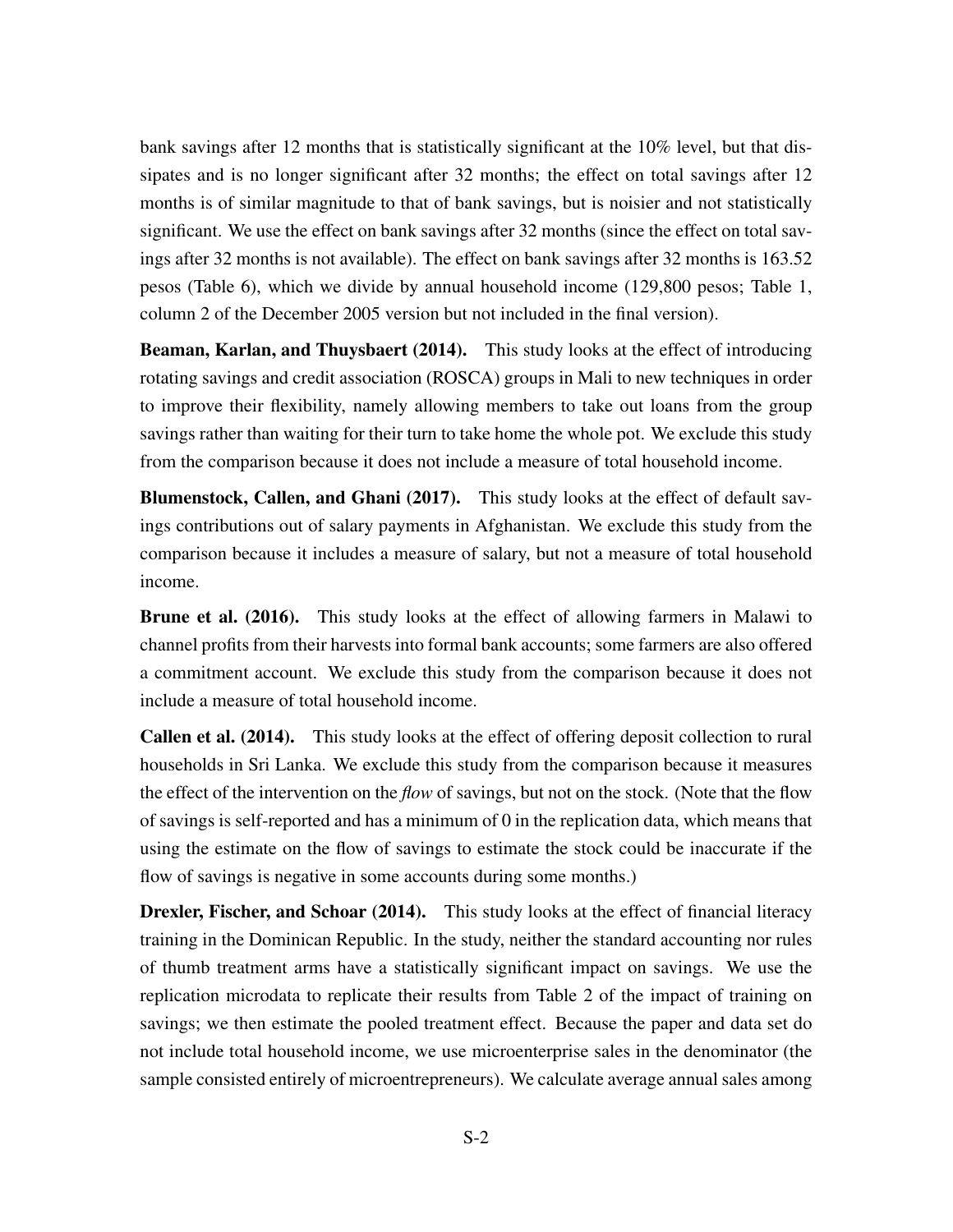the treatment group at endline in the microdata.

[Dupas and Robinson](#page-31-17) [\(2013](#page-31-17)*b*). This study looks at the effect of providing different savings tools to ROSCA members in Kenya: a savings box, locked savings box, health savings pot, and health savings account. We used replication data to replicate the result s in the paper and estimate a pooled treatment effect for the three interventions in which savings could be directly measured: the savings box, lockbox, and health savings account. We divide the savings effect by average income among the treatment group (which we calculate using the replication data).

**[Dupas et al.](#page-31-1) [\(forthcoming\)](#page-31-1).** This study looks at the impact of providing access to formal savings accounts to households in three countries: Chile, Malawi, and Uganda. In Chile, an endline survey was not conducted due to low take-up, so we cannot include results for this country. For Malawi and Uganda, we use the intent-to-treat impact of treatment on total monetary savings of \$1.39 in Uganda and \$4.98 in Malawi (Table 4, column 7). We divide by the sum of income of the respondent and income of the spouse (to approximate total household income), which is given in footnote 27.

[Karlan et al.](#page-63-0) [\(2016\)](#page-63-0). This study looks at the effect of text message reminders to save in Bolivia, Peru, and the Philippines. Because the Philippines is the only country for which income data was collected, it is the only country from the study for which we estimate the effect of treatment on the savings rate. We use replication data to estimate the effect of treatment on the level of savings. (The paper uses a log specification, but for consistency with the other studies we use levels; in both cases, the effect is statistically insignificant for the Philippines.) We divide by average annual income of the treatment group (estimated using the replication data).

[Karlan et al.](#page-63-1) [\(2017\)](#page-63-1). This study looks at the effect of savings groups on financial inclusion, microenterprise outcomes, women's empowerment, and welfare. Using the replication data, we replicate the results in Table S3 on the effect of savings groups on total savings balance, and divide this by endline average annual income for the treatment group (estimated using the replication data).

[Karlan and Zinman](#page-63-2) [\(2016\)](#page-63-2). This study looks at the effect of increased interest rates offered by a bank in the Philippines. Using the replication data, we replicate the results in Table 3 for the effect in the various treatment arms; the results for both the unconditional high interest rate and commitment "reward" interest rate treatment arms are statistically insignificant from 0. We then estimate the pooled treatment effect, using the variable for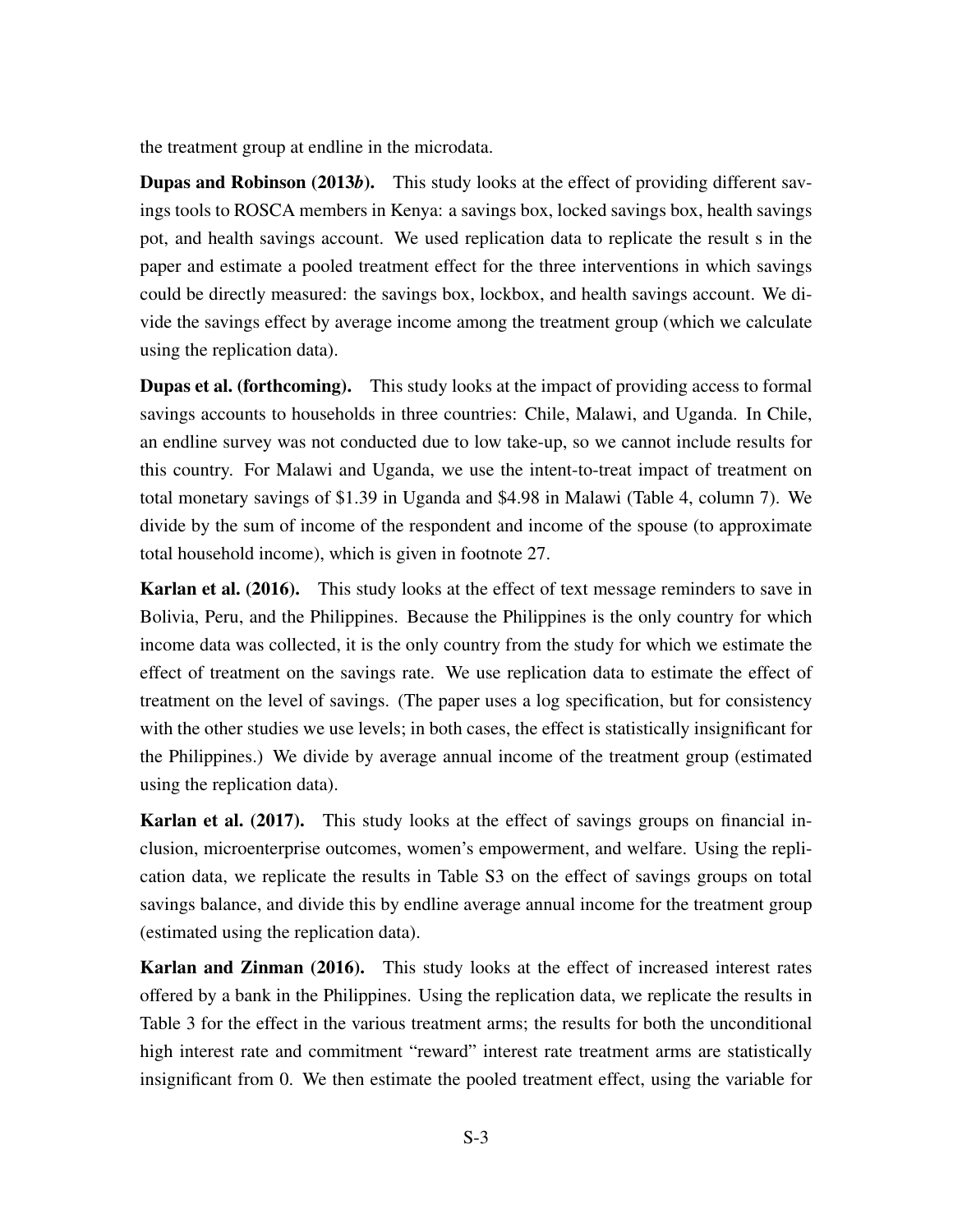savings winsorized at 5% (since this is consistent with the winsorizing we perform in this paper). We divide by average annual income of the treated (estimated using the replication data).

[Kast, Meier and Pomeranz](#page-32-6) [\(2016\)](#page-32-6). This study looks at the effects of participating in a self-help peer group savings program in Chile. We use the intent-to-treat estimate of selfhelp peer groups on average monthly balance, 1817 pesos (Table 3, column 7). Although we would prefer to use the effect on ending balance, Figure 3b shows that average monthly balance is similar to ending balance. We use the estimate winsorized at 5% (since this is consistent with the winsorizing we perform in this paper). We divide the savings effect by average number of household members times average per capita household monthly income in the treatment group (Table 1) times 12 months.

[Kast and Pomeranz](#page-32-5) [\(2014\)](#page-32-5). This study looks at the effects of removing barriers to opening savings accounts for low-income members of a Chilean microfinance institution, with a focus on the impacts on debt. Because of the focus on debt, we estimate the effect of treatment on *net* savings, or savings minus debt. To obtain estimates of the intent-to-treat effect, we multiply the average savings balance of active account users, 18,456 pesos, by the proportion of the treatment group who are active users (39%) and add the minimum balance of 1000 pesos times the proportion who take up but leave only the minimum balance (14%), all from Table 2. We then subtract the intent-to-treat effect on debt,  $-12,931$ pesos. This gives an effect of  $18,456 \cdot 0.39 + 1000 \cdot 0.14 - (-12,931) = 20,251.76$  pesos. We divide this by the average number of household members times average per capita household monthly income (Table 1) times 12 months.

**[Prina](#page-33-0) [\(2015\)](#page-33-0).** This study looks at the effects of giving female household heads in Nepal access to savings accounts. We use the replication data to estimate the intent-to-treat effect on savings account balances after 55 weeks, the duration of the study. While the paper shows average bank savings among those who take up accounts, to estimate the intentto-treat effect we take the bank savings variable and recode missing values (assigned to those who do not take up the account or are in the control group) as zero, then regress this variable on a treatment dummy. We divide by average annual income among the treatment group from the endline survey (available in the replication data).

[Schaner](#page-63-3) [\(2016\)](#page-63-3). This study looks at the effects of offering very high, temporary interest rates in Kenya. We use the effect on bank savings (Table 3, column 2) and divide it by average monthly income of the treatment group (Table 4, column 6) times 12 months.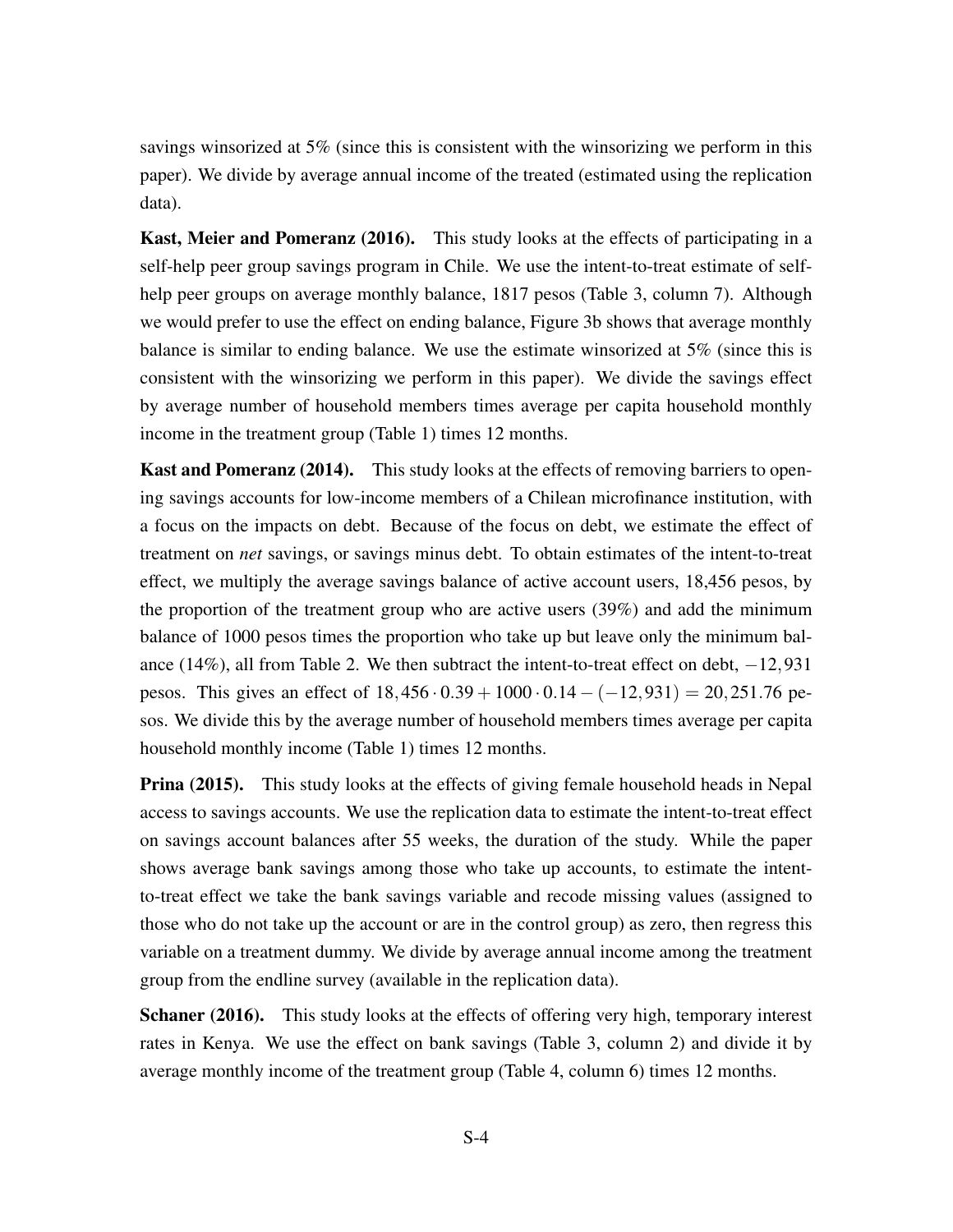[Seshan and Yang](#page-63-4) [\(2014\)](#page-63-4). This study looks at the effects of inviting migrants from India working in Qatar to a motivational workshop that sought to promote better financial habits and joint decision-making with their spouses in India. The intent-to-treat effect on the level of savings comes from Table 3, column 1. We divide this by total monthly household income (constructed by adding the migrant's income and wife's household's income from Table 1, column 3) times 12 months.

[Somville and Vandewalle](#page-63-5) [\(forthcoming\)](#page-63-5). This study looks at the effects of defaulting payments into an account for rural workers in India. We use the effect of treatment on savings balances 23 weeks after the last payment, or 33 weeks after the beginning of the study (Table 5, column 3). We divide this by average weekly income (given in the text of the 2016 working paper version, p. 20) times 52 weeks.

[Suri and Jack](#page-33-2) [\(2016\)](#page-33-2). This study looks at the effects of mobile money access in Kenya. The authors find that an increase in the penetration of mobile money agents within 1 kilometer of a household increases their log savings by 0.021 per agent for male-headed households and 0.032 per agent for female-headed households (Table 1). We exclude this study from the comparison because it does not include a measure of total household income.

## Appendix B Additional Figures and Tables (For Online Publication)



<span id="page-46-0"></span>Figure B.1: Geographic Coverage and Expansion of Debit Cards across Time and Space

Notes: This figure shows the timing of the rollout of debit cards across urban localities, using administrative data from Oportunidades on the payment method in each locality for each bimester The area of each urban locality included in the study is shaded according to its wave of treatment. Urban localities that were not included in the Oportunidades program at baseline or were included in the program but did not pay beneficiaries through Bansefi savings accounts are not included in the figure or in our study.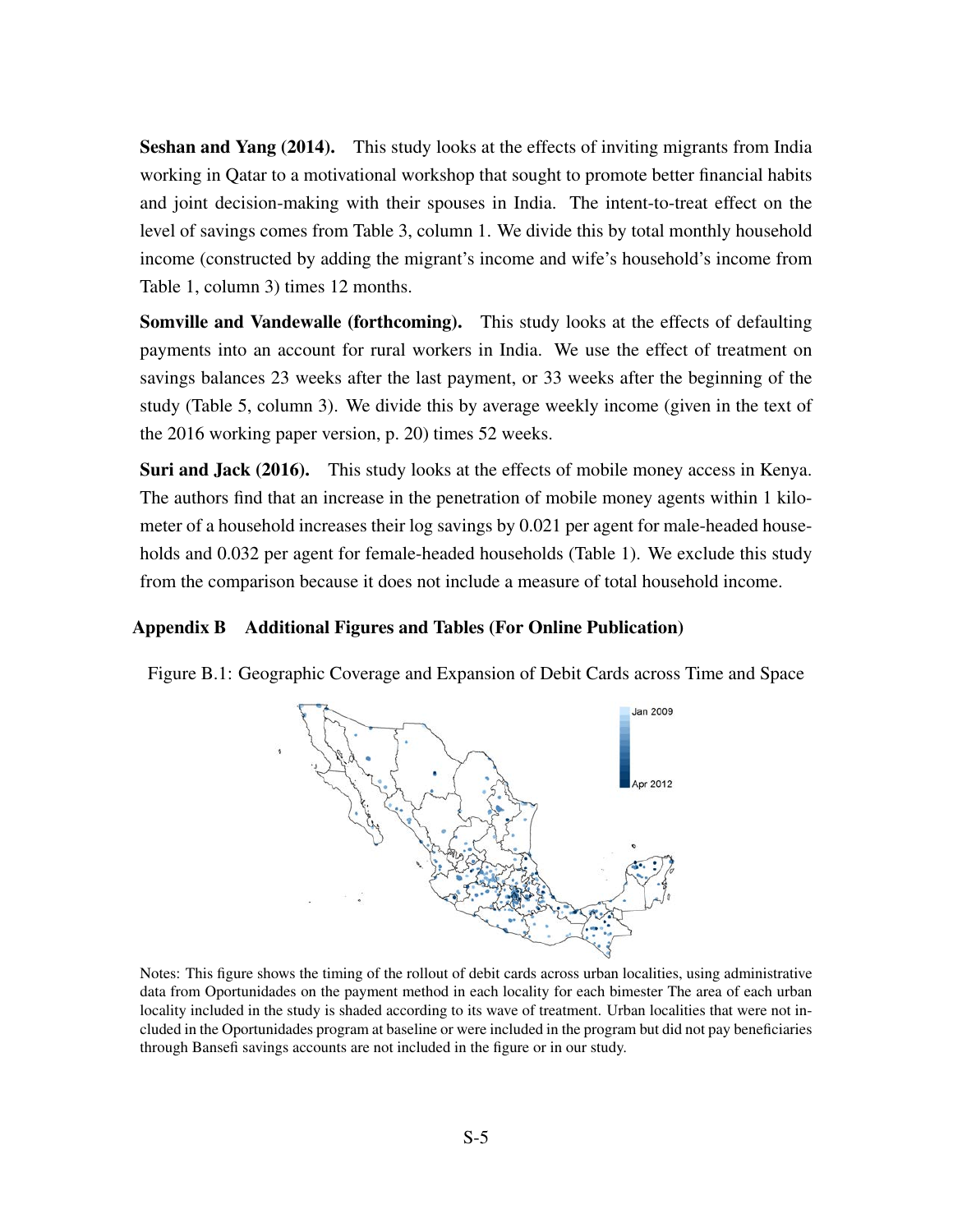<span id="page-47-0"></span>Figure B.2: Distribution of Timing of Card Receipt in Household Panel Survey



Notes: This figure shows when households in the Household Panel Survey received debit cards relative to the time of the survey, using survey data merged with administrative data on time of switch to debit cards. For the results using the Household Panel Survey, those who received cards prior to the survey are the "treatment" group and those who received cards after the survey are the "control." Dashed vertical line indicates timing of survey.  $N = 2,942$  households.

Figure B.3: Distribution of Months with the Card at Time of Payment Methods Survey



Notes: This figure shows how long ago households had received Bansefi debit cards before being surveyed in the Payment Methods Survey. We use self-reported months with the card from the survey.  $N = 1,617$ beneficiaries.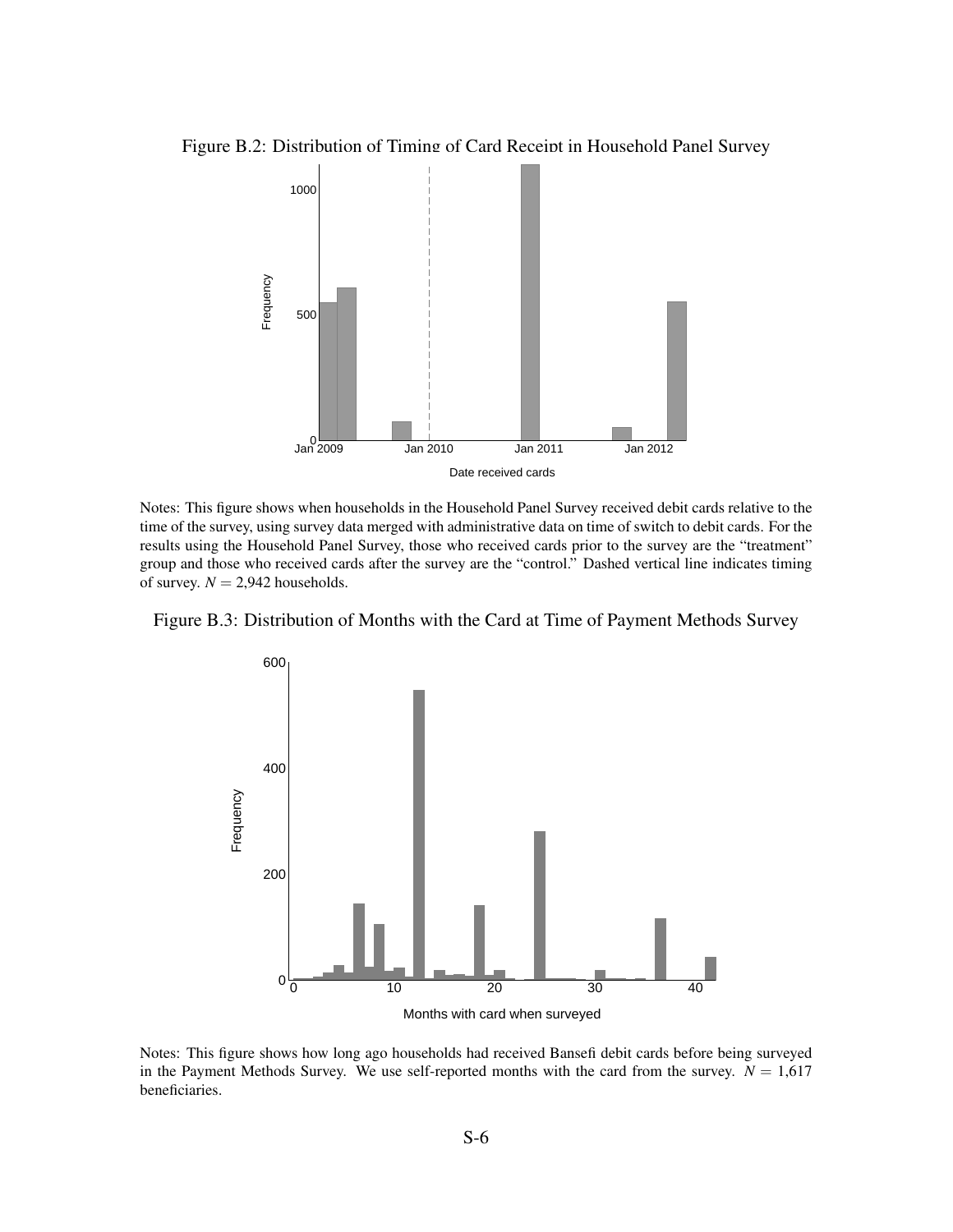<span id="page-48-0"></span>Figure B.4: Distribution of Timing of Card Receipt in Trust Survey



Notes: This figure shows when households in the Trust Survey received debit cards relative to the time of the survey, using survey data merged with administrative data on time of switch to debit cards. Dashed vertical line indicates timing of survey.  $N = 1,694$  beneficiaries.



<span id="page-48-1"></span>Figure B.5: Number of Withdrawals Over Calendar Time in the Control Group

Notes: This figure shows the number of withdrawals in the control group per bimester over time using the administrative transactions data. Since the control did not receive cards during our study period, the x-axis is in calendar time rather than in time relative to the switch to cards. The shaded area denotes the 95% confidence interval. Standard errors are clustered at the bank branch level. *N* = 2,584,375 account-bimester observations from 93,018 unique *control* beneficiaries.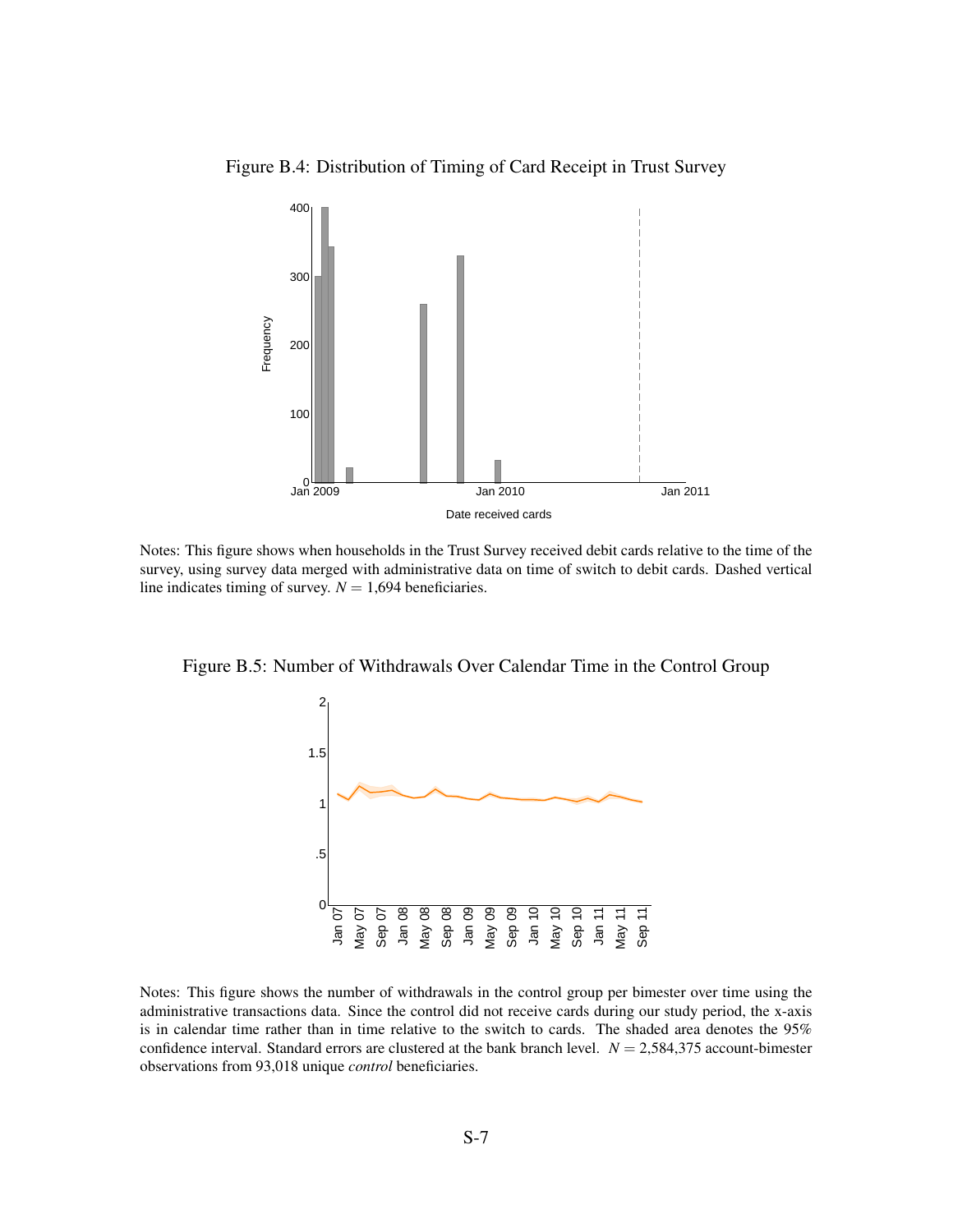<span id="page-49-0"></span>Figure B.6: Effect of Debit Cards on Savings Rate without Transfer Interactions



Notes: This figure shows the effect of debit cards on the savings rate when *Transfers<sub>it</sub>* are not included on the right hand side of [\(4\)](#page-16-2). Specifically, it plots  $(\hat{\alpha_k} + \hat{\xi_k}\omega_{k-1})/\overline{Y}$  from  $\Delta Savings_{it} = \lambda_i + \delta_t + \sum_{k=a}^{b} \alpha_k D_{it}^k +$  $\theta$ *Savings*<sub>*i*</sub>, $t-1 + \sum_{k=a}^{b} \xi_k D_{it}^k \times S$ *avings*<sub>*i*</sub>, $t-1 + \varepsilon_i t$ , where  $\omega_{k-1}$  is average lagged transfers and  $\overline{Y}$  is average income. Whiskers denote 95% confidence intervals, estimated using the delta method. Black circles indicate results that are significant at the 5% level, and hollow circles statistically insignificant from  $0, N = 4,315,970$ account-period observations from 348,802 beneficiaries.

<span id="page-49-1"></span>Figure B.7: Share of Clients Using Debit Cards to Withdraw at ATMs



Notes: This figure shows the share of clients using their debit card for at least one withdrawal during a four month period. It shows that beneficiaries immediately adopt the new technology and use their cards to withdraw their transfers, instead of going to the Bansefi bank branch. Note that in periods before the card the share of clients using debit cards to withdraw at ATMs or convenience stores is necessarily zero. *N* =3,362,690 account-period observations from 250,792 *treated* beneficiaries. Standard errors are clustered at the bank branch level. Whiskers denote 95% confidence intervals. Dashed vertical line indicates timing of debit card receipt.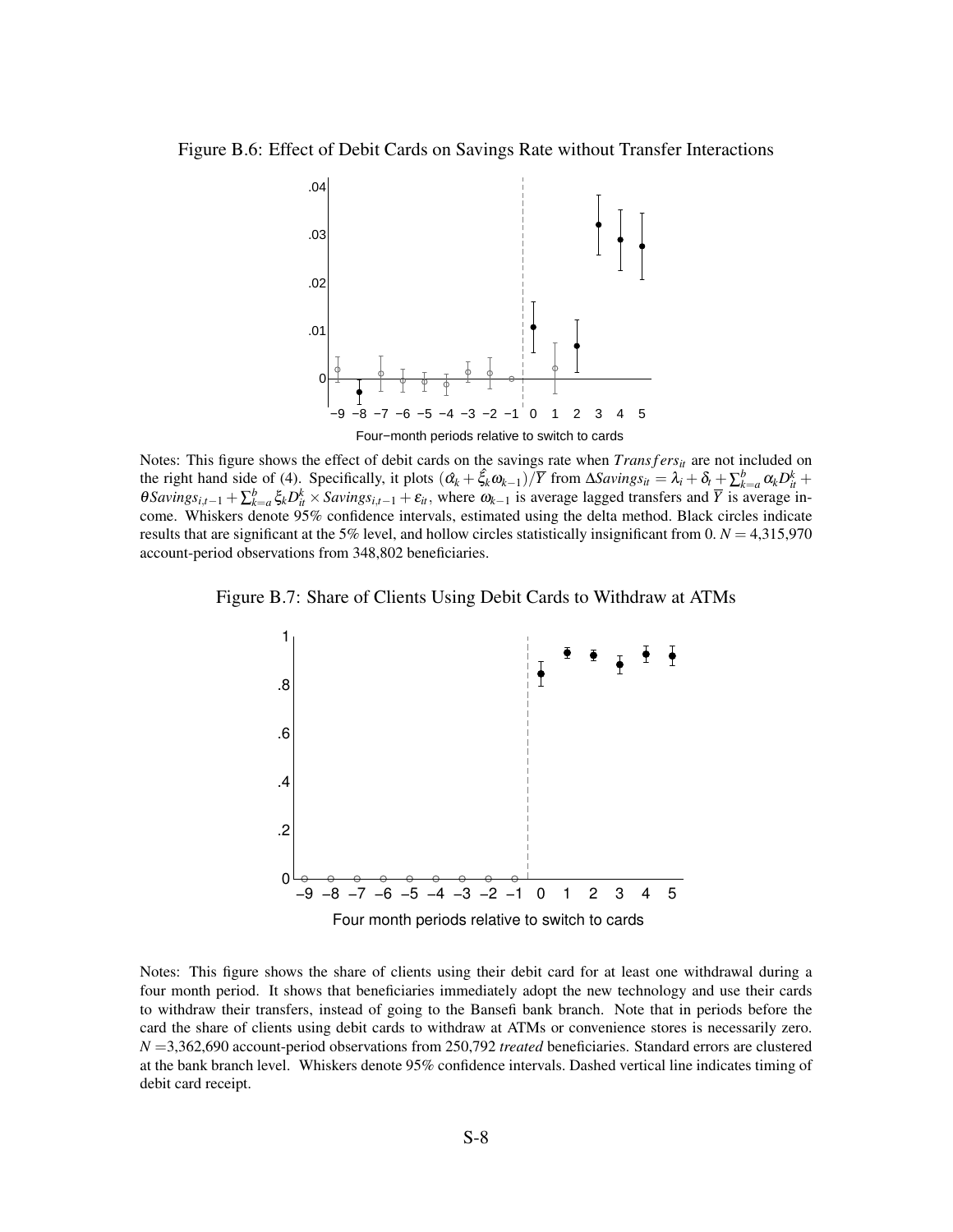<span id="page-50-0"></span>



Notes: This figure shows mean savings per four-month period among non-Oportunidades beneficiaries with a debit card who opened accounts in 2007 (in pesos). Savings among non-Oportunidades debit card holders were not increasing over time during the period of our study, which suggests that our results are not driven by a decrease in transaction costs over time.  $N = 2721$  non-Oportunidades accounts opened at a sample of 117 Bansefi branches in the year 2007.

<span id="page-50-1"></span>

Figure B.9: Self-Reported Knowledge of Technology and Fees

Notes:  $N = 1,617$  from the Payment Methods Survey. In some regressions if there were respondents who reported "don't know" or refused to respond N can be smaller. It plots the outcome variable among those who have had a card for less vs. more than the median time, and shows the statistical significance of the difference in means, estimated with equation [\(3\)](#page-12-1). In Panel (a) outcomes are self-reported transaction fees and in Panel (b) outcomes are self-reported knowledge of how to use the debit card. Standard errors are clustered at the locality level, using pre-treatment (2004) locality. Whiskers denote 95% confidence intervals. None of the differences in means is statistically significant from 0.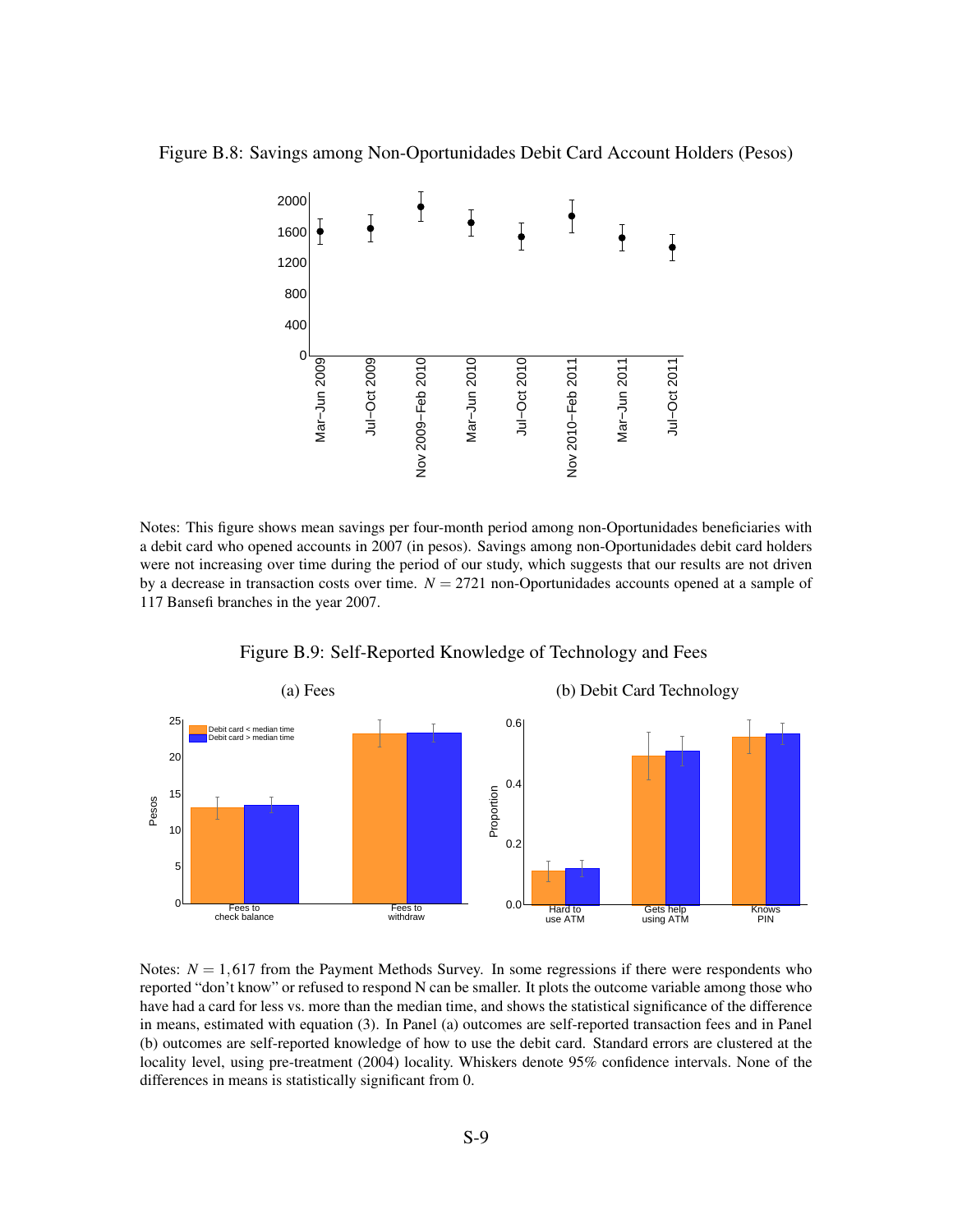<span id="page-51-0"></span>

Figure B.10: Low Trust in Banks Around the World

Notes: This figure shows that trust in banks is low across the world. Low trust in banks is defined as "not very much confidence" or "none at all" in response to the following question from the World Values Survey, Wave 6 (2010–2014): "Could you tell me how much confidence you have in banks: a great deal, quite a lot, not very much or none at all?" Darker shades indicate countries with a higher share of the population reporting low trust in banks.  $N = 82,587$  individuals in 60 countries.

<span id="page-51-1"></span>



Notes: This figure shows that internationally, the proportion of adults who save in financial institutions is associated with the proportion that trust banks. The y-axis plots residuals from a regression of the proportion saving financial institutions (from Global Findex) on controls (average age, education, and perceived income decile from the World Values Survey Wave 6, GDP per capita levels and growth from World Development Indicators). The x-axis plots residuals from a regression against the same controls of the proportion that respond "a great deal of confidence" or "quite a lot of confidence" in response to the WVS question "could you tell me how much confidence you have in banks?" The solid line shows a kernel-weighted local polynomial regression, while the gray area is its  $95\%$  confidence interval.  $N = 56$  countries.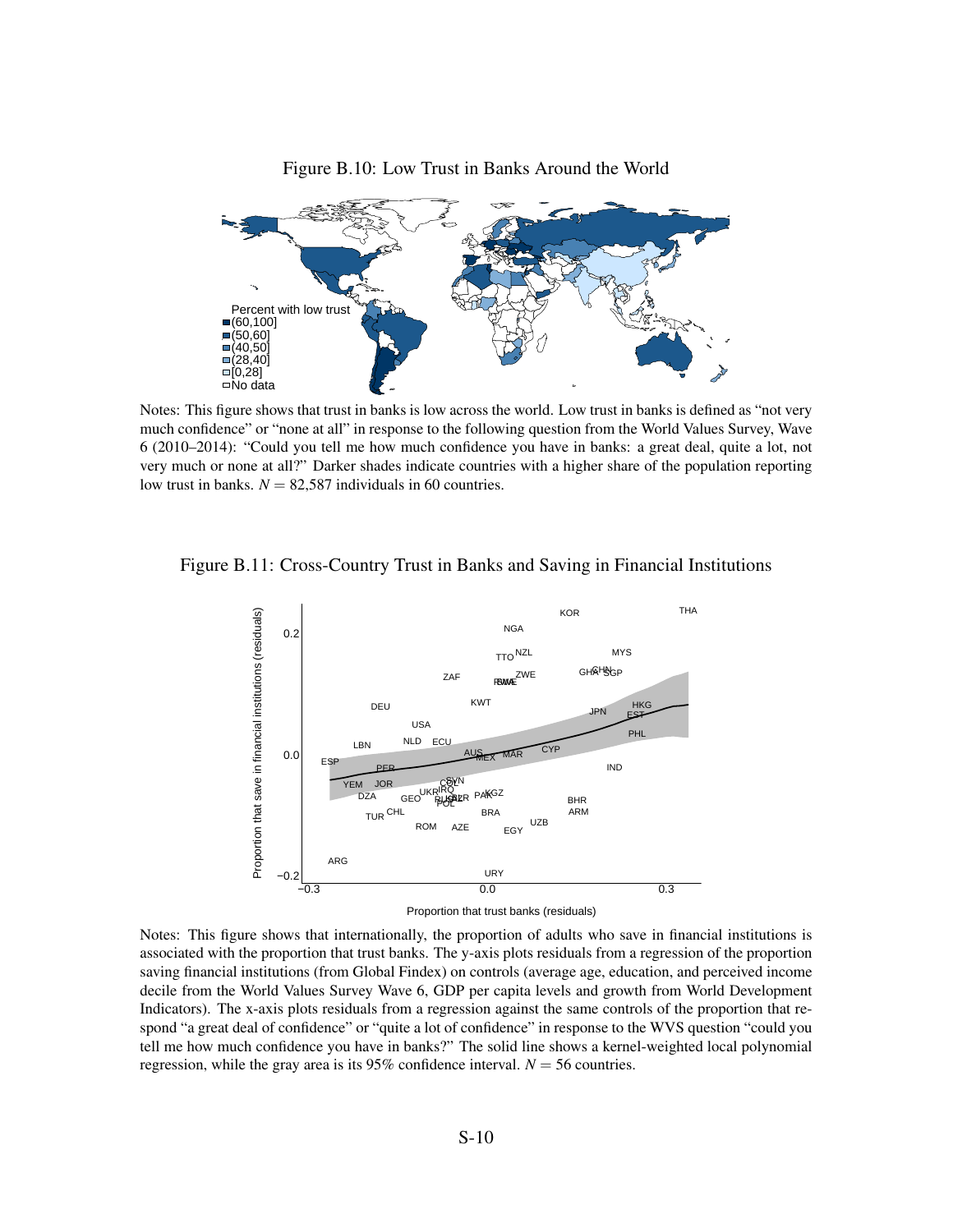

<span id="page-52-0"></span>Figure B.12: Stylistic Illustration of Balance Check Definitions

Notes: This figure illustrates the three definitions of balance checks that we use. For illustration we use the scenario where one withdrawal is made during the bimester. The first definition includes all balance checks in the bimester. The second definition includes balance checks that occur after the transfer, not including checks on the same day as a withdrawal (hence the hollow circle in the bracket for definition 2). The third definition includes only balance checks that occur after the first withdrawal of the bimester, when it is not conceivable that the beneficiary could be checking if the transfer has arrived.



<span id="page-52-1"></span>Figure B.13: Effect of Debit Cards on Savings Rate for Older and Younger Accounts

Notes: This figure shows the effect of debit cards on the savings rate separately for older accounts opened before the median account opening date in panel (a), and younger accounts opened after the median date in panel (b). In both cases, the pattern is similar to the pattern from Figure [6a.](#page-38-0) The figure plots  $\Phi_k$ , defined in equation [\(5\)](#page-17-0), where the components of  $\Phi_k$  are estimated using [\(4\)](#page-16-2) separately for older and younger accounts.  $N = 2,293,940$  from 154,022 beneficiaries in panel (a) and 2,176,052 account-period observations from 194,779 beneficiaries in panel (b).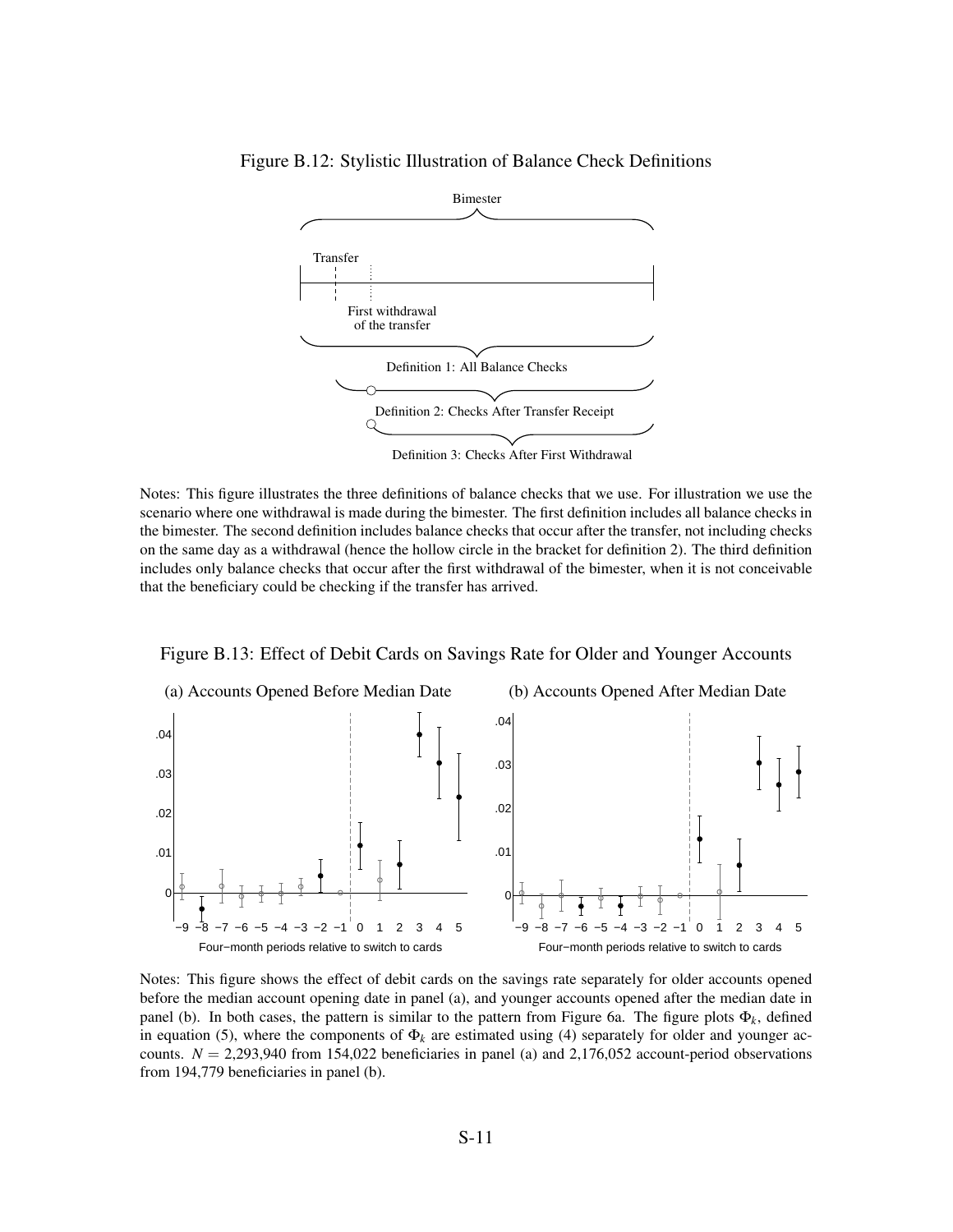|                                           | (1)     | (2)       | (3)        | (4)      |
|-------------------------------------------|---------|-----------|------------|----------|
| Variable                                  | Control | Treatment | Difference | Discrete |
|                                           |         |           | $T-C$      | Time     |
|                                           |         |           |            | Hazard   |
| Panel A: Locality-level data              |         |           |            |          |
| Log population                            | 10.58   | 11.13     | 0.55       | 0.36     |
|                                           | (0.11)  | (0.08)    | (0.13)     | (0.04)   |
| Bansefi branches per 100,000              | 1.39    | 1.19      | $-0.20$    | $-0.02$  |
|                                           | (0.30)  | (0.10)    | (0.32)     | (0.01)   |
| % illiterate                              | 8.03    | 6.69      | $-1.35$    | $-0.07$  |
|                                           | (0.79)  | (0.24)    | (0.83)     | (0.02)   |
| % attending school                        | 4.30    | 4.23      | $-0.07$    | 0.00     |
|                                           | (0.32)  | (0.09)    | (0.34)     | (0.03)   |
| % with dirt floors                        | 6.28    | 5.84      | $-0.44$    | 0.01     |
|                                           | (0.98)  | (0.30)    | (1.03)     | (0.01)   |
| % without piped water                     | 8.31    | 6.64      | $-1.67$    | 0.00     |
|                                           | (1.58)  | (0.49)    | (1.65)     | (0.00)   |
| % without electricity                     | 4.12    | 4.10      | $-0.01$    | $-0.01$  |
|                                           | (0.30)  | (0.10)    | (0.32)     | (0.02)   |
| Average occupants per room                | 1.22    | 1.14      | $-0.07$    | $-0.54$  |
|                                           | (0.04)  | (0.01)    | (0.04)     | (0.36)   |
| Panel B: Administrative bank account data |         |           |            |          |
| Number of client deposits                 | 0.01    | 0.01      | 0.00       | 1.23     |
|                                           | (0.00)  | (0.00)    | (0.00)     | (0.93)   |
| Number of withdrawals                     | 0.98    | 0.96      | $-0.02$    | 0.03     |
|                                           | (0.01)  | (0.01)    | (0.01)     | (0.35)   |
| $%$ withdrawn                             | 100.01  | 100.02    | 0.00       | $-0.01$  |
|                                           | (0.02)  | (0.02)    | (0.03)     | (0.01)   |
| Size of Oportunidades transfer            | 1077.91 | 1241.62   | 163.72     | 0.00     |
|                                           | (10.56) | (12.90)   | (15.54)    | (0.00)   |
| Net balance                               | 144.07  | 153.66    | 9.59       | 0.00     |
|                                           | (6.22)  | (8.61)    | (10.09)    | (0.00)   |
| Years with account by Jan 2009            | 4.22    | 4.39      | 0.17       | 0.09     |
|                                           | (0.08)  | (0.12)    | (0.15)     | (0.03)   |

<span id="page-53-0"></span>Table B.1: Summary Statistics of Treatment and Control Localities

Notes: This table shows the means of locality-level variables (from CONEVAL data based on the 2005 Census) and account-level variables (based on administrative accountd ata from Bansefi). Because the rollout was not randomized, variables are not perfectly balanced across treatment and control. Treatment refers to localities and accounts that received cards by October 2011, and control refers to localities and accounts that received cards between November 2011 and April 2012 (after our study period). 260 localities are in treatment and 30 in control. Column 3 shows the difference in means, where  $T =$  treatment and  $C =$ control. Column 4 shows results from a discrete time hazard model that uses the timing of debit card receipt throughout the rollout (January 2009 to April 2012) rather than a binary distinction between treatment and control. It includes a 5th-order polynomial in time, where time is measured by bimester; the coefficients are from a single discrete time hazard regression including all variables from both panels.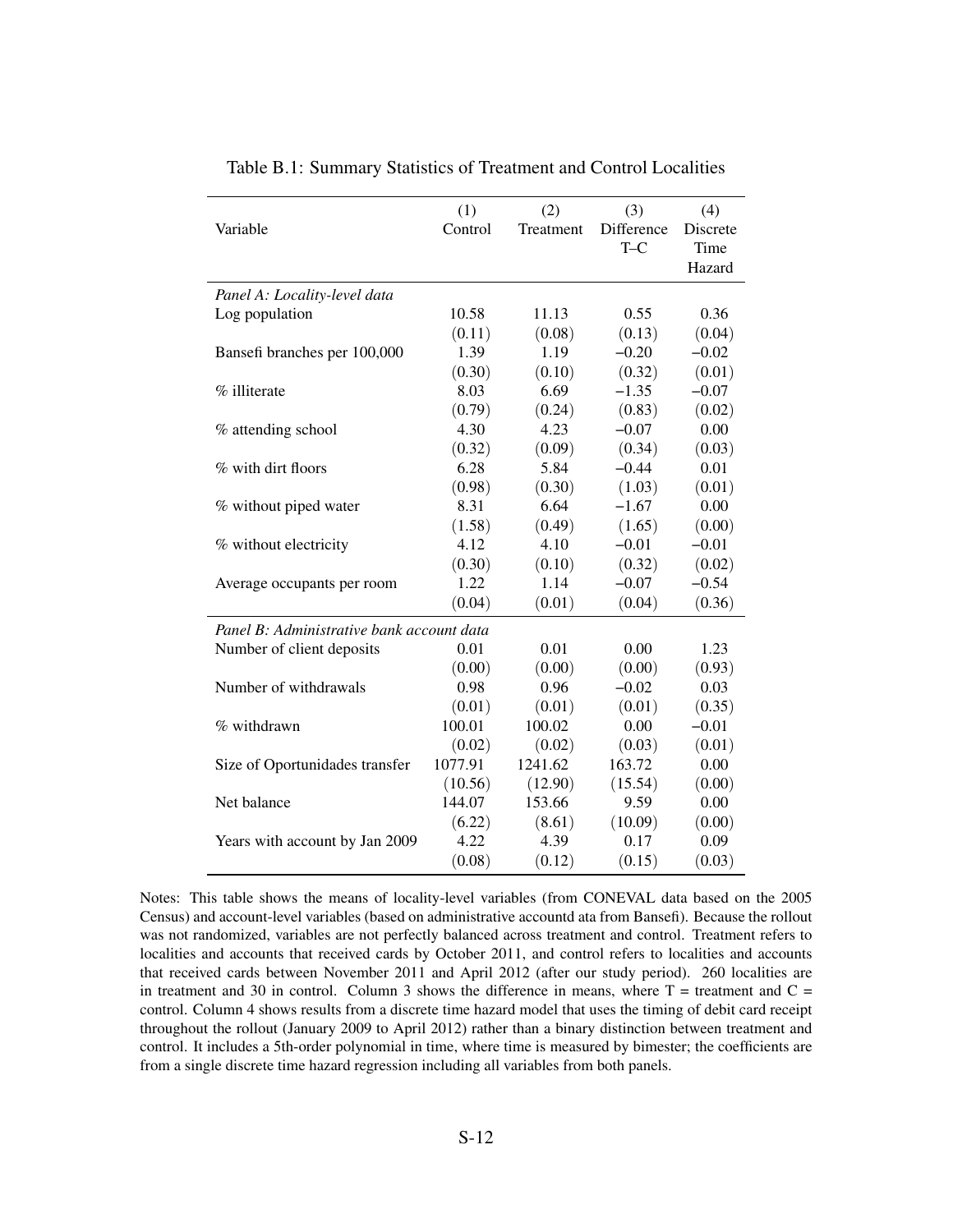<span id="page-54-0"></span>

|                                         | (1)            | (2)            | (3)            | (4)       |
|-----------------------------------------|----------------|----------------|----------------|-----------|
| Consumption                             | $-178.11$      | $-153.96$      | $-138.09$      | $-143.63$ |
|                                         | (80.15)        | (69.49)        | (60.86)        | (62.11)   |
| Income                                  | 78.98          | 85.09          | 49.44          | 46.28     |
|                                         | (168.11)       | (149.46)       | (128.00)       | (130.40)  |
| P-value Consumption vs. Income          | [0.058]        | [0.055]        | [0.092]        | [0.103]   |
| Purchase of durables                    | 9.77           | 8.64           | 8.20           | 7.54      |
|                                         | (12.41)        | (8.61)         | (4.99)         | (4.98)    |
| Asset index                             | 0.06           | 0.06           | 0.08           | 0.07      |
|                                         | (0.08)         | (0.08)         | (0.07)         | (0.07)    |
| Number of households                    | 2,942          | 2,942          | 2,942          | 2,929     |
| Number of observations                  | 9,496          | 9,496          | 9,496          | 9,469     |
| Time fixed effects                      | Yes            | Yes            | Yes            | Yes       |
| Household fixed effects                 | Yes            | Yes            | Yes            | Yes       |
| Household characteristics $\times$ time | N <sub>0</sub> | N <sub>0</sub> | N <sub>0</sub> | Yes       |
| Winsorized                              | N <sub>0</sub> | $1\%$          | $5\%$          | $5\%$     |

Table B.2: Effect of Debit Cards from Household Panel Survey

Notes: This table shows the effect of the debit cards on consumption, income, purchase of durables, and assets using the Household Panel Survey combined with administrative data from Oportunidades on the debit card rollout. Each row label is the dependent variable from a separate regression; each column is a different specification. The results from Figure [7](#page-39-0) are in column 3 (winsorized at 5%). Means for each dependent variable can be found in Table [2b](#page-34-0). Standard errors are clustered at the locality level, using pre-treatment (2004) locality. Dependent variables are measured in pesos per month, with the exception of the asset index. Asset index is the first principal component of assets that are included in both the early (2002, 2003, 2004) and post-treatment (2009–2010) versions of the survey: car, truck, motorcycle, television, video or DVD player, radio or stereo, washer, gas stove, and refrigerator. For column 4, household characteristics are measured at baseline (2004, or for households that were not included in the 2004 wave, 2003). They include characteristics of the household head (working status, a quadratic polynomial in years of schooling, and a quadratic polynomial in age), whether anyone in the household has a bank account, a number of characteristics used by the Mexican government to target social programs (the proportion of household members with access to health insurance, the proportion age 15 and older that are illiterate, the proportion ages 6-14 that do not attend school, the proportion 15 and older with incomplete primary education, the proportion ages 15-29 with less than 9 years of schooling), and dwelling characteristics (dirt floors, no bathroom, no piped water, no sewage, and number of occupants per room). The number of households in column (4) is slightly lower because 13 households have missing values for one of the household characteristics included (interacted with time fixed effects) in that specification.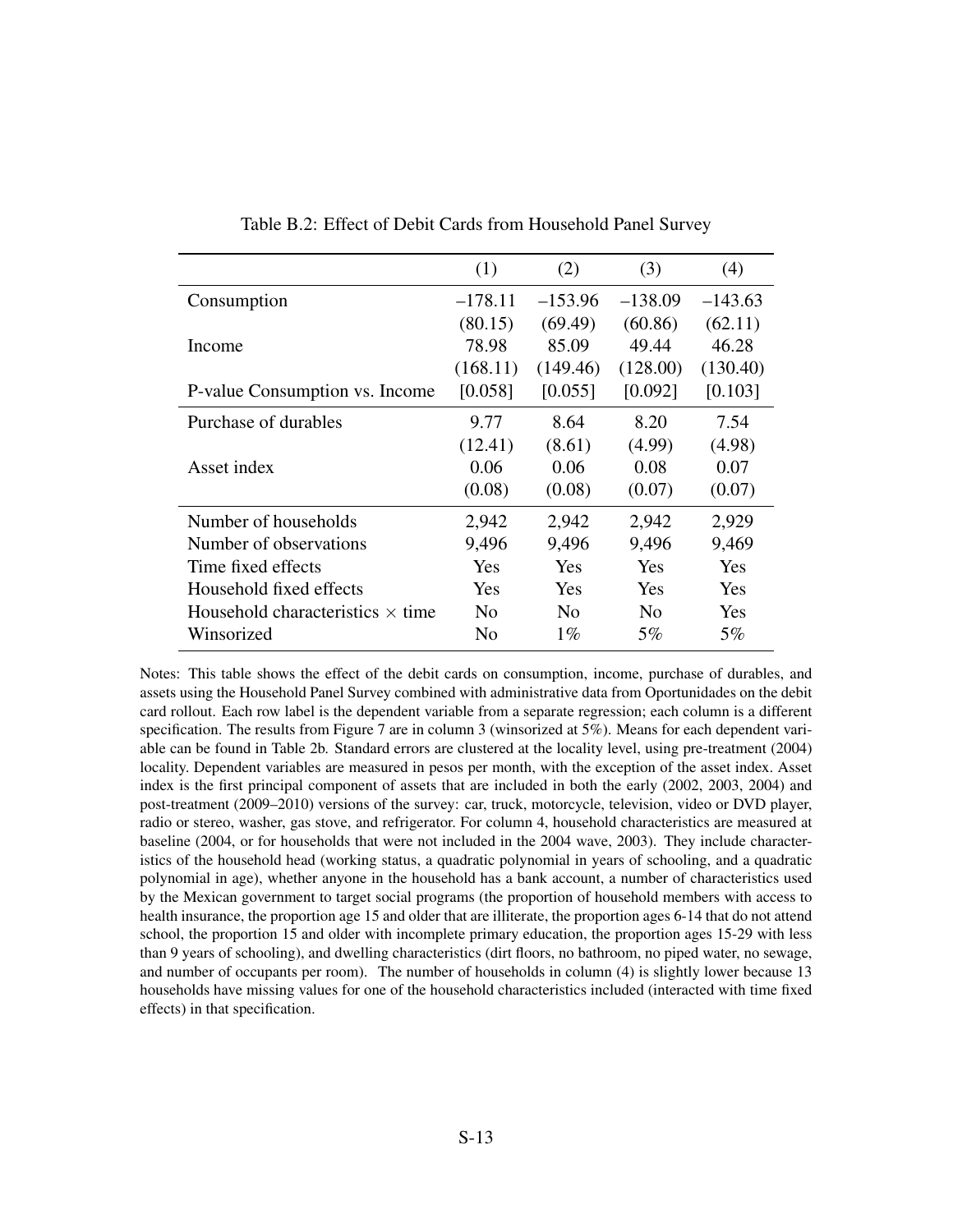<span id="page-55-0"></span>

|                            | Total       |                 | Bansefi     |                 |
|----------------------------|-------------|-----------------|-------------|-----------------|
|                            | <b>ATMs</b> | <b>Branches</b> | <b>ATMs</b> | <b>Branches</b> |
| Current quarter            | $-0.37$     | $-0.01$         | 0.00        | $-0.01$         |
|                            | (1.51)      | (0.34)          | (0.00)      | (0.02)          |
| 1 quarter lag              | $-1.79$     | 0.10            | $-0.01$     | 0.02            |
|                            | (2.49)      | (0.37)          | (0.01)      | (0.02)          |
| 2 quarter lag              | 2.04        | 0.12            | 0.01        | 0.01            |
|                            | (3.72)      | (0.39)          | (0.01)      | (0.02)          |
| 3 quarter lag              | $-0.57$     | $-0.01$         | $-0.01$     | 0.02            |
|                            | (1.11)      | (0.29)          | (0.01)      | (0.02)          |
| 4 quarter lag              | 2.29        | $-0.28$         | 0.00        | $-0.04$         |
|                            | (2.54)      | (0.64)          | (0.00)      | (0.03)          |
| 5 quarter lag              | $-1.13$     | 0.08            | 0.00        | 0.00            |
|                            | (2.56)      | (0.81)          | (0.00)      | (0.02)          |
| 6 quarter lag              | $-0.31$     | 0.94            | 0.00        | 0.02            |
|                            | (3.60)      | (0.67)          | (0.00)      | (0.02)          |
| 1 quarter lead             | 0.66        | $-0.25$         | 0.00        | $-0.01$         |
|                            | (1.74)      | (0.40)          | (0.00)      | (0.02)          |
| 2 quarter lead             | 3.96        | 0.11            | 0.01        | 0.00            |
|                            | (3.65)      | (0.40)          | (0.01)      | (0.02)          |
| 3 quarter lead             | $-0.06$     | 0.26            | $-0.01$     | $-0.01$         |
|                            | (4.18)      | (0.65)          | (0.02)      | (0.03)          |
| 4 quarter lead             | $-2.50$     | 0.83            | 0.00        | $-0.04$         |
|                            | (4.04)      | (0.78)          | (0.01)      | (0.05)          |
| 5 quarter lead             | 3.97        | 0.27            | 0.00        | 0.01            |
|                            | (3.19)      | (0.40)          | (0.00)      | (0.02)          |
| 6 quarter lead             | 5.18        | $-0.98$         | 0.01        | $-0.04$         |
|                            | (3.03)      | (0.97)          | (0.01)      | (0.03)          |
| Mean control group         | 46.08       | 37.13           | 0.09        | 1.42            |
| F-test of lags             | 0.59        | 0.60            | 0.73        | 1.15            |
| [p-value]                  | [0.74]      | [0.73]          | [0.63]      | [0.33]          |
| F-test of leads            | 0.87        | 1.00            | 1.24        | 0.79            |
| $[p-value]$                | [0.52]      | [0.42]          | [0.29]      | [0.58]          |
| Municipality fixed effects | Yes         | Yes             | Yes         | Yes             |
| Quarter fixed effects      | Yes         | Yes             | Yes         | Yes             |

Table B.3: Supply-Side Response

Notes: This table shows that there was no supply-side response of banking infrastructure to the debit card expansion, using data on ATMs and bank branches by municipality by quarter from CNBV. It also shows that the debit card rollout did not follow a recent expansion of banking infrastructure. Each column is a separate regression with a different dependent variable; the table shows  $\beta_k$  from  $y_{mt} = \lambda_m + \delta_t + \sum_{k=-6}^{6} \beta_k D_{m,t+k}$  $\varepsilon_{mt}$ . The F-test of lags tests  $\beta_{-6} = \cdots = \beta_{-1} = 0$ ; the F-test of leads tests  $\beta_1 = \cdots = \beta_6 = 0$ .  $N = 2,491$ municipality-quarter observations from 199 municipalities.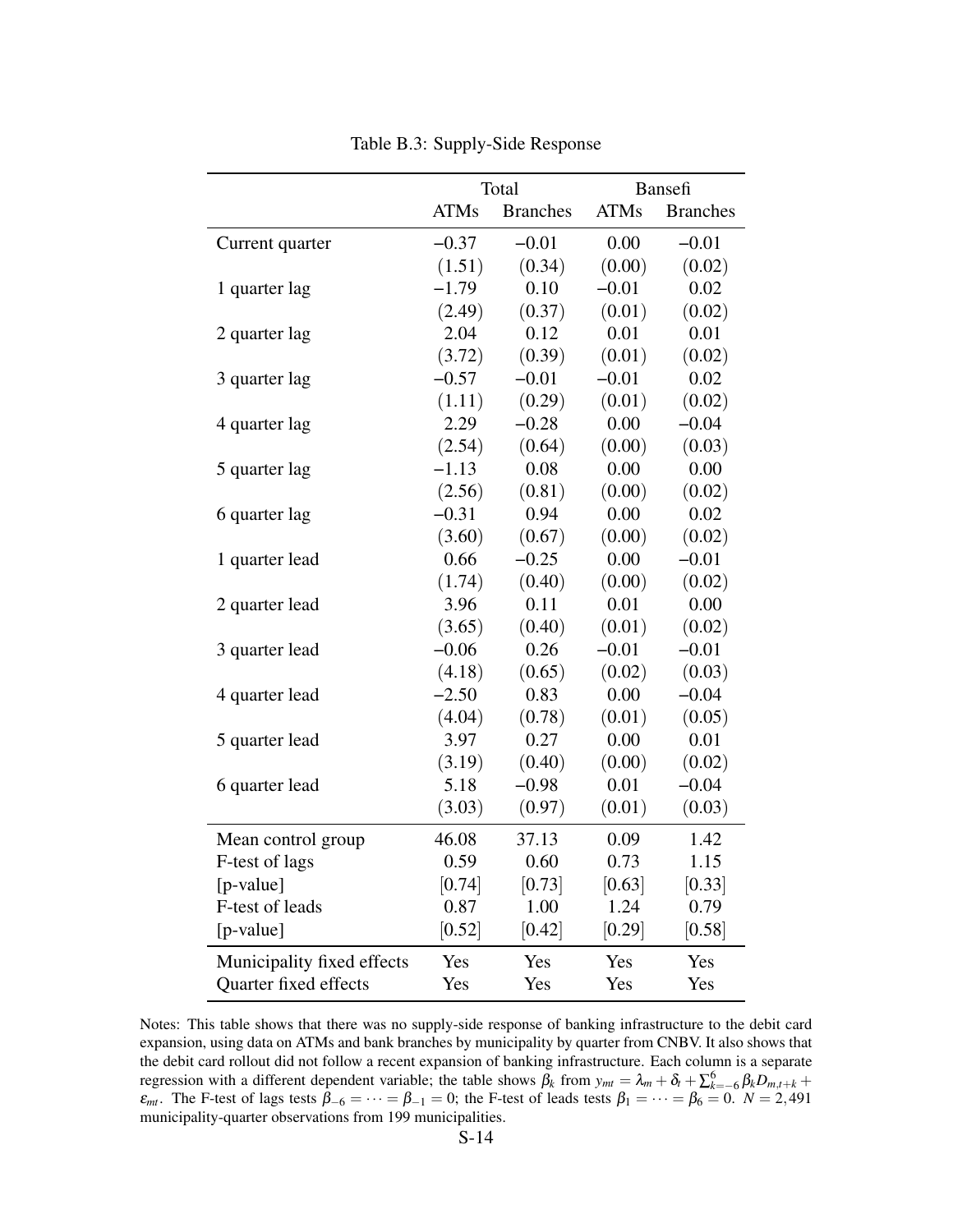# <span id="page-56-0"></span>Appendix C Sample of Materials Received by Beneficiaries (For Online Publication)



Figure C.1: Flyer Provided with the Debit Card (Front)

Notes: This flyer is provided by Oportunidades together with the debit card. The front of the flyer provides activation instructions and security tips regarding the PIN number and debit card.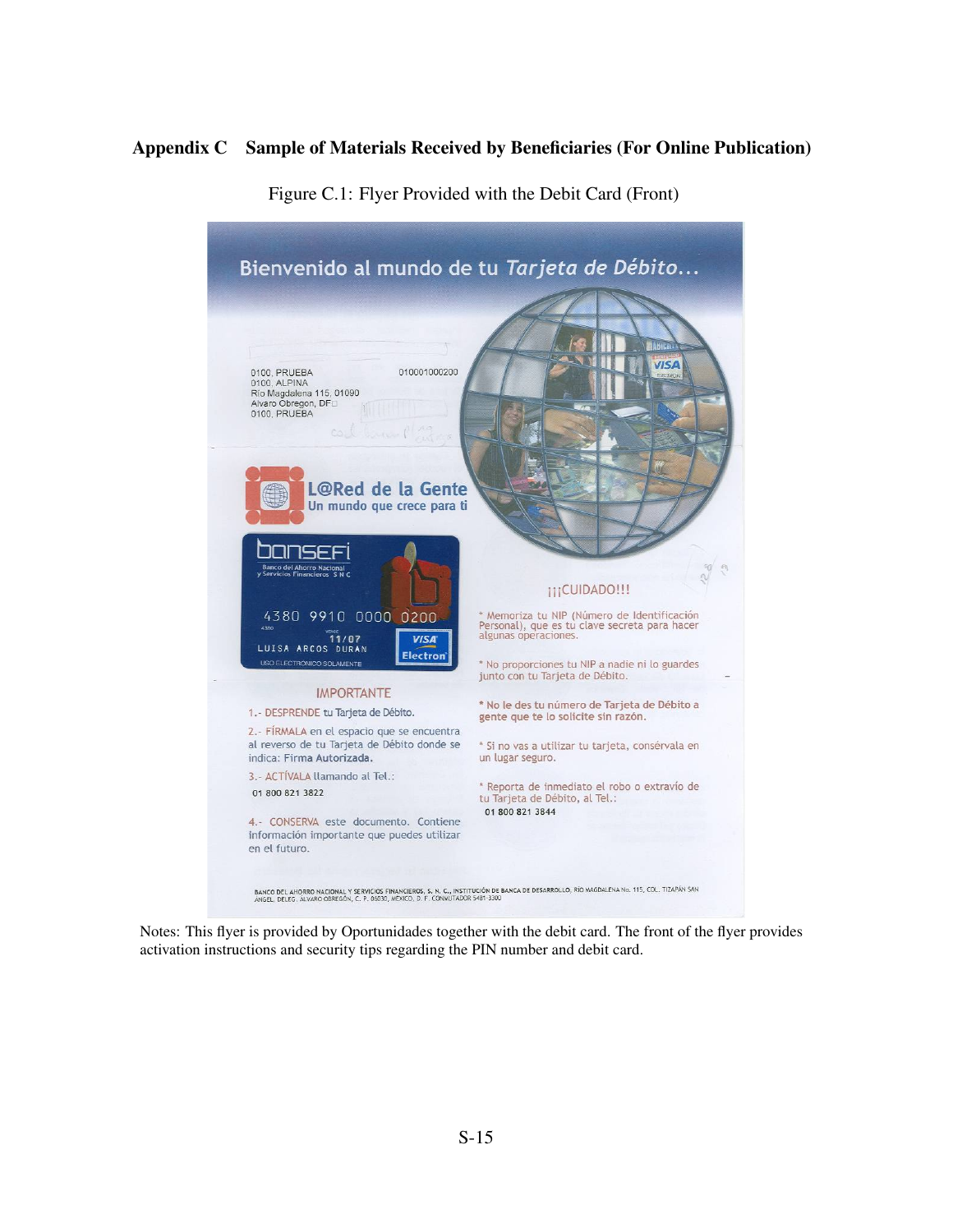

# Figure C.2: Flyer Provided with the Debit Card (Back)

Notes: The back of the flyer provides instructions on using the card to withdraw money at ATMs and to make purchases. It clarifies that the card can be used to withdraw money at any ATM within the networks RED and PLUS (which cover almost all ATMs in Mexico) and at major grocery stores.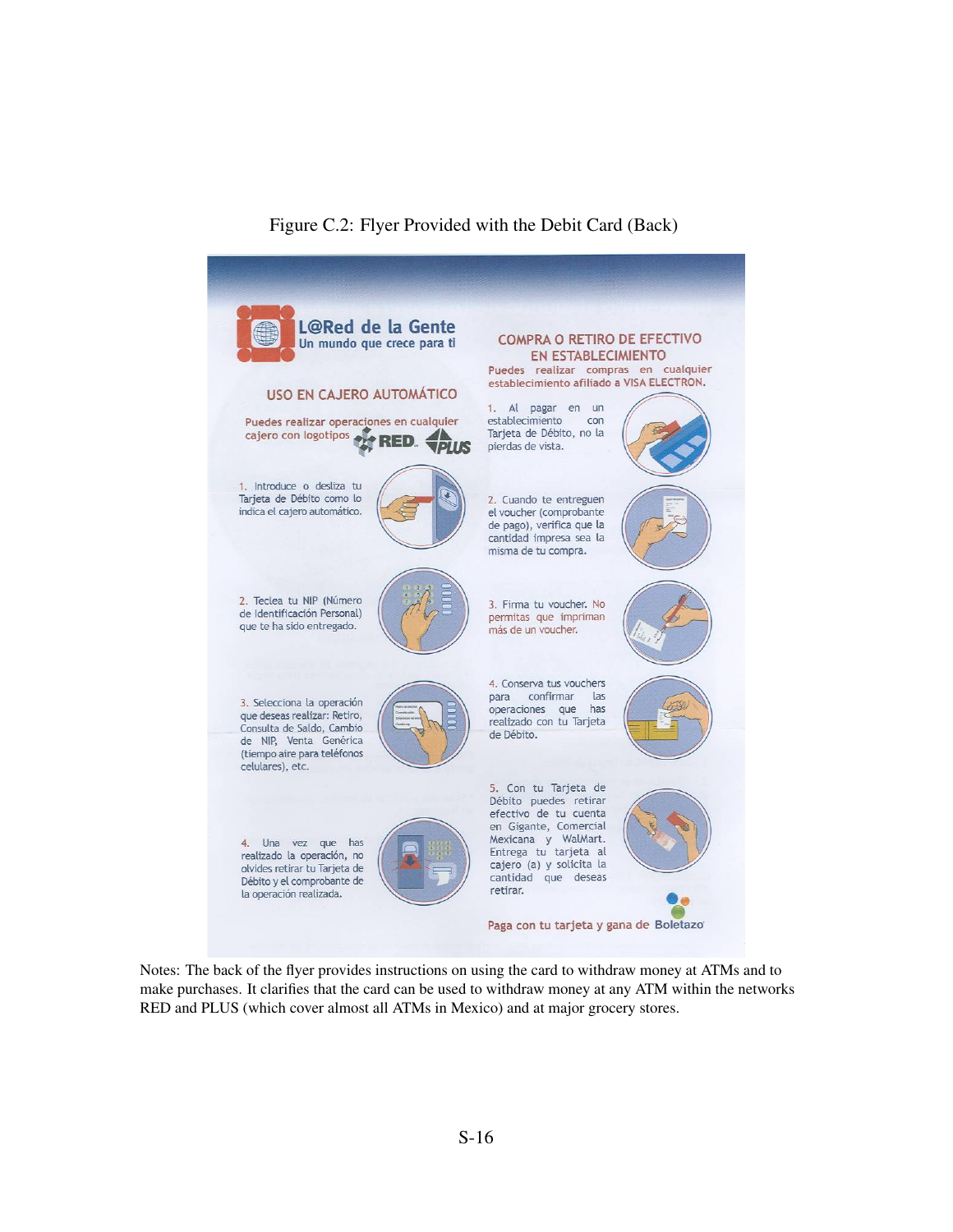<span id="page-58-0"></span>Figure C.3: Sample Calendar of Transfer Dates Given to Beneficiaries



Titular beneficiaria: Usted podrá retirar sus apoyos con su Tarjeta de Débito a partir de la fecha indicada en cajeros automáticos ó establecimientos autorizados (que aceptan tarjetas VISA).

Recuerde que en cajeros automáticos podrá realizar dos operaciones (retiros ó consultas) gratuitas al bimestre, también puede utilizar su Tarjeta para comprar en establecimientos que aceptan Tarjetas de Débito VISA.

Para mayor Información, consultas, dudas ó quejas, comunicarse al 01800 500 50 50 de lunes a viernes de 9 de la<br>mañana a 6 de la tarde.

"Este programa es público, ajeno a cualquier partido político. Queda prohibido el uso para fines distintos al desarrollo social.

"Este programa es de carácter público, no es patrocinado ni promovido por partido político alguno y sus recursos<br>provienen de los impuestos que pagan todos los contribuyentes. Está prohibido el uso de este programa con fin este programa deberá ser denunciado y sancionado de acuerdo a la ley aplicable y ante la autoridad competente

Consecutivo: 1005

Notes: This is a sample of the calendars that provide the transfer dates to recipients. For each bimester in the following year, it states the corresponding payment date. It reminds recipients that they should use their debit cards after the indicated date at ATMs or establishments accepting VISA. It also reminds them that they are allowed two free transactions per bimester at ATMs.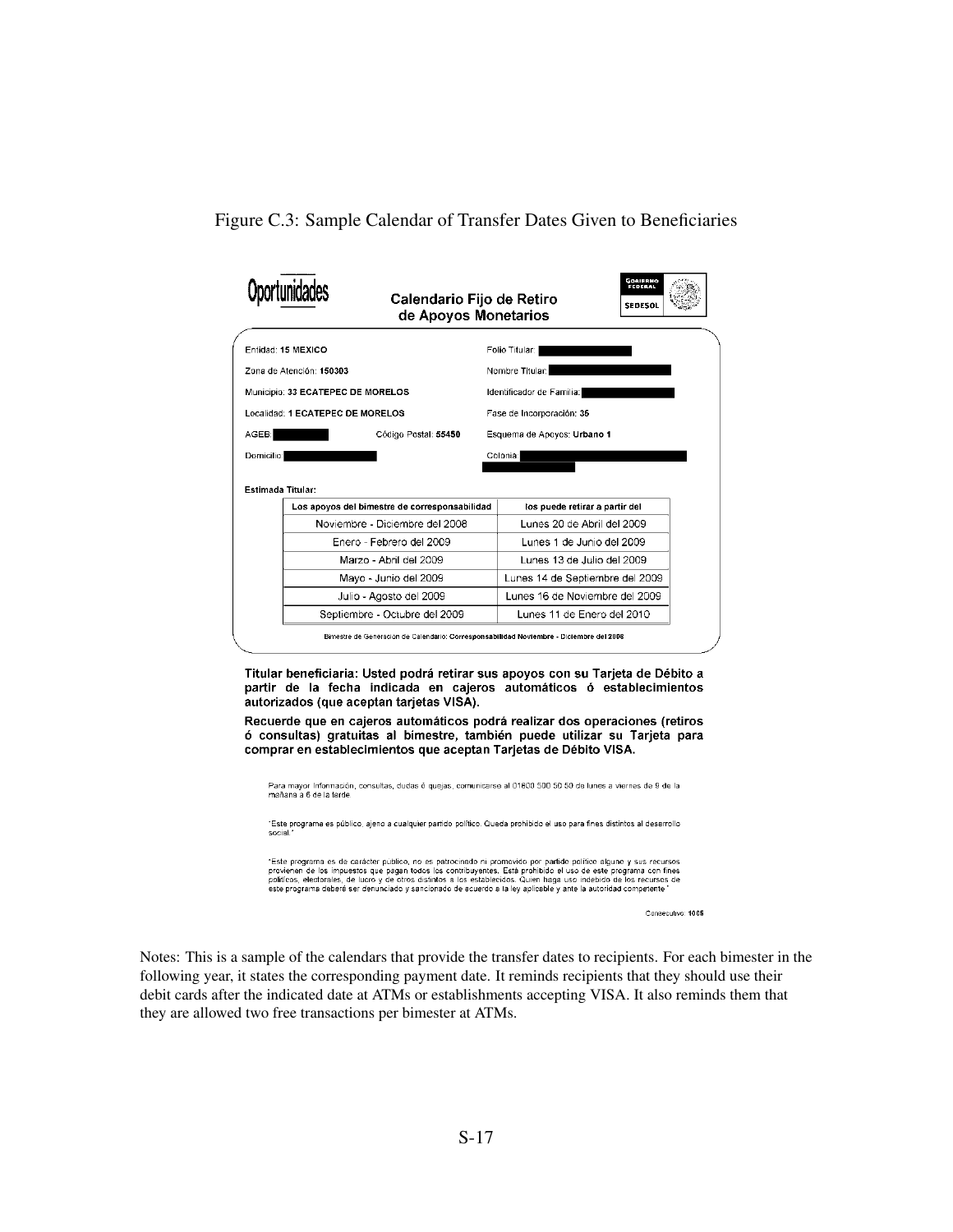#### <span id="page-59-0"></span>Appendix D Mechanical Effect (For Online Publication)

This appendix defines the "mechanical effect," which we use to compute net balances. We explain the logic behind the mechanical effect, present an example, and provide a step by step guide for its computation, summarized in Table [D.1.](#page-61-0)

### D.1 Logic of the Mechanical Effect

The mechanical effect is the contribution to average balances from the transit of transfers in recipients' accounts. Since the mechanical effect does not represent net (long-term) savings, or even saving from one period to the next, our goal is to net it out from average balances and construct a measure of net balances, *Net Balanceit*. Changes in the mechanical effect can arise due to changes in the *frequency* of withdrawals. For example, if client A begins the period with 0 balance, receives 2,000 pesos in her account, and withdraws 1,000 pesos on the first day of the period, and the other 1,000 pesos midway through the period, her average balance will equal  $1,000 * 0 + 1,000 * \frac{1}{2} = 500$  pesos. Compared to client B who withdrew the entire 2,000 pesos on the first day of the period, client A's average balance is 500 pesos higher, but both end the period with a balance of zero. Their net balances, constructed as average balance minus mechanical effect, are both equal to zero.

Changes in the mechanical effect can also arise from changes in the *timing* of withdrawals, compared to the deposit dates. The deposit date is usually known by the recipients: Oportunidades generally disburses transfers within the first week of the bimester, and the program distributes calendars stating the dates when accounts will be credited. Nevertheless, beneficiaries may not withdraw their benefits on the day they are deposited, which also leads to a mechanical effect that contributes to the average balance. In our data, the mechanical effect can thus change for debit card recipients relative to the control group as a result of increased withdrawal frequency of smaller amounts and changes in time between the deposit and first withdrawal.

Finally, we need to compare not only the timing of deposits and withdrawals, but also their relative sizes. Although the calculation is simple, there are several cases to consider depending on the number of withdrawals, when they occur, and whether they exceed the amount deposited that period. We use an example to exemplify the steps involved.

#### D.2 Example:

1. Select a pattern where clients received a single deposit (the most common, although as explained previously, beneficiaries receive more than one Oportunidades deposit in some bimesters)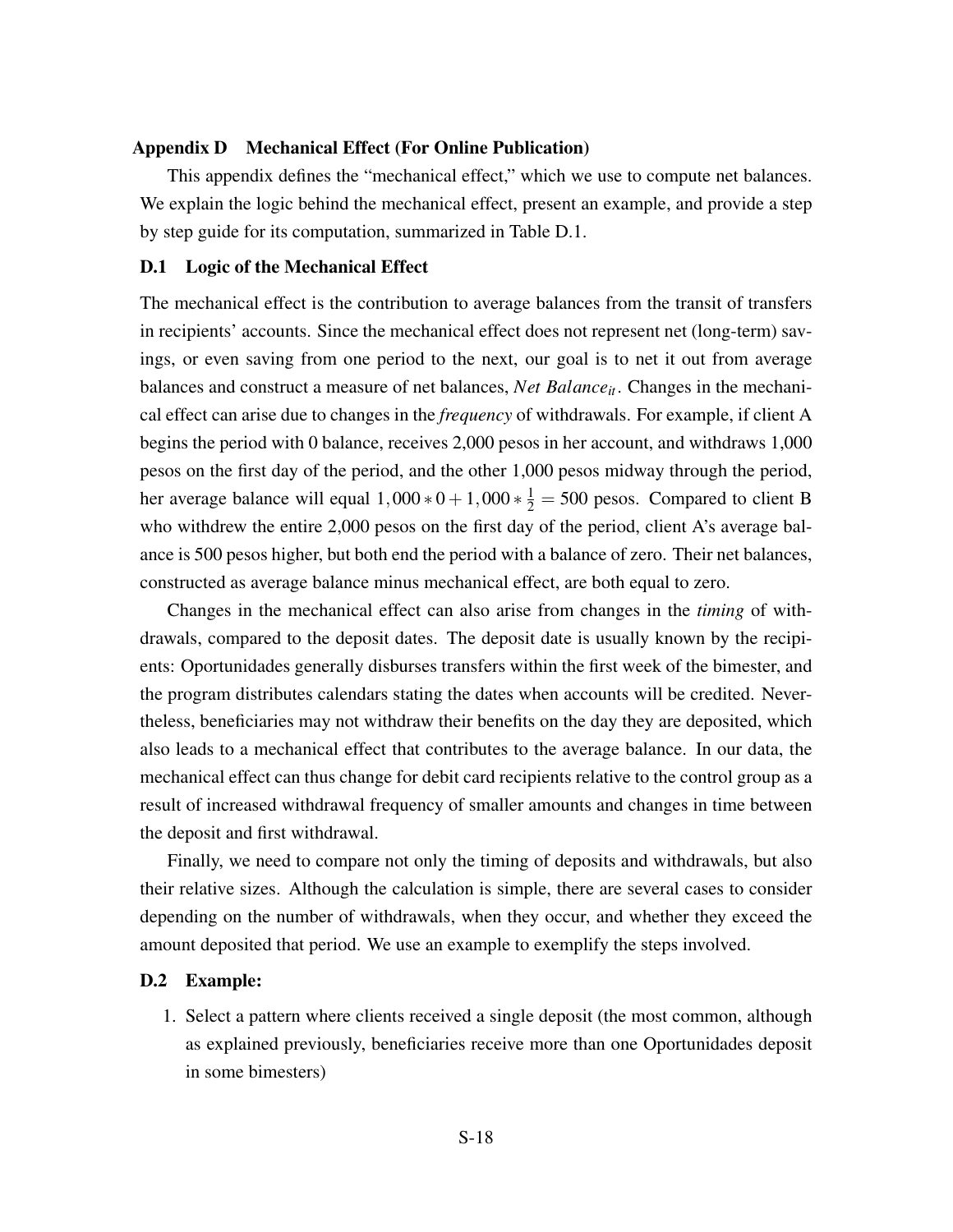- 2. Select a pattern with one deposit followed by two withdrawals (DWW)
- 3. The pattern with one deposit and two withdrawals (DWW), must fit in one of the following three scenarios: (a) the deposit is less than the first withdrawal ( $W_1 \ge D$ ), (b) the deposit is larger than the first withdrawal but smaller than the sum of the two withdrawals  $(W_1 < D & W_1 + W_2 \ge D)$ , (c) the deposit is larger than the sum of withdrawals  $(W_1 + W_2 < D)$ .
- 4. Compute the mechanical effect, at the individual level, for each of the three scenarios discussed above:
	- (a) The deposit is less than the first withdrawal  $\Rightarrow$  the mechanical effect is just the time lapse between the deposit and the first withdrawal times the deposit amount (*lapseDW*<sup>1</sup> ∗*D*).
	- (b) The deposit is larger than the first withdrawal but smaller than the sum of the two withdrawals  $\Rightarrow$  the mechanical effect is the time lapse between the deposit and the first withdrawal times the amount of the first withdrawal, plus the time lapse between the deposit and the second withdrawal times the remaining deposit amount after subtracting the first withdrawal (*lapse<sub>DW*1</sub> \* *W*<sub>1</sub> + *lapse<sub>DW*2</sub> \* (*D*−*W*1)).
	- (c) The deposit is larger than the sum of the withdrawals  $\Rightarrow$  the mechanical effect is the time lapse between the deposit and the first withdrawal times the amount of the first withdrawal, plus the time lapse between the deposit and the second withdrawal times the amount of the second withdrawal  $(lapse_{DW_1} * W_1 +$  $lapse_{DW_2} * (W_2)$ ).

Table [D.1](#page-61-0) shows the most common of the cases we considered as well as their prevalence in the data.

## D.3 Steps

More generally we follow the steps below:

1. We separate the sample based on the number of transfers received by Opportunidades' beneficiaries: 85% of beneficiary-bimester pairs receive a single transfer in the bimester and 15% received two transfers in the same bimester. See footnote [22](#page-16-1) for a description of the reasons some benefeciary-bimester pairs include more than one transfer.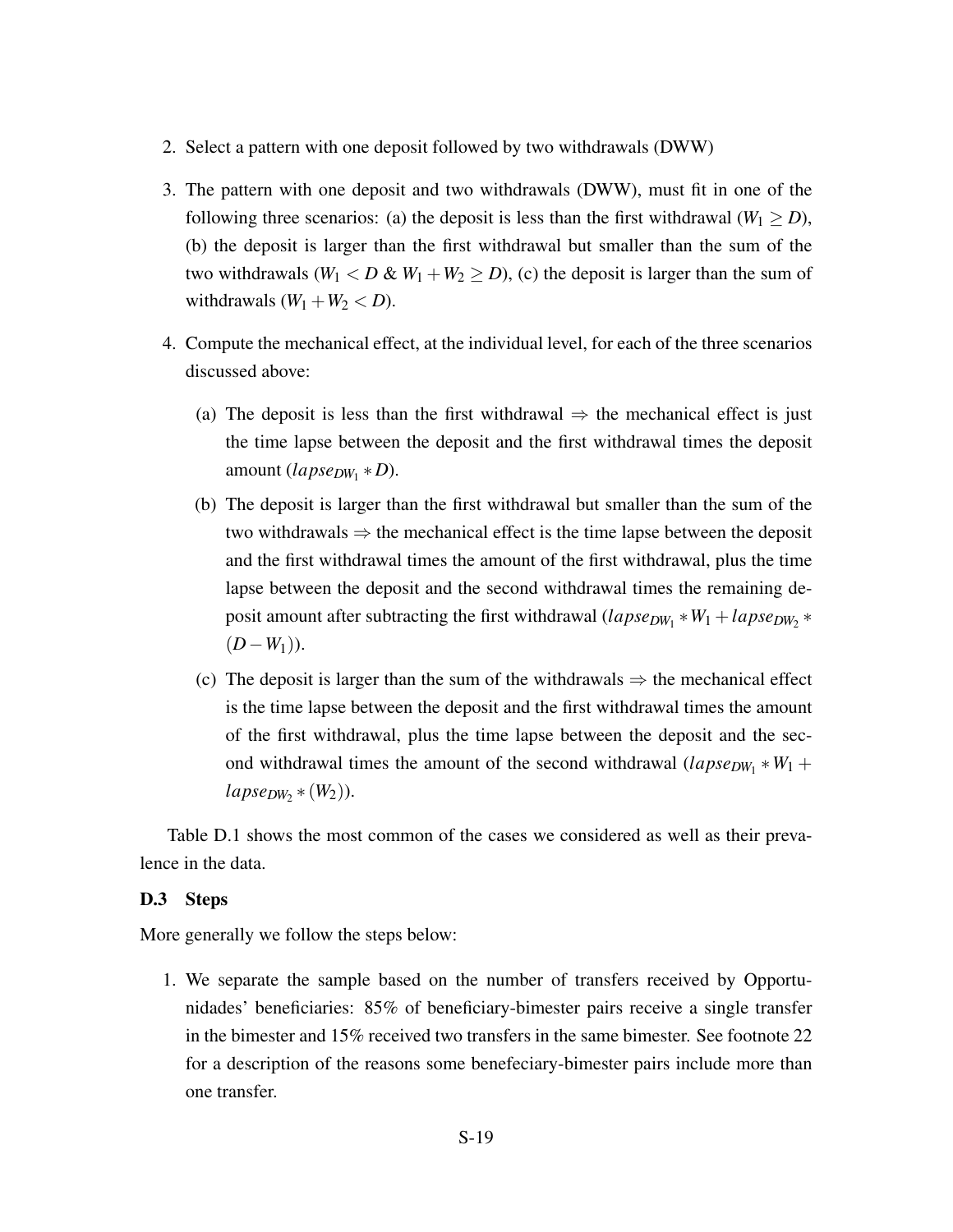<span id="page-61-0"></span>

|                                                                             | Pattern     | % Total | Conditions                             | <b>Mechanical Effect</b>                        |  |
|-----------------------------------------------------------------------------|-------------|---------|----------------------------------------|-------------------------------------------------|--|
| Panel A. Regular patterns: single deposit into account in the bimester      |             |         |                                        |                                                 |  |
| (1)                                                                         | DW          | 73.4    | $W \leq D$                             | $lapse_{DW}*W$                                  |  |
|                                                                             |             |         | W > D                                  | $lapse_{DW} * D$                                |  |
| (2)                                                                         | <b>DWW</b>  | 9.1     | $W_1 > D$                              | $lapse_{DW_1} * D$                              |  |
|                                                                             |             |         | $W_1 < D & W_1 + W_2 > D$              | $lapse_{DW_1}*W_1 + lapse_{DW_2}*(D-W_1)$       |  |
|                                                                             |             |         | $W_1 + W_2 < D$                        | $lapse_{DW_1}*W_1+lapse_{DW_2}*(W_2)$           |  |
| (3)                                                                         | <b>DWWW</b> | 1.7     | $W_1 \geq D$                           | $lapse_{DW_1} * D$                              |  |
|                                                                             |             |         | $W_1 < D & W_1 + W_2 > D$              | $lapse_{DW_1} * W_1 + lapse_{DW_2} * (D - W_1)$ |  |
|                                                                             |             |         | $W_1 + W_2 < D \& W_1 + W_2 + W_3 > D$ | $lapse_{DW_1}*W_1 + lapse_{DW_2}*W_2$           |  |
|                                                                             |             |         |                                        | + $lapse_{DW_3} * (D - W_1 - W_2)$              |  |
| Panel B. Irregular patterns: multiple deposits into account in the bimester |             |         |                                        |                                                 |  |
| (4)                                                                         | <b>DDWW</b> | 3.1     | $W_1 < D_1 \& W_2 < D_2$               | $lapse_{D_1W_1}*W_1 + lapse_{D_2W_2}*W_2$       |  |
|                                                                             |             |         | $W_1 > D_1 \& W_2 \leq D_2$            | $lapse_{D_1W_1}*D_1+lapse_{D_2W_2}*W_2$         |  |
|                                                                             |             |         | $W_1 \le D_1 \& W_2 \le D_2$           | $lapse_{D_1W_1}*W_1+lapse_{D_2W_2}*D_2$         |  |
|                                                                             |             |         | $W_1 > D_1 \& W_2 > D_2$               | $lapse_{D_1W_1}*D_1+lapse_{D_2W_2}*D_2$         |  |
| (5)                                                                         | <b>DWD</b>  | 3.0     | $W \leq D_1$                           | $lapse_{D_1W}*W$                                |  |
|                                                                             |             |         | $W > D_1$                              | $lapse_{D_1W}*D_1$                              |  |
| (6)                                                                         | <b>DDW</b>  | 2.7     | $W > D_1 + D_2$                        | $lapse_{D_1W}*D_1+lapse_{D_2W}*D_2$             |  |
|                                                                             |             |         | $W < D_1 + D_2$ & $W < D_2$            | $lapse_{D_1W} * (W - D_2) + lapse_{D_2W} * D_2$ |  |
|                                                                             |             |         | $W < D_2$                              | $lapse_{D2W}*W$                                 |  |
| (7)                                                                         | <b>DWDW</b> | 1.6     | $W_1 < D_1 \& W_2 < D_2$               | $lapse_{D_1W_1}*W_1+lapse_{D_2W_2}*W_2$         |  |
|                                                                             |             |         | $W_1 > D_1 \& W_2 \leq D_2$            | $lapse_{D_1W_1}*D_1+lapse_{D_2W_2}*W_2$         |  |
|                                                                             |             |         | $W_1 \le D_1 \& W_2 \le D_2$           | $lapse_{D_1W_1}*W_1 + lapse_{D_2W_2}*D_2$       |  |
|                                                                             |             |         | $W_1 > D_1 \& W_2 > D_2$               | $lapse_{D_1W_1}*D_1+lapse_{D_2W_2}*D_2$         |  |

Table D.1: Computation of Mechanical Effect

Notes:  $D_i$  indicates the *i*th deposit and  $W_i$  indicates the *i*th withdrawal within a bimester. *lapse* $D_iW_j$  measures the number of days between the *i*th deposit and the *j*th withdrawal, divided by the number of days in the bimester. The patterns listed here represent 95% of all bimonthly patterns, but all patterns representing at least 0.01% of all account-bimester pair patterns have been coded to obtain an estimate of the mechanical effect.

- 2. We determine the pattern of transactions: for example, a beneficiary who first received a deposit and then performed two withdrawals has a sequence (*D*,*W*1,*W*2), or DWW for short.
- 3. We compare the size of the deposit to the withdrawals, and generate different scenarios. These scenarios depend on the relative size of the deposit and withdrawals: each withdrawal could be larger than the deposit, their sum might be larger, or the deposit is larger than the sum of withdrawals.
- 4. We compute the mechanical effect. To do this, we measure the lapse of time, in days,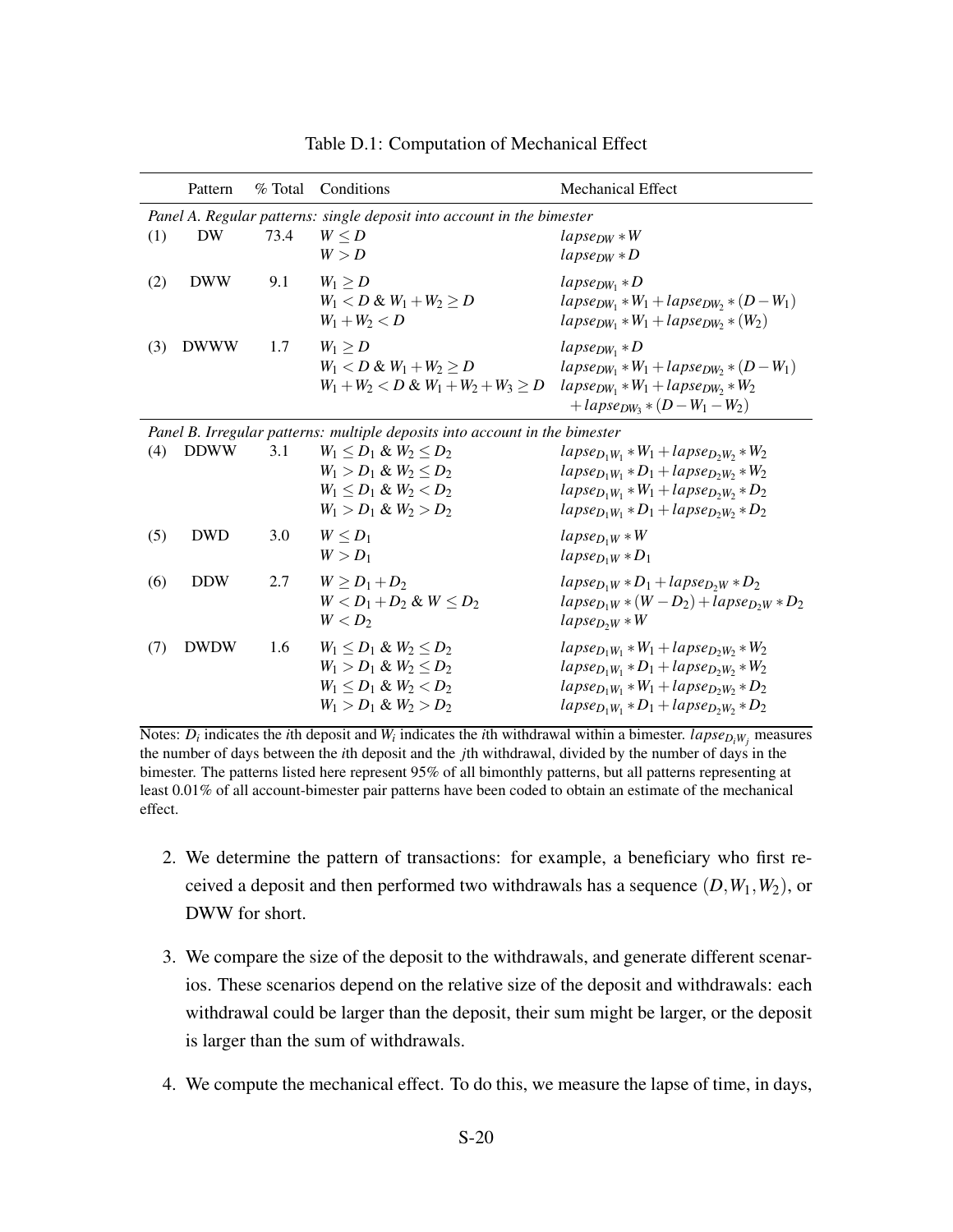which passes between the deposit and each withdrawal, and multiply the time lapses by the amount of the transfer which only transited through the account, and was not kept in the account through the end of and into the next bimester.

#### <span id="page-62-0"></span>Appendix E Reasons for Variance in Transfers (For Online Publication)

When there is an election, federal law requires Oportunidades to give the transfer in advance so that there is no payment close to the election month. In practice, this means that beneficiaries receive no payment in the bimester of the election and an additional payment in the preceding bimester. If a family does not comply with program conditions such as school attendance and health check-ups, the payment is suspended, but if the family returns to complying with the conditions, the missed payment is added into a future payment. Payments also vary systematically by time of year, as the program includes a school component that is not paid during the summer, and a school supplies component that is only paid during one bimester out of the year. Finally, changes in family structure affect the transfer amount because one child might age into or out of the program, for example.

#### <span id="page-62-1"></span>Appendix References (For Online Publication)

- Ashraf, Nava, Dean Karlan, and Wesley Yin, "Deposit collectors," Advances in Economic Analysis & Policy, 6 (2006), 635–672.
- <span id="page-62-2"></span>Beaman, Lori, Dean Karlan, and Bram Thuysbaert, "Saving for a (not so) rainy day: A randomized evaluation of savings groups in Mali," NBER Working Paper 21169, 2014.
- <span id="page-62-3"></span>Blumenstock, Joshua, Michael Callen, and Tarek Ghani, "Why do defaults affect behavior? Experimental evidence from Afghanistan," NBER Working Paper 23590, 2017.
- Brune, Lasse, Xavier Giné, Jessica Goldberg, and Dean Yang, "Facilitating savings for agriculture: Field experimental evidence from Malawi," Economic Development and Cultural Change, 64 (2016), 187–220.
- Callen, Michael, Suresh de Mel, Craig McIntosh, and Christopher Woodruff, "What are the headwaters of formal savings? experimental evidence from Sri Lanka," NBER Working Paper 20736, 2014.
- <span id="page-62-4"></span>Drexler, Alejandro, Greg Fischer, and Antoinette Schoar, "Keeping it simple: Financial literacy and rules of thumb," American Economic Journal: Applied Economics, 6 (2014), 1–31.
- Dupas, Pascaline, Dean Karlan, Jonathan Robinson, and Diego Ubfal, "Banking the unbanked? Evidence from three countries," American Economic Journal: Applied Economics, (forthcoming).